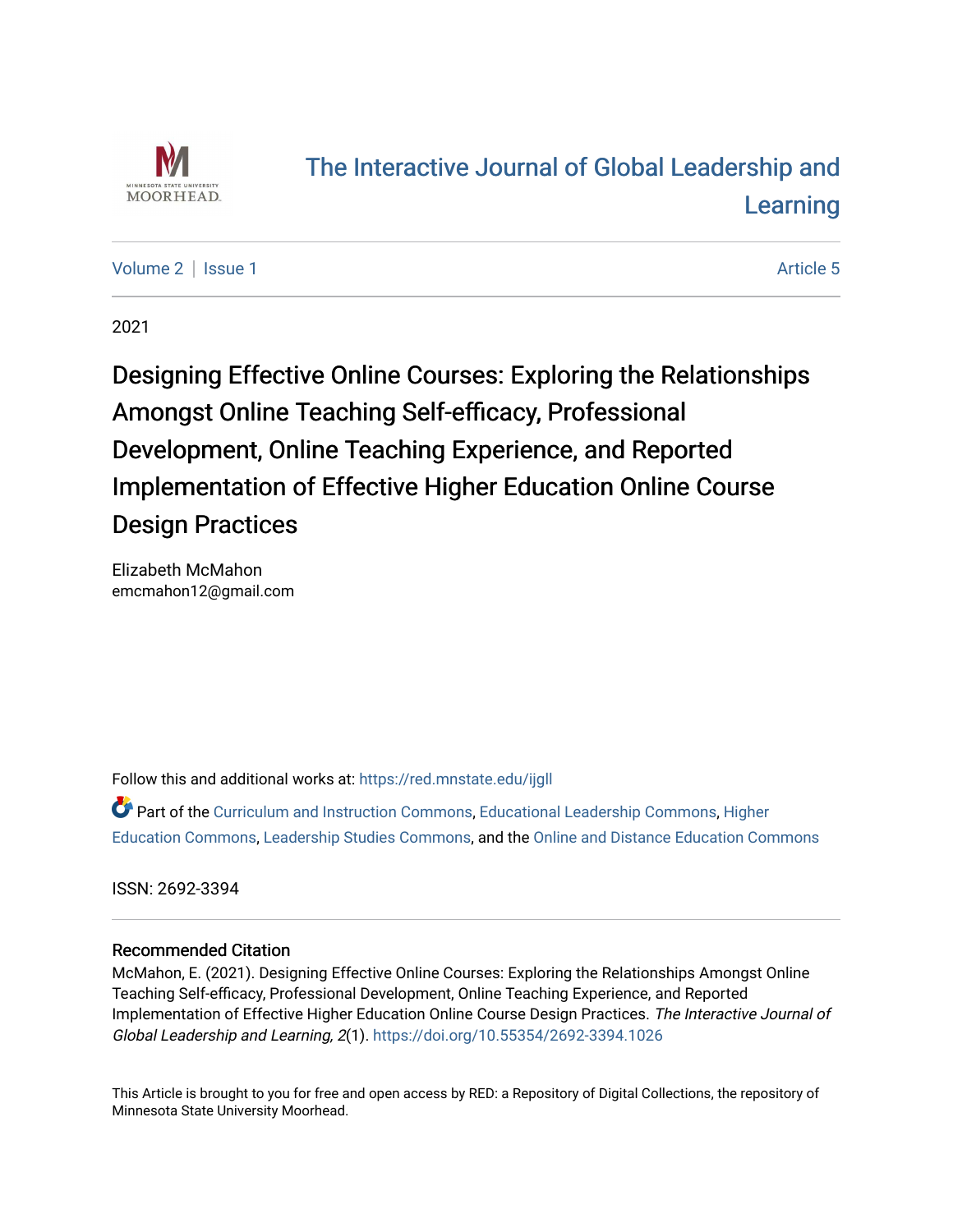# Designing Effective Online Courses: Exploring the Relationships Amongst Online Teaching Self-efficacy, Professional Development, Online Teaching Experience, and Reported Implementation of Effective Higher Education Online Course Design Practices

# **Abstract**

How best to prepare and support higher education faculty to design and teach effective online courses is a topic of great significance to higher education institutional leaders and faculty developers. This study explored how hours of professional development along with online teaching and learning experiences were related to online teaching self-efficacy and the extent to which participants reported implementation of effective online course design practices. Using a non-experimental quantitative correlational explanatory research study design, data were collected using a questionnaire. Participants included 104 online faculty from a large public higher education system located in the upper Midwest that includes both community colleges and universities. The findings suggested that both online teaching self-efficacy and self-reported ratings of implementation of effective online course design practices were higher when individuals have completed at least 20 hours of professional development meant to prepare them to teach online, have experience as an online instructor and/or online learner, and have participated in a peer review of their online course. The findings offer insights into how those with varying levels of online teaching self-efficacy rate their online course design practices and suggest that faculty may not accurately self-assess their course design abilities. The results and implications for those who are planning for and providing professional development meant to prepare faculty to teach online are discussed.

# Keywords

online teaching self-efficacy, Quality Matters, online course design, faculty development, community college faculty, university faculty, COVID-19 pandemic, higher education

# Author Bio

Elizabeth McMahon, Ed.D. is a consultant and coach for higher education professionals. An experienced online educator and instructional designer, she is faculty emeritus at Northland Community and Technical College. She received her undergraduate degree in Nursing at the University of North Dakota, her master's degree in Education with an emphasis in Teaching and Training Online from Capella University, and her Ed.D. in Educational Leadership from Minnesota State University Moorhead. She is currently a member of the Quality Matters Academic Advisory Council and a Quality Matters Research Colleague. Her research interests are related to quality assurance in online higher education including the impacts of faculty professional development on online course improvement and student success.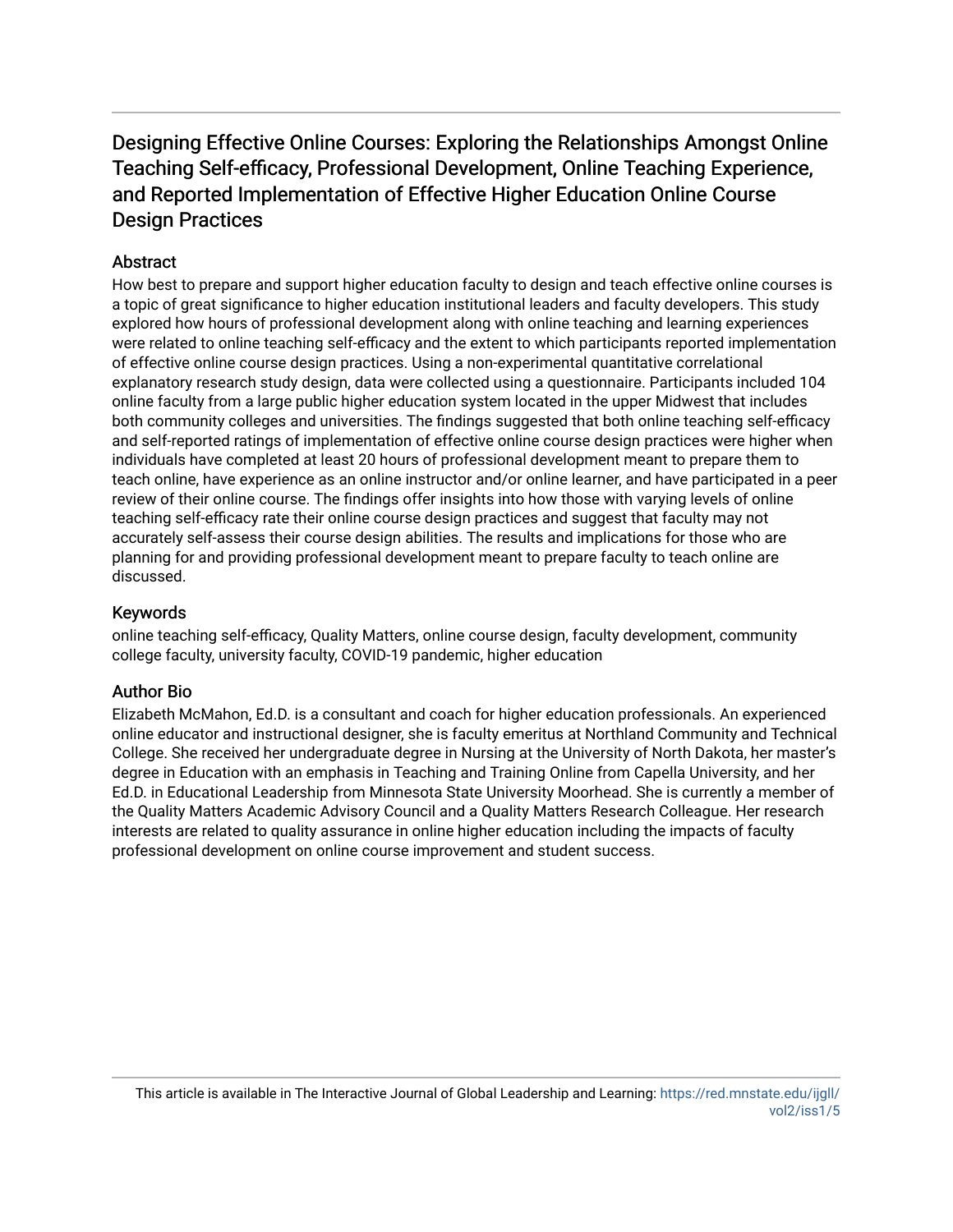### **Introduction**

Many factors have an impact on the quality of an online course and the preparedness of faculty to create and deliver a quality learning experience is one of those factors (Ali et al., 2005; Meyer & Murrell, 2014; Stupnisky et al., 2018). Faculty may not be well prepared or supported to create and successfully deliver courses that use technology given that forty percent of United States higher education institutions do not require their faculty to complete any type of professional development to teach online (Garrett et al., 2020). Nationally and regionally, the number of online courses and programs continues to grow at institutions of various types and sizes in the United States (Garrett et al., 2019; Magda, 2019; Seaman & Seaman, 2017). Institutions are planning for accelerated growth in online programming in the aftermath of the COVID-19 pandemic that necessitated a shift from face-to-face delivery to various forms of online delivery (Garrett et al., 2021). The continued growth of online programming underscores the need for discussion about the factors that impact course design decisions made by faculty as they design and redesign their courses for online delivery.

Various studies have found that student satisfaction, student perception of learning, or the achievement of student learning outcomes are impacted by the course design and organization, course interaction and engagement, instructive feedback, clear learning objectives, and appropriate assessment strategies (Barczyk et al., 2017; Jaggars & Xu, 2016; Joosten & Cusatis, 2019). Higher education institutional leaders and faculty are interested in what is needed to best prepare and support faculty to design and teach online courses that take into consideration the many factors that contribute to a quality online learning experience.

The purpose of this study was to investigate what relationships exist between the selfefficacy ratings for online higher education faculty when compared to their teaching

1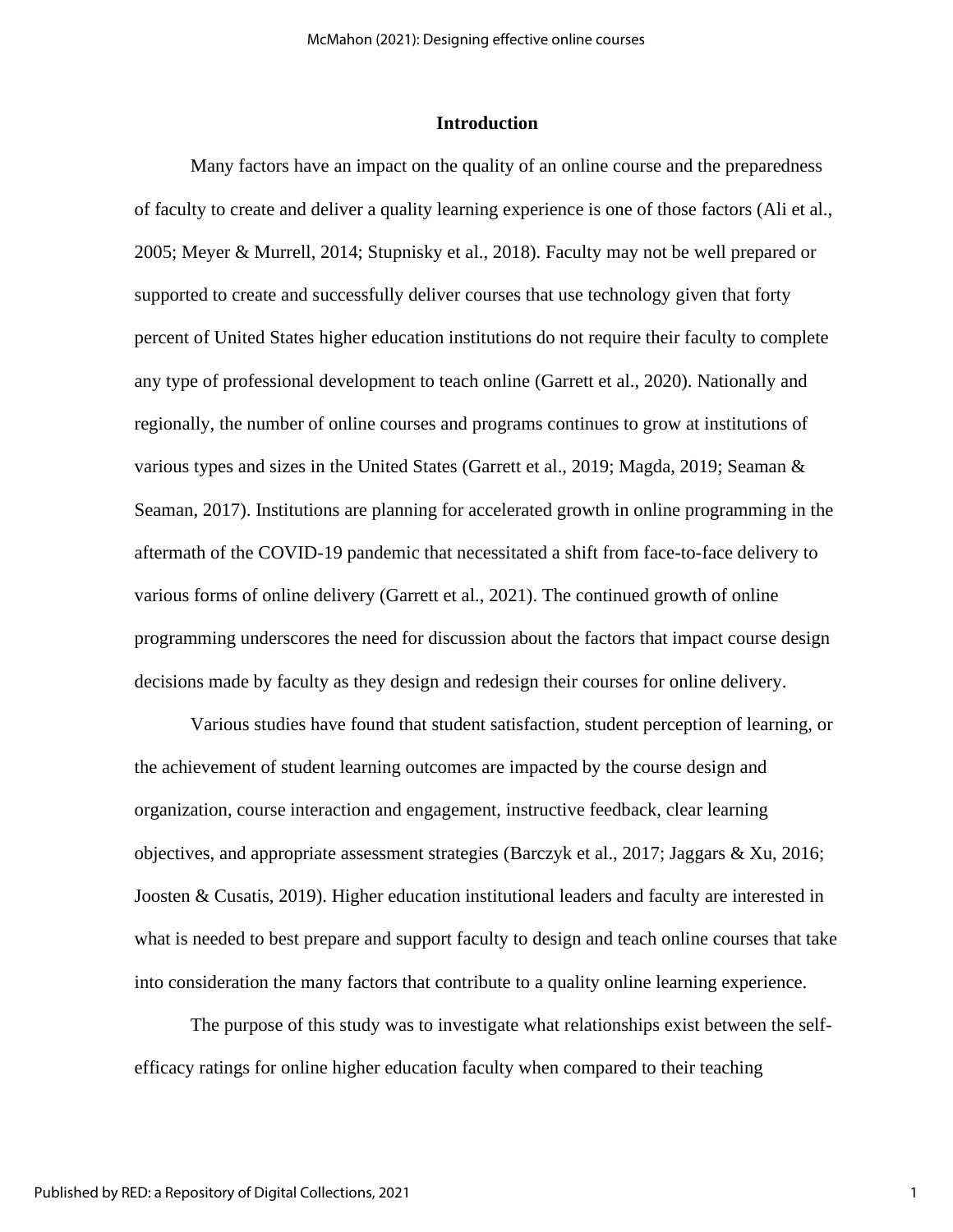experience levels, their professional development, and the degree to which they have implemented effective online course design practices. This study sought to gain an understanding about how online faculty perceive their online teaching competencies and their ability to effectively design online courses when compared to their teaching experience and professional development. The topic of this study is especially pertinent in today's higher education environment as institutions struggle to find the best approach for supporting and preparing faculty to improve their online teaching practice. Many public institutions in higher education do not have the resources, support, or professional development to provide a consistent approach to quality assurance related to the design and delivery of online courses. This may result in faculty who find themselves teaching online with limited preparation, professional development, and support. Additionally, beginning in March 2020, faculty teaching campus-based classes were forced to pivot to some version of online delivery due to the COVID-19 pandemic. This created a situation where nearly all higher education faculty were teaching some version of online courses, and many are continuing to do so. Due to the nature of this emergency, this rapid shift to online delivery or remote instruction occurred with limited time and support which highlighted and exacerbated existing gaps that in how institutions were able to prepare and support their online faculty (Hodges, 2020).

The literature includes many studies about faculty motivation to complete professional development (Hardre, 2012; Lian, 2014; Mohr & Shelton, 2017; Stupnisky et al., 2018), the role of faculty in designing online courses (*EDUCAUSE 2019 Horizon Report Preview*, 2019; Hardre, 2012; Horvitz et al., 2014), and increasingly provides insights into the role of instructional designers in supporting faculty. There have also been multiple attempts to list the competencies needed by online faculty to be successful in their efforts (Baldwin et al., 2018;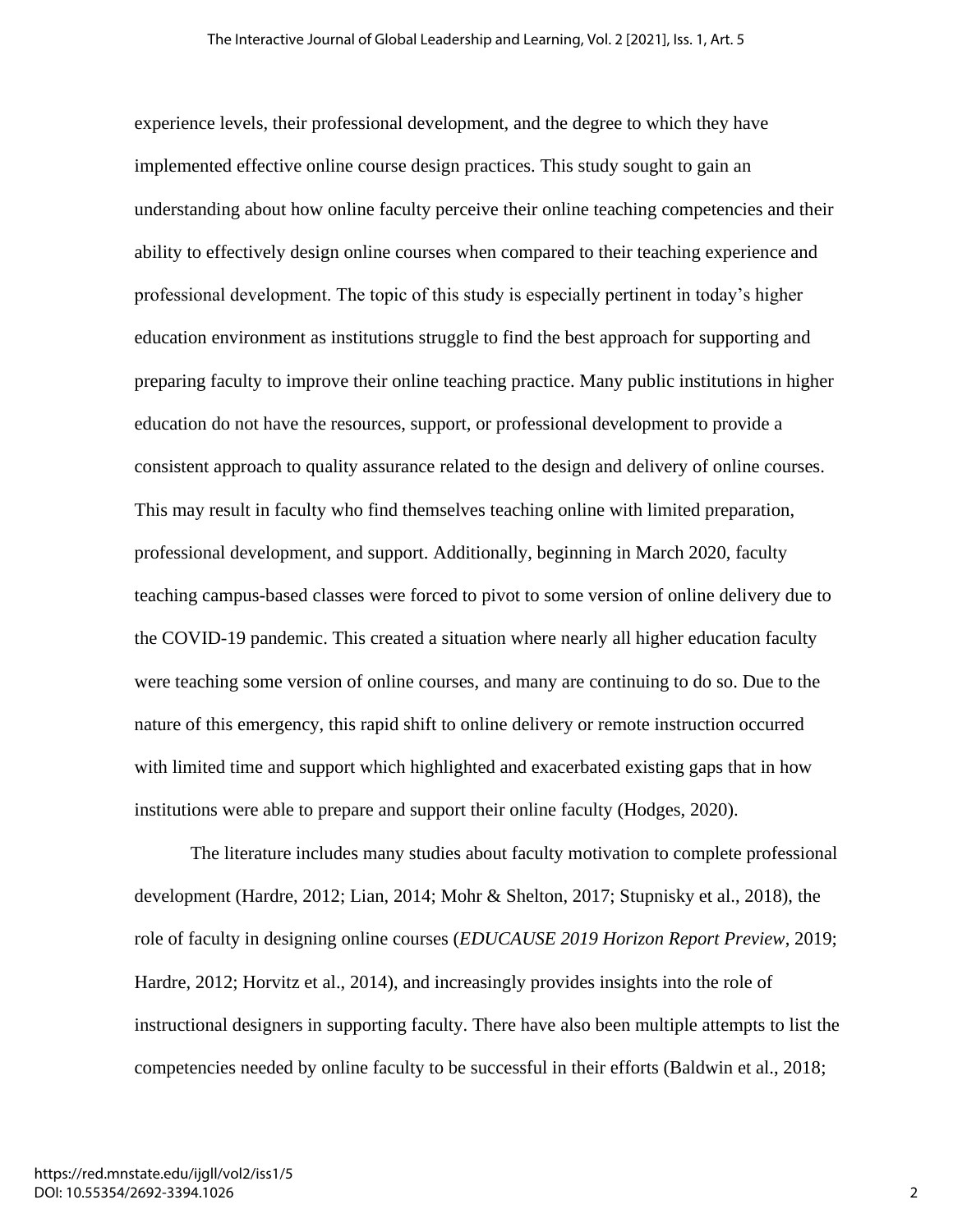Diehl, 2016; Jaggars & Xu, 2016). Additionally, there have been many studies examining the role of self-efficacy in relation to how faculty feel about their ability to teach online courses or their willingness to move to an online delivery modality the role of self-efficacy in faculty assessment of their ability to teach online courses (Anderson et al., 2016; Corry & Stella, 2018; Fishback et al., 2015; Horvitz et al., 2014; Magda, 2019; Richter & Idleman, 2017).

This study was meant to bridge an existing gap in the literature regarding how faculty self-efficacy for online teaching and faculty experience or background, professional development completion, online teaching experience, and the implementation of effective online course design practices were related. It was also meant to provide information that might be used by institutions and/or faculty developers to consider when planning for or providing professional development or support for faculty who are or will be teaching online.

### **Theoretical Framework**

Self-efficacy, which is based on Bandura's social cognitive theory, was used as the theoretical framework for this study. Bandura defined self-efficacy as "People's beliefs about their capabilities to produce effects" (p. 71) or in other words, the beliefs an individual has regarding their ability to perceive, regulate, and evaluate their behavior in various situations to achieve specific outcomes (Bandura, 1994). Self-efficacy beliefs affect human functioning in various ways including cognitive processes, motivational processes, affective processes, and selection processes. Cognitive processes are impacted by self-efficacy beliefs in that the ability to accurately perceive one's abilities will directly impact the type of goals or challenges that an individual is willing to pursue. According to Bandura (2009), individuals with higher self-efficacy set higher goals for themselves and are more committed to achieving them. Self-efficacy beliefs also impact motivation. Those with high self-efficacy beliefs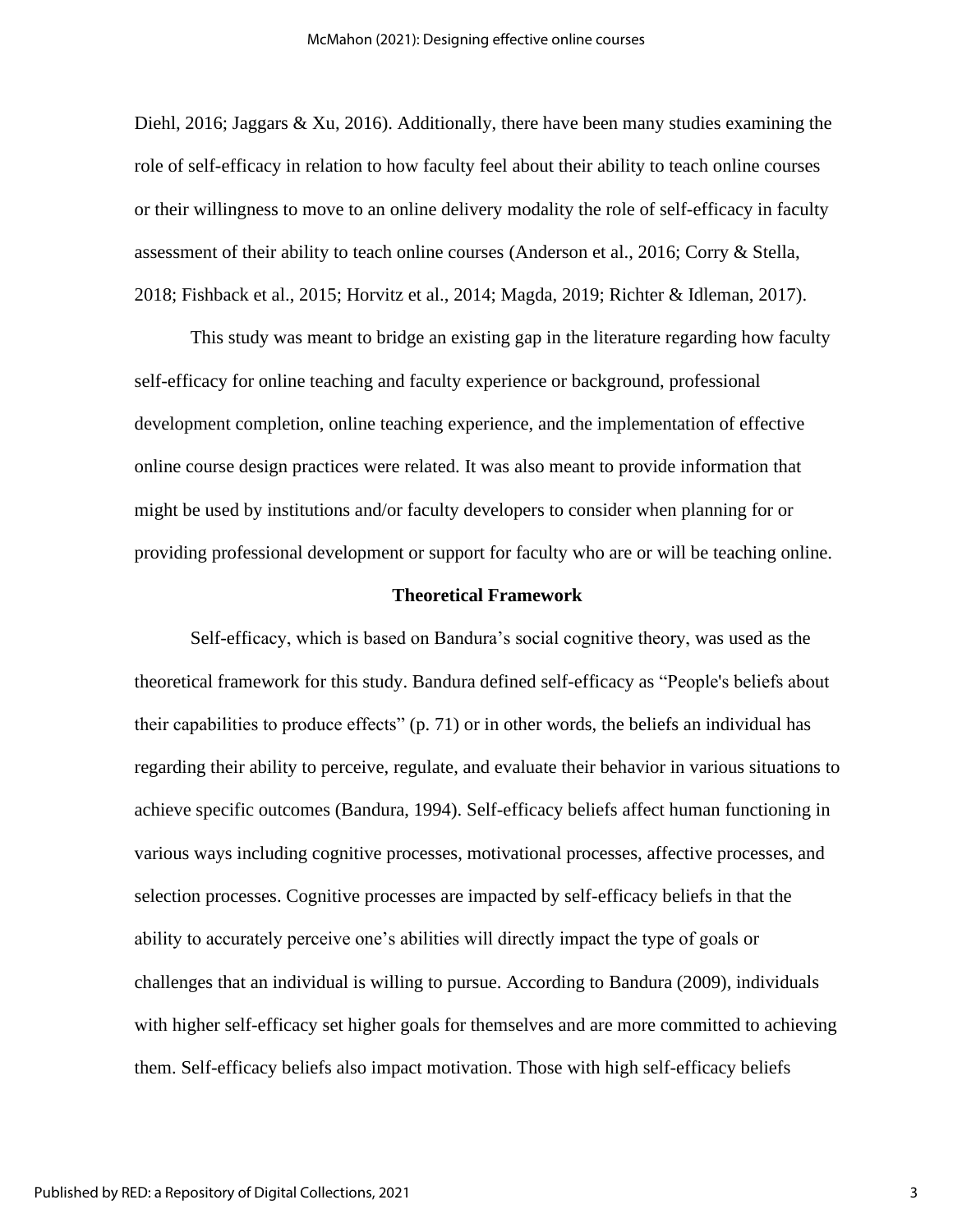believe they can do something and therefore, see failure as related to the amount of effort they applied. Conversely, those with low self-efficacy beliefs may attribute failure to their lack of ability rather than to lack of effort. This motivational influence contributes to the type of goals an individual sets, the amount of effort expended towards that goal, the amount of perseverance when faced with difficulties, and how the individual deals with failure.

Corry and Stella (2018) describe teaching self-efficacy as "a measure of the degree to which a teacher believes he/she has the ability to perform correctly the tasks suggested as best practices for teaching" (p. 8). Pajares (1996) explained that outcome expectations are important in the area of academic motivation. Teachers have outcome expectations when they engage in various teaching activities. They create and implement the activities and interpret the results or outcomes. These interpretations are used to inform their beliefs about their teaching ability. If they experience success consistently, this leads to increased self-efficacy. If they determine that the activity was unsuccessful, this may lower their self-efficacy and confidence.

### **Methodology**

This was a non-experimental quantitative correlational explanatory study that used a pragmatic approach to inquiry. The complete study, which was a sequential two-phase study, included multiple research questions and is described in the dissertation *Designing Effective Online Courses: Exploring the Relationships Amongst Teaching Self-efficacy, Professional Development, Faculty Experience, and Implementation of Effective Online Course Design Practices* (McMahon, 2021). The study methodology for the first phase is included in this article.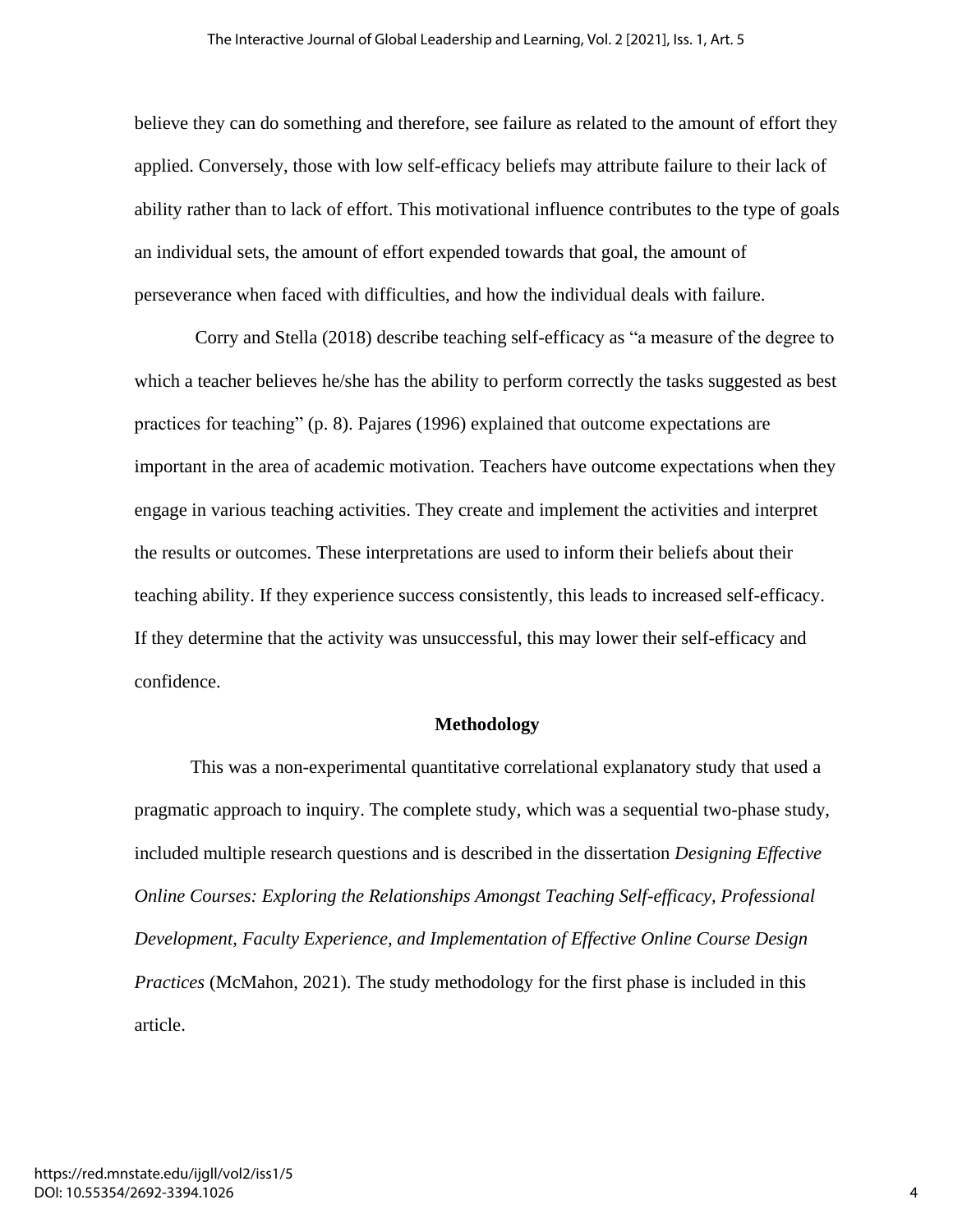This study looked specifically at the relationships among online teaching self-efficacy, faculty experience, professional development, and implementation of effective course design practices among higher education faculty teaching online (or partially online) courses. The research questions were structured to identify the strength and direction of the relationship between the study variables. The primary research question (RQ1) looked specifically at the relationships among online teaching self-efficacy, higher education instructors' teaching experience, professional development, and implementation of effective online course design practices. Secondary research questions explored in more detail the extent of the relationships among these variables. The researcher received approval to conduct this study from the Minnesota State University, Moorhead (MSUM) Institutional Review Board (IRB).

#### *Data Collection*

The study used a convenience sampling method. The target population was community college and university faculty teaching online courses. The accessible population for this study was the faculty who design and teach online courses in a large public system of higher education located in the Midwest area of the United States. This system, which serves over 350,000 students each year, is the third-largest public higher education system in the United States. It consists of seven universities and thirty community colleges, including small, rural, and large, urban institutions. Statistics on the number of faculty who were currently teaching online within the system at the time of this study were not available as this is not information the system makes publicly available. At the time the data were gathered, many of the institutions in this study were not providing instructional design support and did not require any specific type of professional development before teaching online. The professional development offered by these institutions was based primarily on topics of

5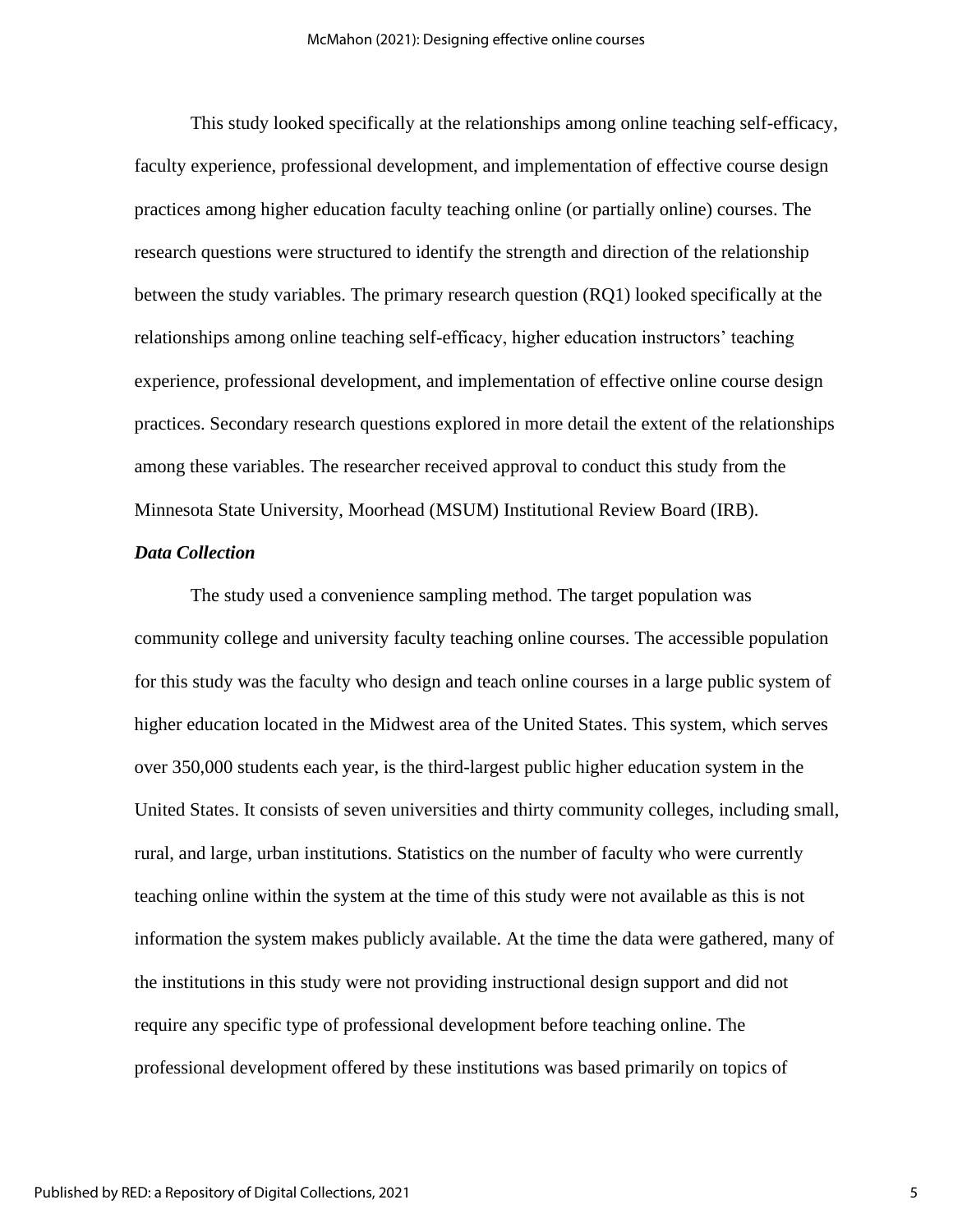faculty interest or was based on what the institution leadership or faculty development personnel decide was most needed (Brown et al., 2020).

#### *Instrumentation*

Phase I of this study involved the creation and distribution of a questionnaire that was created in Qualtrics. The questionnaire included a 22-item demographics section, a 47-item section for the Online Teaching Self-Efficacy Inventory (OTSEI) instrument created by Dr. Kevin Gosselin (Gosselin, 2009), and an 11-item section based on the *Standards from the Quality Matters Higher Education Rubric, 6th Edition* that asked about effective online course design practices (EOCDP).

**OTSEI.** The OTSEI, which is meant to assess online teaching self-efficacy, includes 47 items organized into the following five scales: (1) Web-Based Course Structure; (2) The Online Alignment of Objectives, Instruction, and Assessment; (3) Course Content Migration; (4) Virtual Interaction; and (5) Selection of Technological Resources. According to Gosselin, 2009, the internal consistency of the five scales, established with Cronbach's alpha, ranged from .84 to .95. Gosselin also reported that analysis of construct validity concluded that the average variance accounted for across the five scales was 53.16%. Content validity was not available from the author of the OTSEI content validity analysis was included in this study using a procedure described by Lawshe (1975). A *content evaluation panel* comprised of persons knowledgeable about required competencies for online higher education instructors was convened. The panel of fourteen experts included individuals from across the United States with extensive experience teaching online, with designing effective online courses, and/or with supervising online faculty. Using the scores obtained from these content experts, a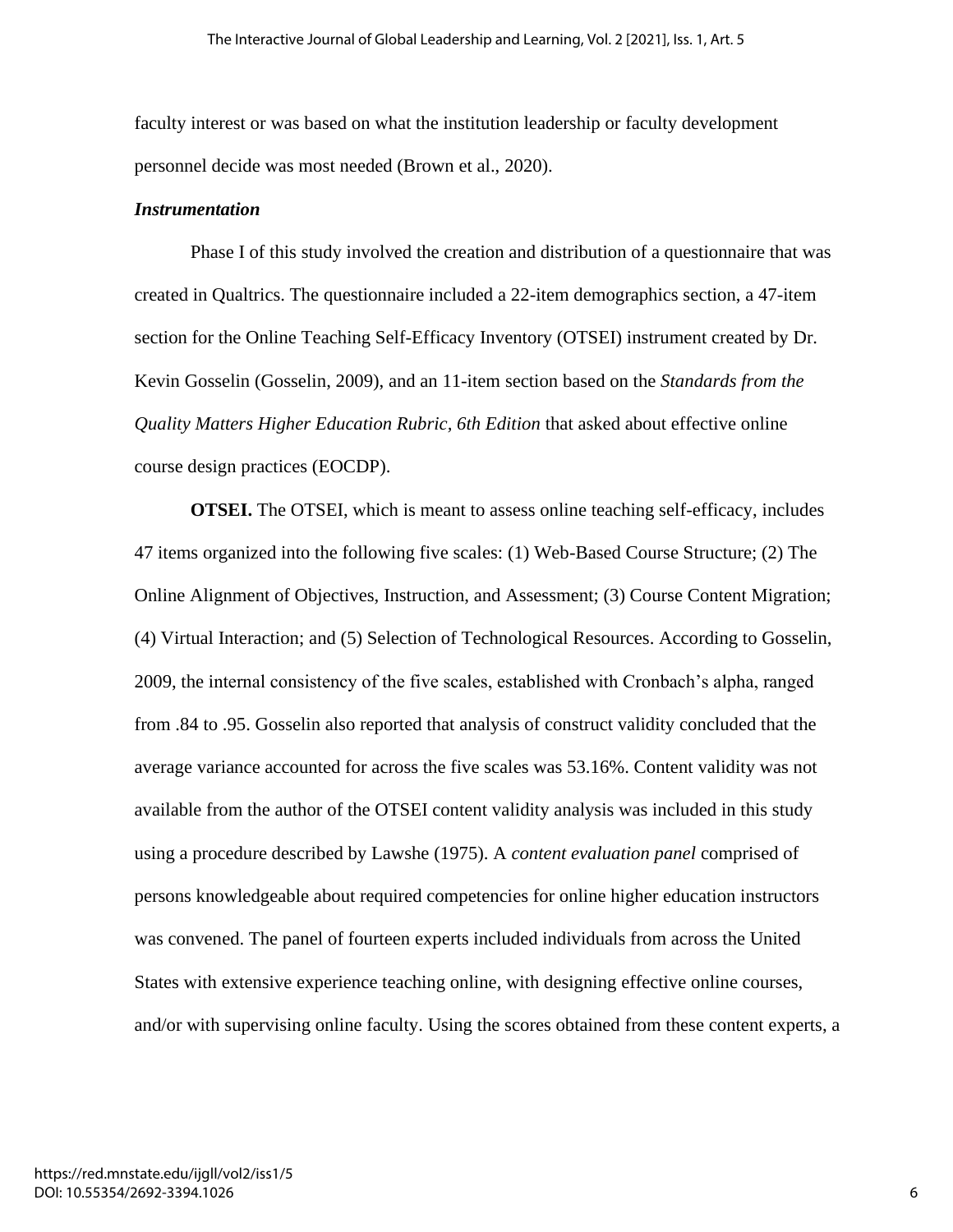Content Validity Ratio (CVR) and Content Validity Index (CVI) were computed. The CVI overall score was .40.

**EOCDP.** The EOCDP rating scale was based on the *Standards from the Quality Matters Higher Education Rubric, 6th Edition* created by the Quality Matters (QM) organization. In this section of the questionnaire, the forty-two specific standards from the *Quality Matters Higher Education Rubric, 6th Ed.* were grouped into eleven general statements. A question about prior involvement with a QM official course peer review was also included in the questionnaire. The quality assurance tools offered by the QM program include a set of nationally recognized course design standards for higher education as well as a rigorous, peer-review process that together are used to assess the quality of an online course. The Quality Matters higher education rubric was chosen specifically for this part of the study because (a) the standards are supported by the research literature, (b) it is updated regularly to reflect new findings, and, (c) it is widely utilized in the United States (as well as many other countries). The use of the Quality Matters rubric for this purpose was approved by the Quality Matters organization. The rubric, now in its  $6<sup>th</sup>$  edition, was first created in 2004. At that time, Legon (2006) examined the validity of the instrument by comparing it to a set of standards that were endorsed by the Council of Higher Education Accreditation (CHEA) and the eight regional accrediting agencies. Legon found that the "QM Rubric is fully consistent with published accreditation standards for online education" and went on to add that "the QM Rubric can demonstrate an institution's (or program's) commitment to quality assurance of its online offerings and its success in achieving a well-defined standard for course design" (p. 9). The QM Higher Education rubric is based on standards of best practice and instructional design principles and includes a distinct focus on the needs of the learner (Shattuck, 2015).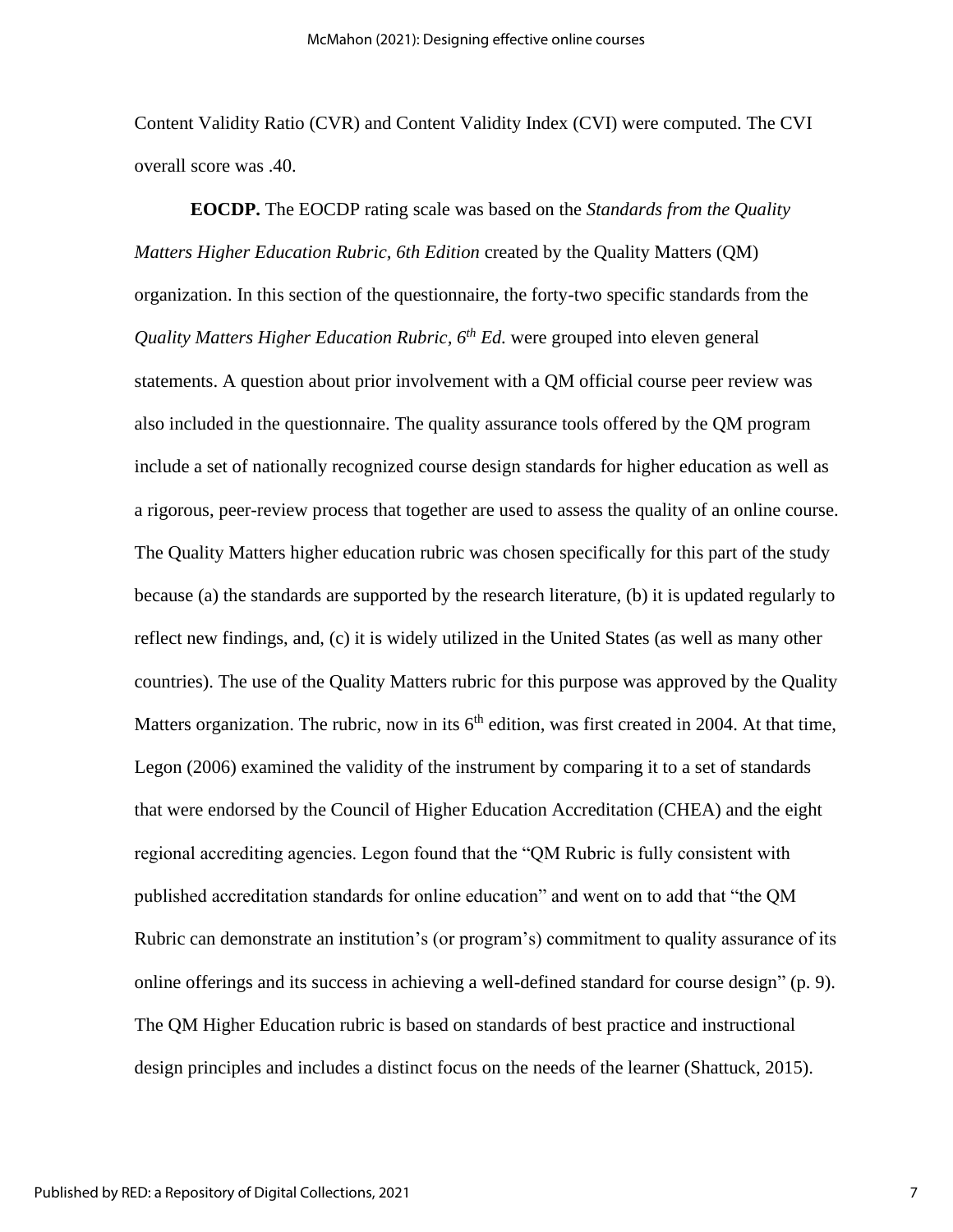### *Data Collection*

The questionnaire was broadly distributed via an email invitation that was sent to potential faculty participants using electronic communication channels routinely used within this higher education system and among institutions within the system. This included the use of various system-level listservs, institution-specific distribution lists, and personal outreach from the researcher to institution-specific contacts. Responses were accepted between July and September of 2020.

### *Data Analysis*

Data from the Qualtrics survey were exported to SPSS for analysis. Data analysis included detailed descriptive statistics as well as multiple inferential statistics to determine the relationships among the variables. Because the assumptions for use of the Pearson Product Moment Correlation were violated, nonparametric tests were used instead to analyze the data to explore relationships among the self-perceived competency level for online teaching competencies, various demographic variables, and self-assessment of inclusion of effective course design elements. These tests included Spearman's rank-order correlations, Kendall's tau-b correlations, and Mann-Whitney U rank order correlations. The researcher looked for differences among the responses as compared to the multiple variables included in the questionnaire to determine whether or not things like previous experience, professional development, etc. show relationships of value. Effect sizes were calculated for Mann-Whitney U tests as described by Lenhard and Lenhard (2016).

#### **Results**

The questionnaire was completed by a total of 104 higher education faculty. This number of participants included seven individuals who indicated they were teaching their first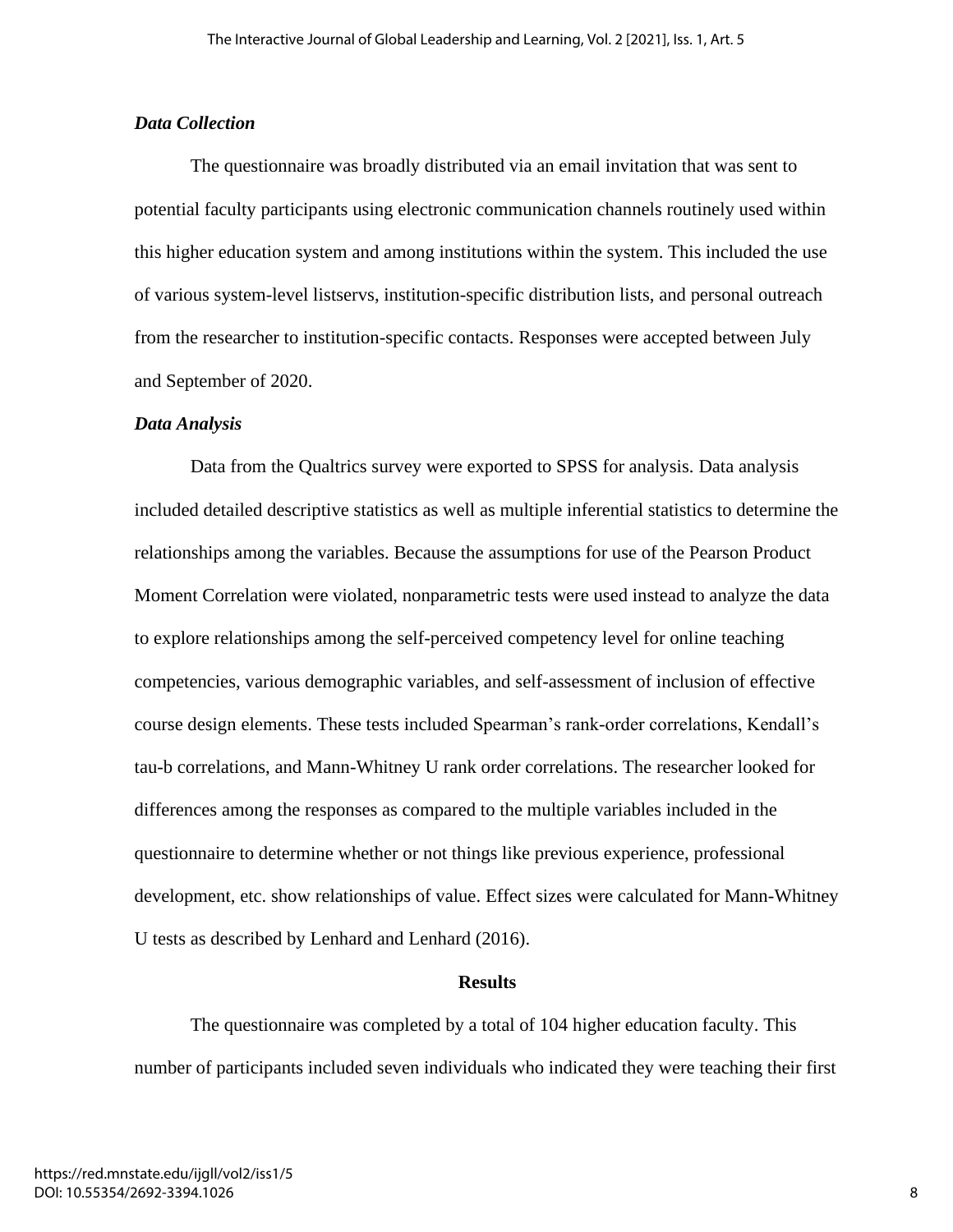online course as a result of the COVID-19 pandemic. Of the 104 participants, the majority were women (78.8%), White (96%), full-time (76%), community-college faculty (65%). The ages of the participants ranged from 28 to 73 years with a mean age of 51.41 years. Higher education teaching experience ranged from  $0 - 42$  years with a mean of 15.99 years. Online teaching experience ranged from  $0 - 25$  years with a mean of 9.17 years. The participants included individuals from higher education institutions of a range of sizes including small, mid-sized, and large institutions that were all part of a system of public higher education located in the upper Midwest. Study participant demographic information of all participants is summarized in Table 1.

The areas of online teaching expertise of the participants included more than fourteen areas with the following most reported: Health Sciences, Language Arts, Social Sciences, Natural Sciences, Education, Technology/Computer Science, and Business.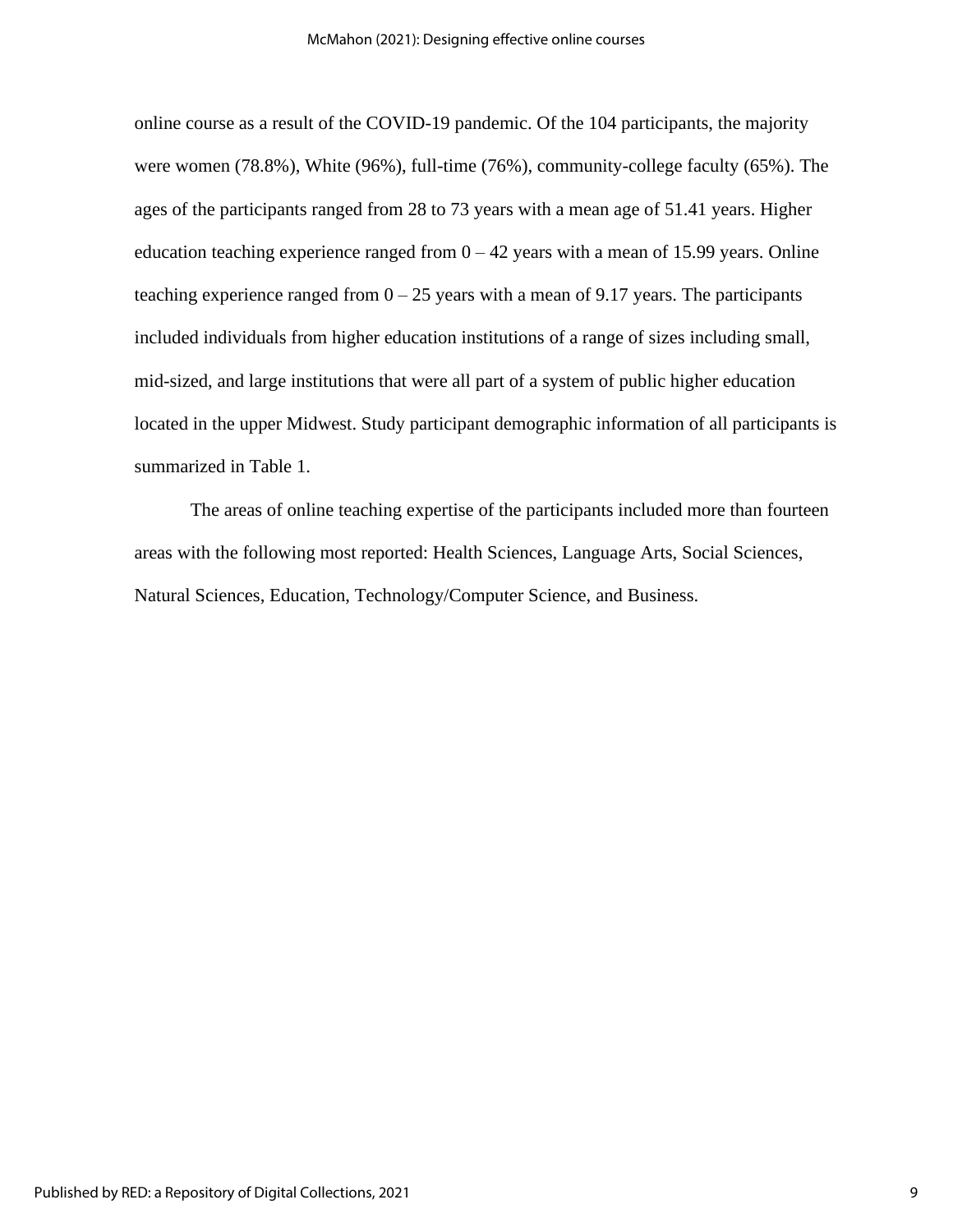# Table 1

| Participant Characteristic                                        | n              | $\%$ |       |
|-------------------------------------------------------------------|----------------|------|-------|
| Gender                                                            |                |      |       |
| Women                                                             | 82             | 78.8 |       |
| Men                                                               | 20             | 19.2 |       |
| Non-binary                                                        | $\mathbf{1}$   | 1.0  |       |
| Prefer not to answer                                              | $\mathbf{1}$   | 1.0  |       |
| Ethnicity                                                         |                |      |       |
| Hispanic                                                          | 1              | 1.0  |       |
| Indian                                                            | $\mathbf{1}$   | 1.0  |       |
| Multi-Ethnic                                                      | $\overline{2}$ | 1.9  |       |
| Native American                                                   | $\mathbf{1}$   | 1.0  |       |
| White                                                             | 96             | 92.3 |       |
| Prefer not to answer                                              | 1              | 1.0  |       |
| <b>Highest Education Level</b>                                    |                |      |       |
| Associate's Degree                                                | $\mathfrak{2}$ | 1.9  |       |
| Bachelor's Degree                                                 | $\overline{4}$ | 3.8  |       |
| Master's Degree                                                   | 50             | 48.1 |       |
| Doctorate Level Degree                                            | 48             | 46.1 |       |
| <b>Faculty Employment Status</b>                                  |                |      |       |
| Full-time (not adjunct or temporary)                              | 79             | 76.0 |       |
| Part-time (not adjunct or temporary)                              | $\mathbf{1}$   | 1.0  |       |
| Full-time (adjunct or temporary)                                  | 9              | 8.7  |       |
| Part-time (adjunct or temporary)                                  | 15             | 14.4 |       |
| <b>Institution Type</b>                                           |                |      |       |
| Community and/or Technical College (2-year institution)           | 68             | 65.4 |       |
| State University (4-year institution)                             | 36             | 34.6 |       |
| <b>Institution Size</b>                                           |                |      |       |
| Less than 1,000 students                                          | $\tau$         | 6.7  |       |
| $1,000 - 5,000$ students                                          | 55             | 52.9 |       |
| $5,001 - 10,000$ students                                         | 25             | 24.0 |       |
| $10,001 - 15,000$ students                                        | 12             | 11.5 |       |
| More than 15,000 students                                         | 1              | 1.0  |       |
| Don't know                                                        | 1              | 1.0  |       |
| Experience as an online student                                   | 86             | 82.7 |       |
| Participated in a QM official course review                       | 33             | 31.7 |       |
| Taught first online course due to COVID-19 pandemic               | $\tau$         | 6.7  |       |
| <b>Participant Characteristics</b>                                | M              | Mdn  | SD    |
| Age <sup>a</sup>                                                  | 51.41          | 52.0 | 10.55 |
| Years of Higher Education Teaching Experience                     | 15.99          | 15.0 | 9.05  |
| Years of Higher Education Online Teaching Experience <sup>b</sup> | 9.17           | 9.0  | 6.38  |

*Participant Demographic Characteristics*

*Note. n* = 104.

a. Two participants did not answer this question.

b. One participant did not answer.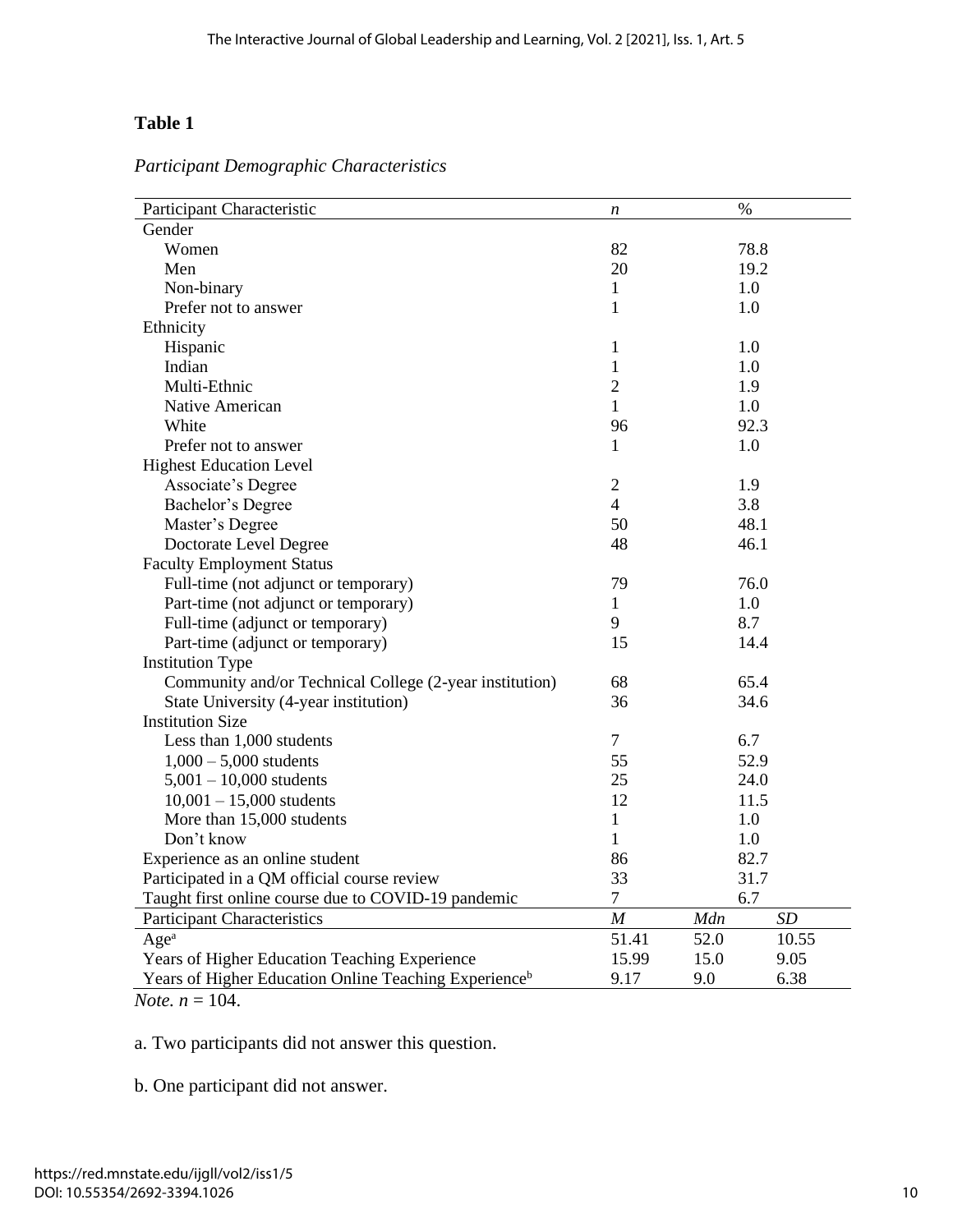The results for research question 1 demonstrated that there were statistically significant relationships between each of the primary study variables of online teaching selfefficacy, effective online course design practices, professional development, online teaching experience. The distribution of the results for the two primary study variables, online teaching self-efficacy (OTSE) and effective online course design practices (EOCDP), is presented in Figures 1 and 2. The total number of responses included for some variables is different because some participants did not answer every question on the questionnaire. Items with no answer were not included in the calculations. The OTSE and EOCDP score distributions were both negatively skewed.

### **Figure 1**





The variable *online teaching self-efficacy* was analyzed using an Online Teaching Self-Efficacy (OTSE) score for each participant which was derived by adding the scores for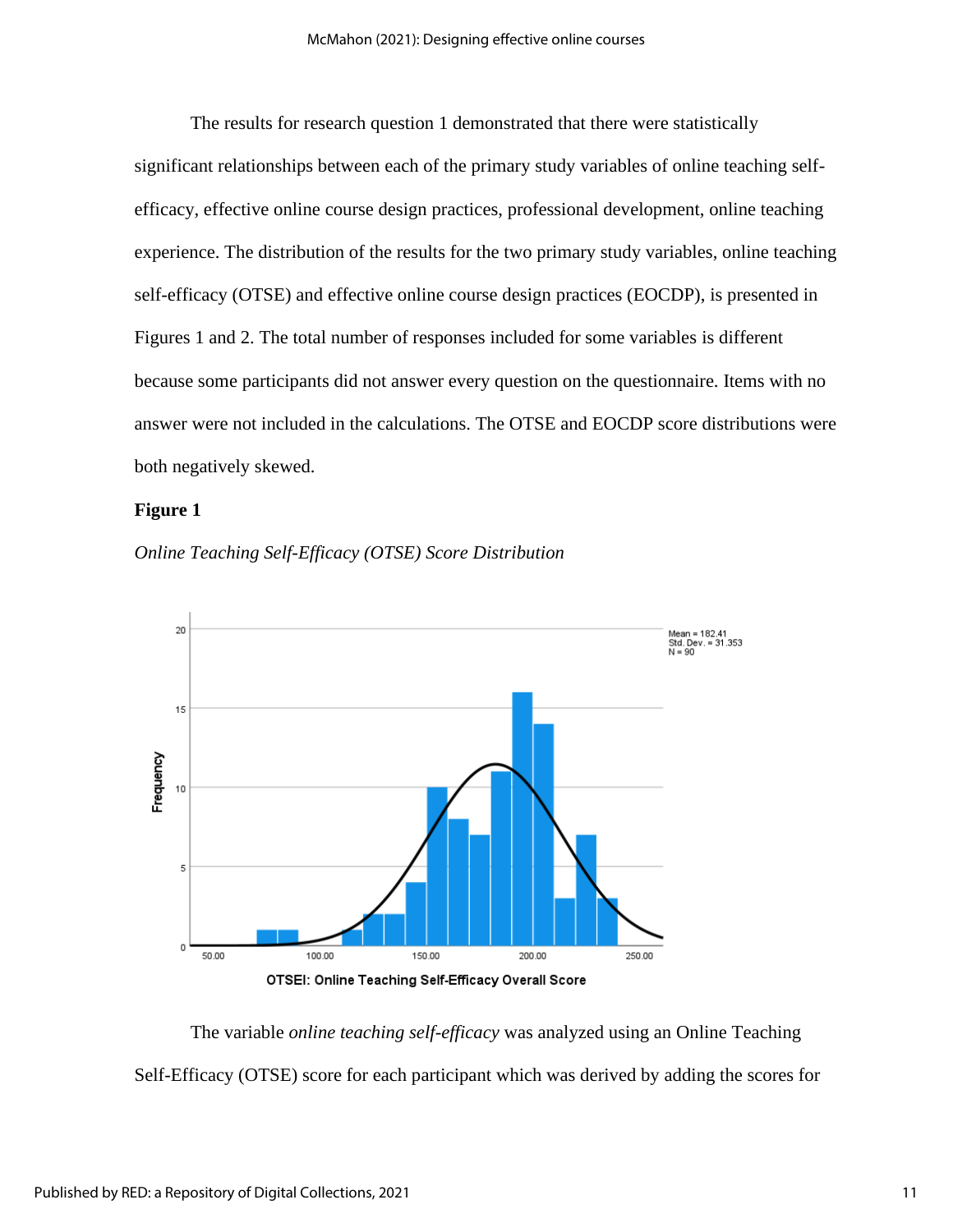the 47 Online Teaching Self-Efficacy Inventory items from the questionnaire together to arrive at a total OTSE score. Ninety participants answered every item on the OTSE Inventory. The highest possible score on the OTSE Inventory was 235. The lowest score reported was 75 while the highest was 235. The mean score was 182.41 (*Mdn* =188.0*, SD* = 31.35).

### **Figure 2.**

*Effective Online Course Design Practices (EOCDP) Score Distribution*



The variable of *effective online course design practices* was examined using the EOCDP score that was based on an 11-item section on the questionnaire. Scores for this portion of the questionnaire were added together to obtain a participant overall score. The lowest reported score was 27 while the highest was 55. Eleven participants (11.34%) of the total of 97 participants reported the highest possible score which was 55. The mean score was  $47.52$  (*Mdn* = 49.0, *SD* = 6.32).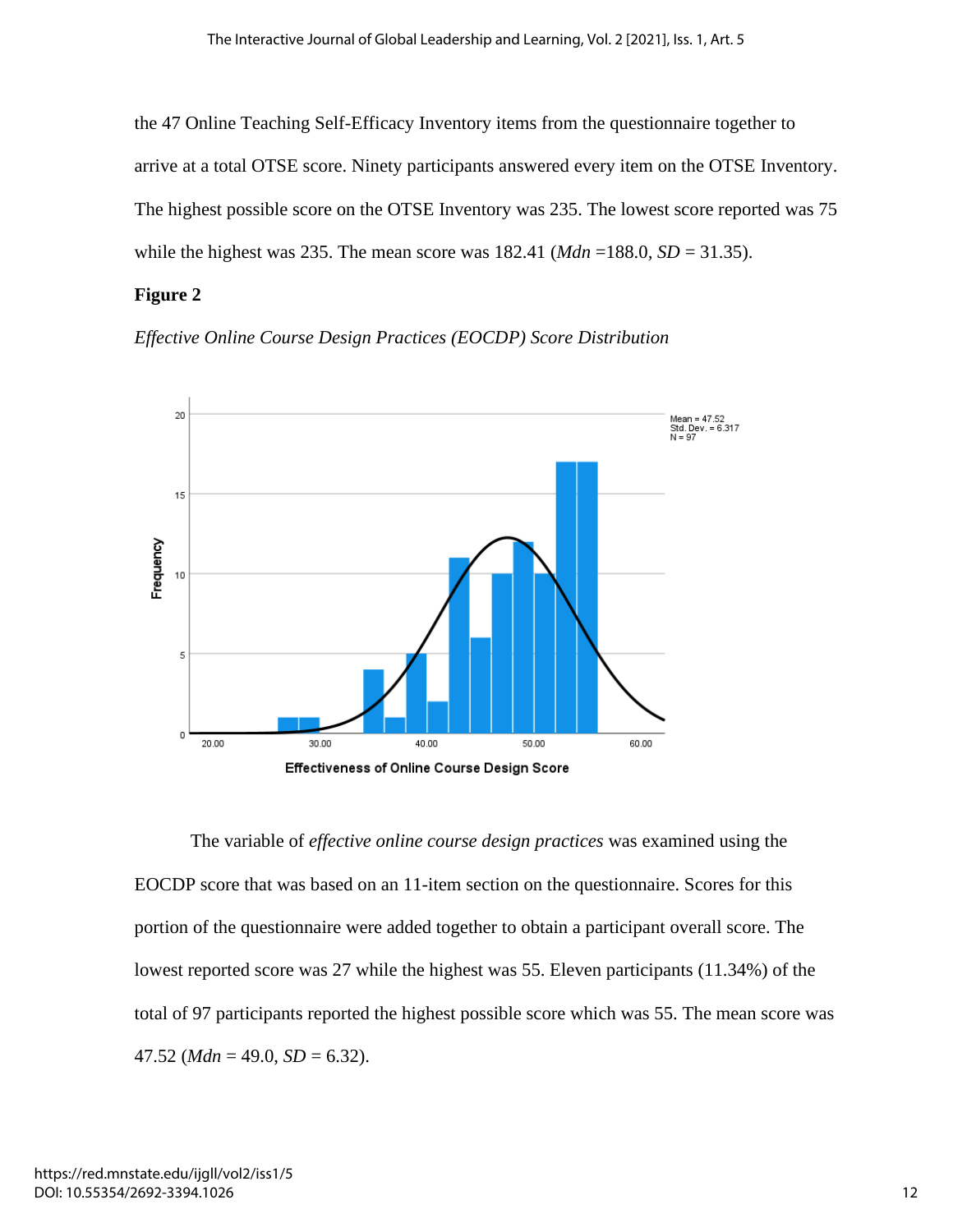Using Spearman's rank-order correlation to examine the relationship between OTSE and EOCDP, the results from 90 participants were compared. There was a statistically significant, strong positive correlation between the OTSE score and the EOCDP score, *rs*(88)  $= .758$ ,  $p < .001$ . The scatterplot in Figure 3 illustrates the relationship between these two primary study variables.

### **Figure 3**



*Scatterplot of OTSE Score by EOCDP Score*

Spearman's rank-order correlation was used to explore the relationship between OTSE and years of online teaching experience using the results from 90 participants. The years of online teaching experience showed a weak association with the OTSE score,  $r_s(88) =$ .255, *p* < .015. Spearman's rank-order correlation was also used to explore the relationship between online teaching experience and the EOCDP scores for 97 participants. There was a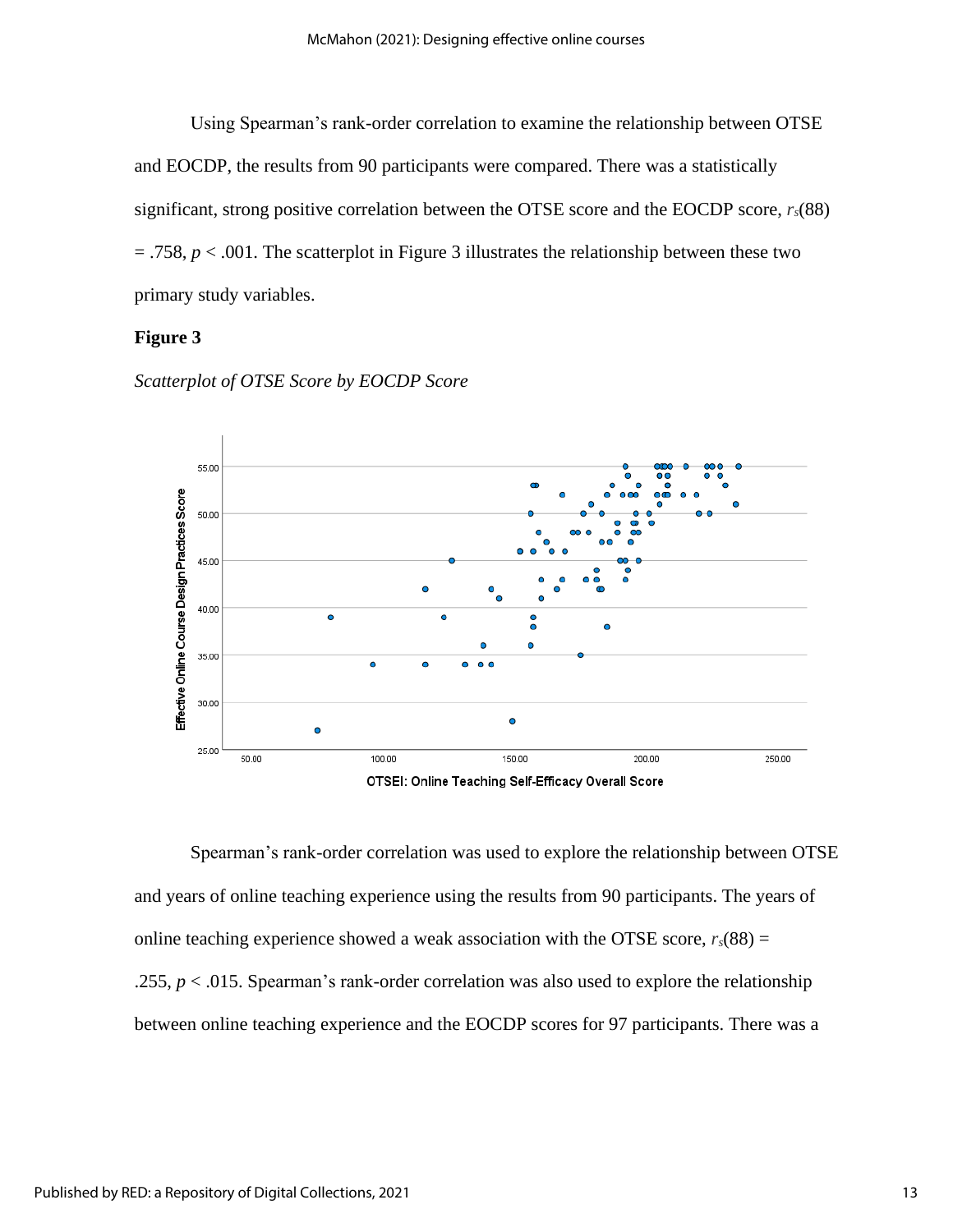statistically significant, mild positive correlation between the years of online teaching experience and the EOCDP score,  $r_s(95) = .279$ ,  $p < .006$ .

The relationship between hours of professional development completed and both EOCDP and OTSE scores were examined using Kendall's tau-b correlations. There was a moderate, positive association between hours of professional development completed and the EOCDP score, which was statistically significant,  $\tau_b = .334$ ,  $p = .000$  ( $n = 97$ ). There was a moderate, positive association between hours of professional development completed and the OTSE score, which was statistically significant,  $\tau_b = .359$ ,  $p = .000$  ( $n = 90$ ).

Secondary research questions were explored to further explain the relationships as well as to determine effect sizes. As each of the secondary research questions was addressed, the data were explored in various combinations using nonparametric inferential and descriptive statistics with the intent of identifying patterns or trends in how variables' relationships manifested in the data. Mann-Whitney U tests were performed to make comparisons among groups to determine impacts on OTSE scores and EOCDP scores. A summary of the results obtained after performing each Mann-Whitney U test is presented in Tables 2 and 3. Statistically significant differences with intermediate effects of practical significance on OTSE scores were found with completion of more than 20 hours of professional development and participation in an official QM course review.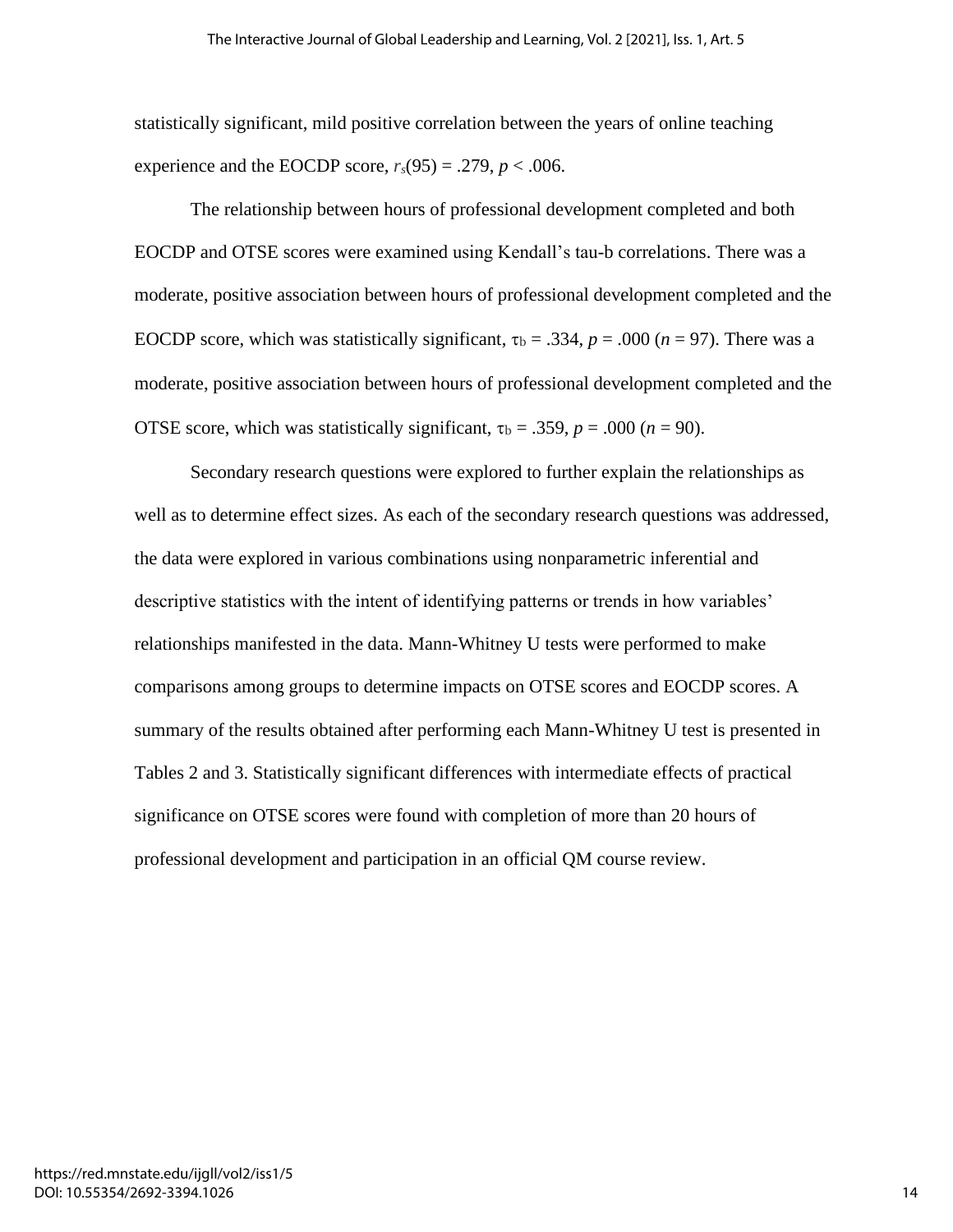# **Table 2.**

|                                            | Online Teaching Self-Efficacy (OTSE) |        |       |       |        |                        |
|--------------------------------------------|--------------------------------------|--------|-------|-------|--------|------------------------|
| Demographic Characteristic                 | $\boldsymbol{n}$                     | Mean   | SD    | Mean  | Median | $p$ value <sup>a</sup> |
|                                            |                                      |        |       | Rank  |        |                        |
| Gender                                     | 89                                   | 182.41 | 31.35 | $-$   | 188.0  | .413                   |
| Women                                      | 72                                   | 182.76 | 33.02 | 46.09 | 189.0  |                        |
| Men                                        | 17                                   | 179.59 | 24.27 | 40.38 | 178.0  |                        |
|                                            |                                      |        |       |       |        |                        |
| <b>Institution Type</b>                    | 90                                   | 182.41 | 31.35 |       | 188.0  | $.026*$                |
| $2 - Year$ Institution                     | 59                                   | 187.27 | 31.81 | 49.94 | 192.0  |                        |
| $4 - Year$ Institution                     | 31                                   | 173.16 | 28.73 | 37.05 | 179.0  |                        |
|                                            |                                      |        |       |       |        |                        |
| <b>Years of Online Teaching Experience</b> | 90                                   | 182.41 | 31.35 |       | 188.0  | .125                   |
| $0 - 5$ years                              | 27                                   | 172.56 | 38.48 | 39.06 | 185.0  |                        |
| More 5 years                               | 63                                   | 186.63 | 27.01 | 48.26 | 191.0  |                        |
|                                            |                                      |        |       |       |        |                        |
| Hours of Professional Development          | 90                                   | 182.41 | 31.35 |       | 188.0  | $.000*$                |
| $0 - 20$ hours                             | 39                                   | 167.31 | 32.65 | 32.95 | 174.0  |                        |
| More than 20 hours                         | 51                                   | 193.96 | 25.01 | 65.10 | 195.0  |                        |
|                                            |                                      |        |       |       |        |                        |
| <b>QM Official Course Review</b>           | 90                                   | 182.41 | 31.35 |       | 188.0  | $.004*$                |
| Yes                                        | 31                                   | 195.52 | 24.91 | 56.45 | 197.0  |                        |
| No                                         | 59                                   | 175.53 | 32.36 | 39.75 | 182.0  |                        |
|                                            |                                      |        |       |       |        |                        |
| <b>Online Student Experience</b>           | 90                                   | 182.41 | 31.35 |       | 188.0  | .185                   |
| Yes                                        | 75                                   | 184.91 | 29.39 | 47.13 | 189.0  |                        |
| No                                         | 15                                   | 169.93 | 38.51 | 37.33 | 168.0  |                        |

*Summary of Particular Demographics on OTSE using the Mann-Whitney U test*

*Note.* a. Asymptotic significance is displayed for all *p* values.

\* The significance level is .050.

Statistically significant differences with large effects of practical significance on EOCDP scores were found with two variables: a) completion of more than 20 hours of professional development, and b) participation in an official QM course review. Statistically significant differences with intermediate effects of practical significance on EOCDP scores were found with two variables: a) more than 5 years of online teaching experience, and b) online learner experience.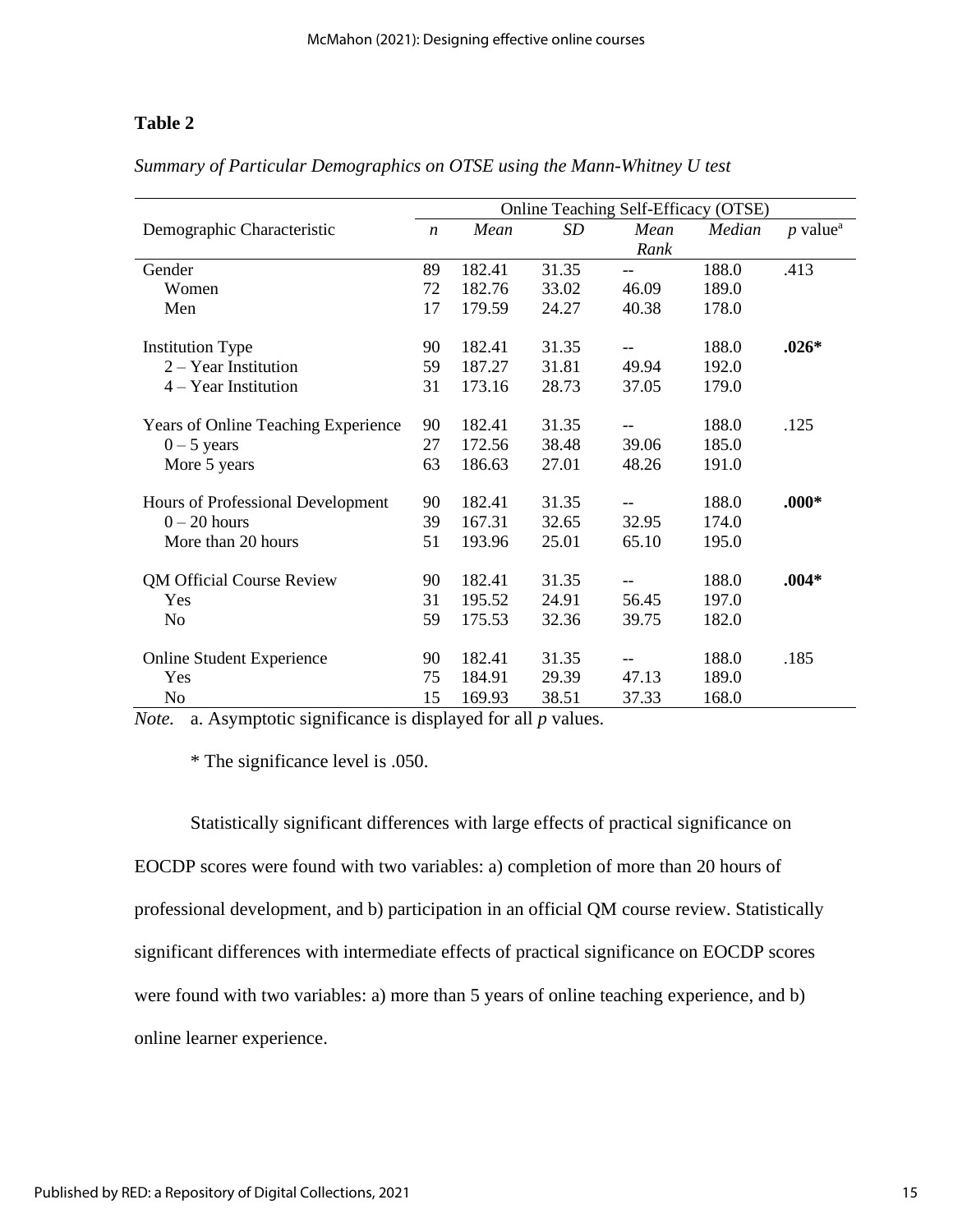# Table 3

|                                            | <b>Effective Online Course Design Practices</b> |       |      |           |        |                                     |
|--------------------------------------------|-------------------------------------------------|-------|------|-----------|--------|-------------------------------------|
| Demographic Characteristic                 | $\boldsymbol{n}$                                | Mean  | SD   | Mean      | Median | $p$ value <sup><math>a</math></sup> |
|                                            |                                                 |       |      | Rank      |        |                                     |
| Gender                                     | 95                                              | 47.52 | 6.32 | <b>NA</b> | 49.0   | .658                                |
| Women                                      | 76                                              | 47.55 | 6.41 | 48.63     | 49.0   |                                     |
| Men                                        | 19                                              | 47.16 | 6.23 | 45.50     | 49.0   |                                     |
| <b>Institution Type</b>                    | 97                                              | 47.52 | 6.32 | <b>NA</b> | 49.0   | $.037*$                             |
| 2 - Year Institution                       | 65                                              | 48.22 | 6.52 | 53.17     | 50.0   |                                     |
| $4 - Year$ Institution                     | 32                                              | 46.09 | 5.72 | 40.53     | 46.0   |                                     |
| <b>Years of Online Teaching Experience</b> | 97                                              | 47.52 | 6.32 | <b>NA</b> | 49.0   | $.026*$                             |
| $0 - 5$ years                              | 31                                              | 45.35 | 7.11 | 39.71     | 47.0   |                                     |
| More 5 years                               | 66                                              | 48.53 | 5.69 | 53.36     | 50.0   |                                     |
| Hours of Professional Development          | 97                                              | 47.52 | 6.32 | NA        | 49.0   | $.000*$                             |
| $0 - 20$ hours                             | 41                                              | 44.27 | 6.90 | 34.77     | 46.0   |                                     |
| More than 20 hours                         | 56                                              | 49.89 | 4.63 | 59.42     | 51.0   |                                     |
| <b>QM Official Course Review</b>           | 97                                              | 47.52 | 6.32 | <b>NA</b> | 49.0   | $.000*$                             |
| Yes                                        | 33                                              | 51.52 | 3.73 | 68.67     | 53.0   |                                     |
| N <sub>o</sub>                             | 64                                              | 45.45 | 6.41 | 38.86     | 46.0   |                                     |
| <b>Online Student Experience</b>           | 97                                              | 47.52 | 6.32 | <b>NA</b> | 49.0   | $.033*$                             |
| Yes                                        | 82                                              | 48.18 | 5.81 | 51.60     | 49.5   |                                     |
| N <sub>o</sub>                             | 15                                              | 43.87 | 7.87 | 34.77     | 43.0   |                                     |

*Summary of Particular Demographics on EOCDP Scores using the Mann- Whitney U test*

*Note.* a. Asymptotic significance is displayed for all *p* values.

\* The significance level is .050.

Completion of professional development was shown to have a relationship with both the EOCDP score and the OTSE score. In a multi-select question, participants were asked about their most preferred methods for improving their knowledge about designing and teaching online courses. The differences based on the frequency of responses by institution type are reported in Table 4.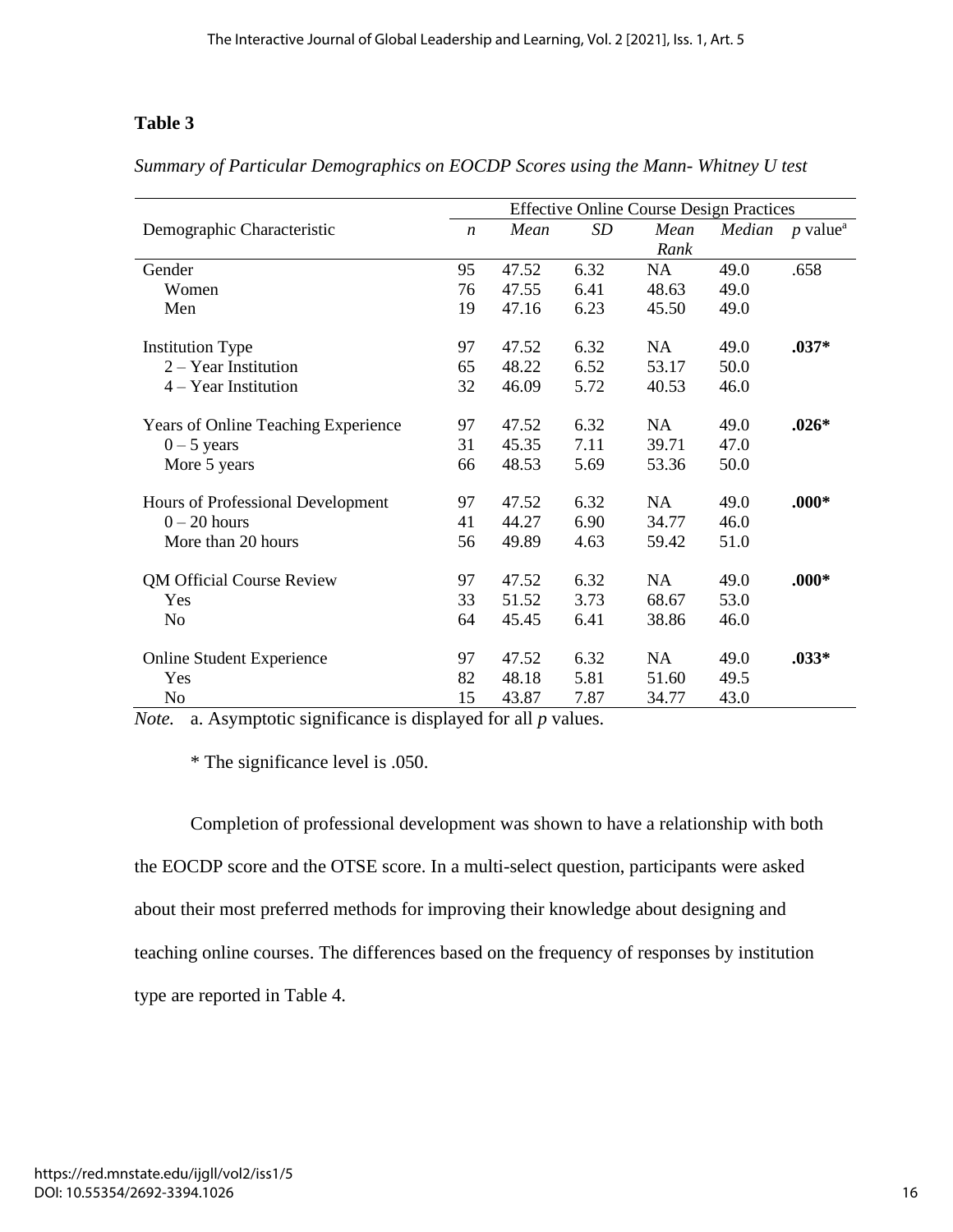# Table 4

# *Professional Development Preferences*

|                                                                                            | 2 - Year Institution |                  | 4 - Year Institution |                |    |       |
|--------------------------------------------------------------------------------------------|----------------------|------------------|----------------------|----------------|----|-------|
|                                                                                            | $(n = 68)$           |                  | $(n = 36)$           |                |    |       |
| Participant Preferences*                                                                   | Rank                 | $\boldsymbol{n}$ | $\%$                 | Rank           | n  | $\%$  |
| Experimenting with teaching strategies<br>and observing results                            | 1                    | 52               | 76.5%                | 1              | 27 | 75%   |
| Talking with colleagues from your own<br>institution                                       | $\mathbf{1}$         | 52               | 76.5%                | $\overline{2}$ | 22 | 61.1% |
| Using Web-based resources                                                                  | 3                    | 42               | 61.8%                | 7              | 13 | 36.1% |
| Talking with colleagues from other<br>institutions                                         | $\overline{4}$       | 41               | 60.3%                | $\tau$         | 13 | 36.1% |
| Participating in online workshops hosted<br>by your institution                            | 5                    | 35               | 51.5%                | $\overline{4}$ | 18 | 50%   |
| Participating in online workshops hosted<br>outside of your institution                    | 6                    | 34               | 50%                  | $\overline{4}$ | 18 | 50%   |
| Attending face-to-face workshops and<br>conferences outside your institution               | 6                    | 34               | 50%                  | 10             | 11 | 30.6% |
| Attending face-to-face workshops and<br>conferences within your institution                | 8                    | 33               | 48.5%                | 6              | 14 | 38.9% |
| Reading research literature on teaching<br>and learning                                    | 9                    | 27               | 39.7%                | 3              | 19 | 52.8% |
| Following guidance from a faculty<br>mentor                                                | 9                    | 27               | 39.7%                | 12             | 7  | 19%   |
| Serving as a mentor or course peer<br>reviewer at my institution                           | 11                   | 21               | 30.9%                | 13             | 3  | 8.3%  |
| Reproducing the teaching strategies used<br>by your instructors when you were a<br>student | 12                   | 17               | 25%                  | 14             | 8  | 22.2% |
| Working one-to-one with an instructional<br>designer                                       | 13                   | 15               | 22%                  | $\tau$         | 13 | 36.1% |
| Seeking new teaching strategies via<br>social media                                        | 14                   | 14               | 20.6%                | 13             | 6  | 16.7% |

 $$ 

\*This was a multi-select question.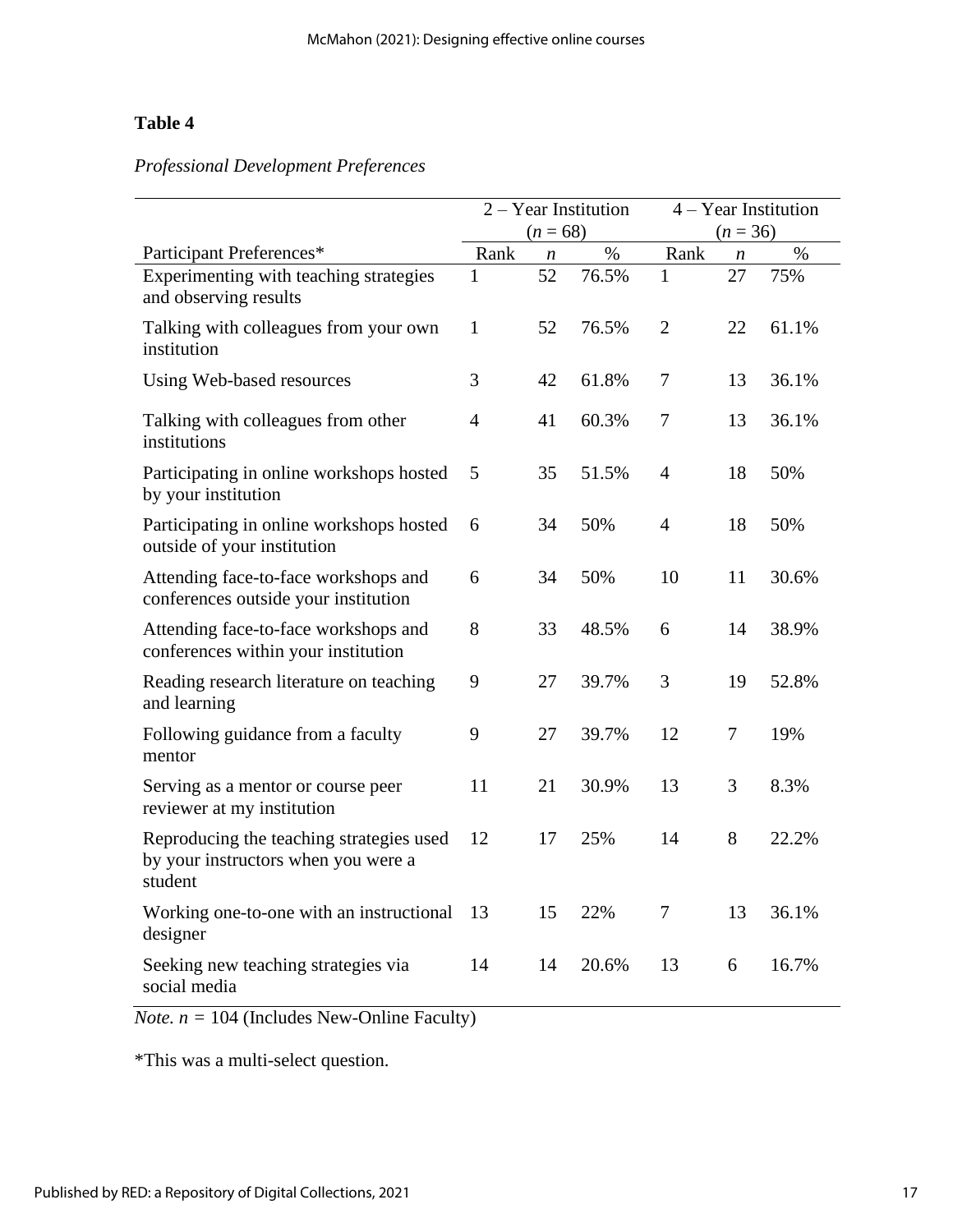The item *Experimenting with teaching strategies and observing results* was selected most frequently by both 2-yr faculty and 4-yr faculty (76.5% and 75%, respectively). *Talking with colleagues from your own institution* was also frequently selected with 76.5% of 2-yr faculty and 61.1% of 4-yr faculty indicating that preference. For 2-yr faculty, their next most frequently selected items were *Using web-based resources* (61.8%) and *Talking with colleagues from outside your institution* (60.3%). These items were ranked much lower by the 4-yr faculty (both items were at 36.1%). Items ranked higher by the 4-yr faculty were *Reading research literature on teaching and learning* (52.8% versus 2-yr faculty at 39.7%) and *working one-to-one with an instructional designer* (36.1% versus 2-yr faculty at 22%).

### **Discussion**

Because the different variables were analyzed multiple times and in multiple ways, the results and discussion are presented by variable. While the results suggest correlation among several variables, the findings cannot be used to suggest causation. Figure 4 provides a summary illustration of the relationships among the variables including the strength or significance of these relationships. What the overall results indicated was that online teaching self-efficacy (OTSE) had a strong positive correlation to the self-reported implementation of effective online course design practices (EOCDP). Completion of professional development (PD) had a large effect size on both OTSE and EOCDP. Participation in course peer review activities had a large effect size on EOCDP and an intermediate effect size on OTSE. Online teaching experience and online learning experience had an intermediate effect size on EOCDP but limited effect on OTSE. No correlations with OTSE or EOCDP were found with age or gender.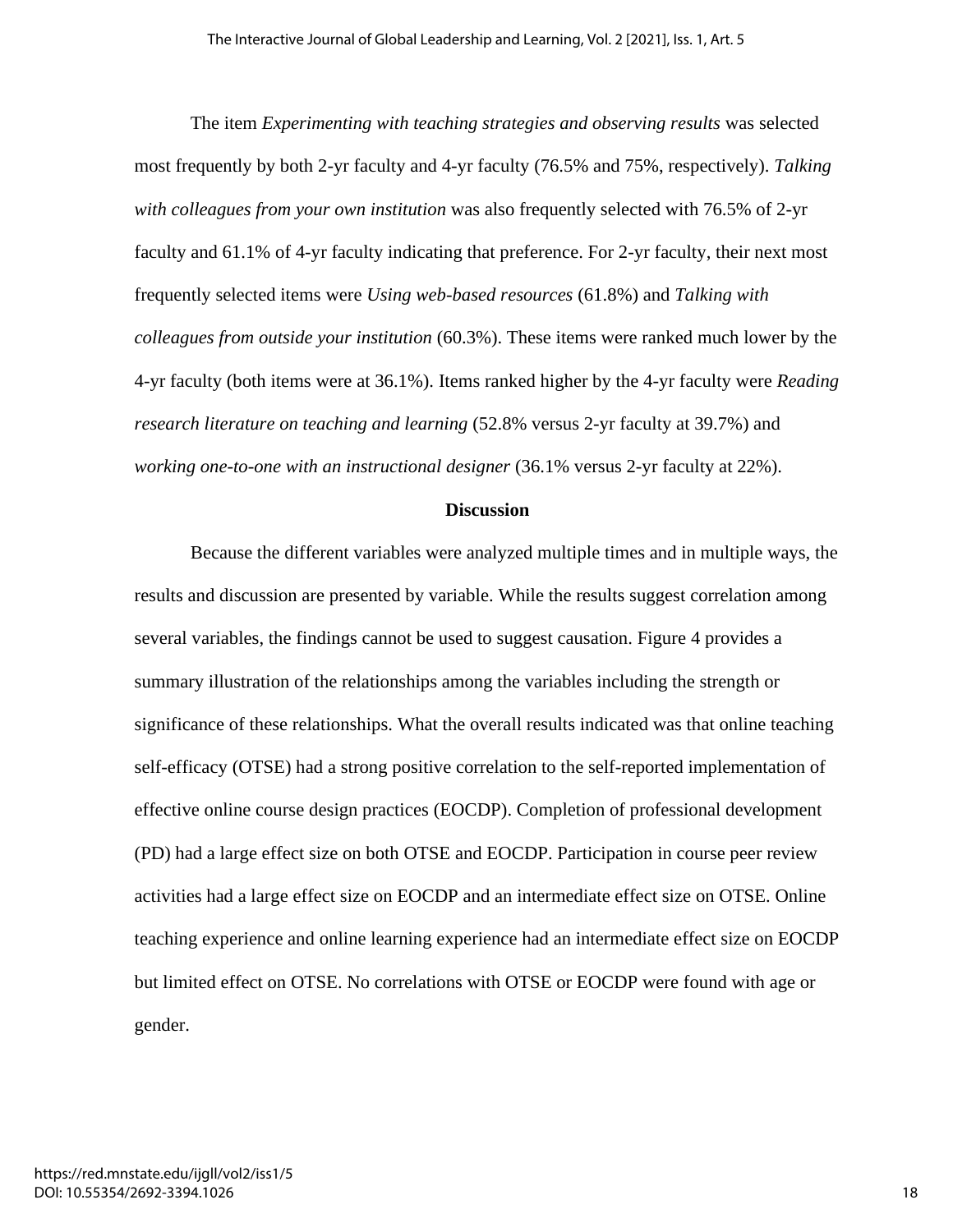# **Figure 4.**

*Illustration of Effects on Self-Efficacy and Effective Online Course Design Practices*



Impacts on Self-Efficacy & Course Design

The study showed that there is wide variation in how individuals rate their OTSE and self-assess their implementation of EOCDP. The study did include a small number of individuals who were newly online due to the shift to online delivery created by the COVID-19 pandemic. Some of these individuals, as well as some of the other participants who indicated they were new online faculty and who had not completed much professional development and/or who had no experience as an online learner, reported relatively high OTSE and high ratings of implementation of EOCDP. Conversely, some of the individuals who reported lower OTSE or low ratings of EOCDP implementation had completed more significant amounts of professional development. The data gathered for this study were self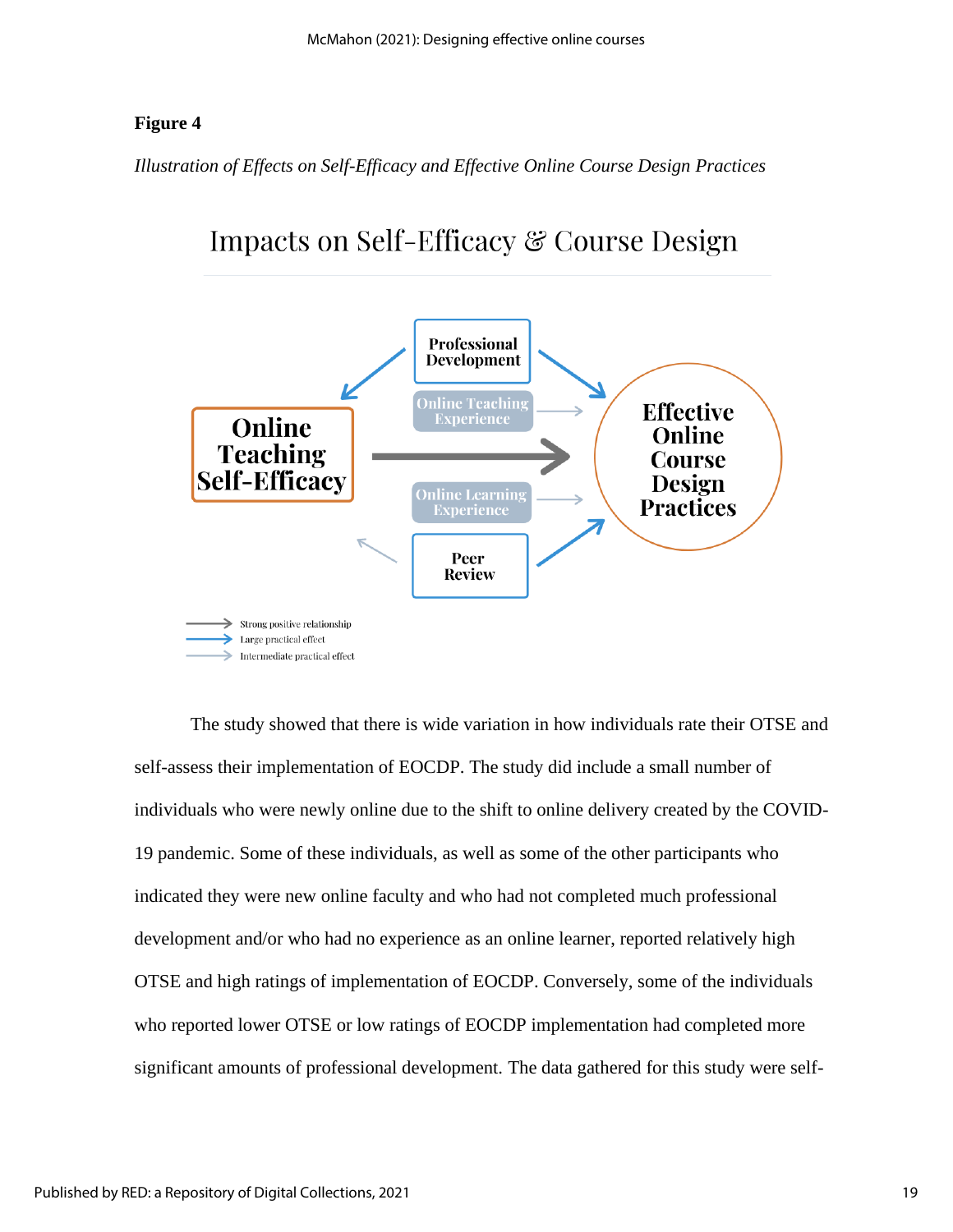reported data gathered using a questionnaire that required reliance on the participants to provide honest appraisals of their self-efficacy and their perceptions of course design ability. It was assumed that the participating faculty answered honestly after reflecting on their perceptions and practices however there is no way to ascertain the truthfulness of their responses.

### *Online Teaching Self-Efficacy*

Online teaching self-efficacy (OTSE) includes knowledge, skills, and abilities needed by teachers to be effective in the online context. This study focused on the relationships among OTSE, completion of professional development (PD), online teaching experience, and the extent that the faculty implement effective online course design practices (EOCDP).

The two variables that were strongly associated with OTSE were hours of professional development completion and participation in official QM course reviews. Participants in this study, whether newer to online teaching or highly experienced with online teaching, reported generally high levels of OTSE. The finding that completion of a greater number of hours of PD was related to higher OTSE. These findings are similar to the work of Wise (2019) who also found that online faculty reported high OTSE and that completion of professional development appeared to be related to higher OTSE scores. This study did find that more years of online teaching experience were related to higher OTSE although the effect size was small. This is consistent with Anderson et al. (2016) who found that self-efficacy or confidence increases over time based on faculty experience. However, in this study, there was no statistically significant difference between the OTSE scores for novice (<5 years) versus experienced (>5 years) online instructors.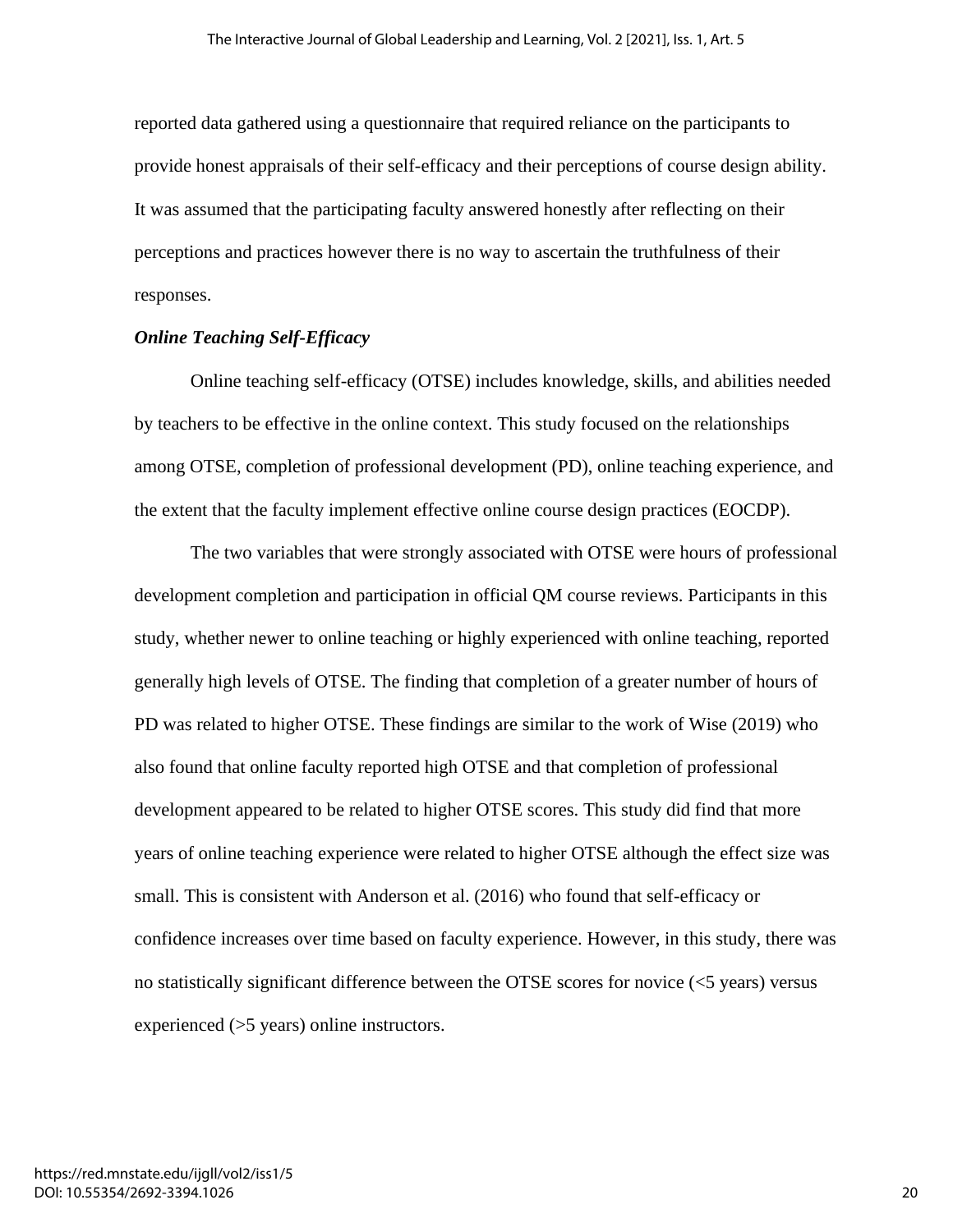Interestingly, in this study, there were participants with high self-efficacy ratings and relatively little online (or face-to-face) teaching experience or limited professional development. The significant difference in OTSE scores became apparent when the participants had completed greater than 20 hours of PD. However, even those with fewer than 10 hours of professional development reported generally high levels of OTSE while some with a high number of hours of PD reported low OTSE. Additionally, there were individuals with lower OTSE scores who had significant amounts of online teaching experience or greater amounts of professional development. In other words, while completion of a greater number of hours of PD or having more years of online teaching experience was correlated to having higher OTSE scores, this was not consistent for all individuals. This phenomenon raises the question of whether or not some of these faculty have over-estimated or under-estimated their abilities and therefore their confidence to perform online teaching competencies. This question is supported by Pajares (1996), who indicated that faculty may not accurately perceive their abilities when appraising their self-efficacy.

Participation in an official QM course review was one of the variables related to higher OTSE. Participation in a Quality Matters official course review may lead to greater feelings of self-efficacy due to the external validation of mastery related to course design decisions that the course review experience provides. Additionally, those who completed the greatest number of hours of professional development and had successful online teaching experience over time may also have experienced mastery that led to greater self-efficacy.

Participants in this study rated their online teaching self-efficacy highest in the areas of *Course Content Migration* and *Alignment of Objectives, Instruction, and Assessment*. This would seem to indicate that these participants were confident in the foundational teaching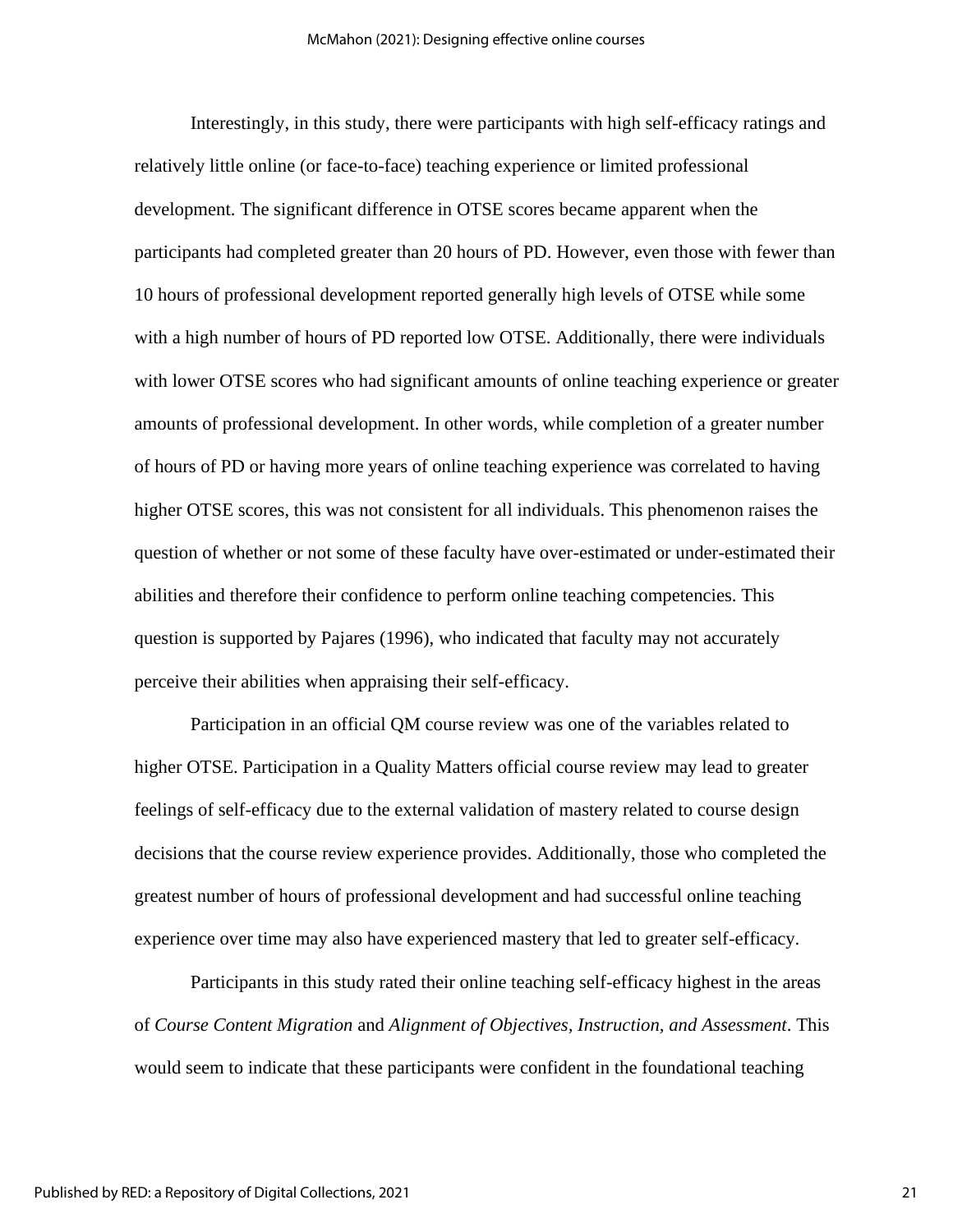skills that faculty are expected to possess related to choosing and providing appropriate content and ensuring that the primary course components such as objectives, assessments, activities, and strategies for instruction were aligned. This is important to consider because faculty make decisions about where to spend limited resources (time and funds) on professional development based on their confidence in their knowledge, skill, or ability in a given area. If they are not accurately appraising their ability but are feeling confident that they are knowledgeable or skilled enough, it is possible choices regarding participation may not be based on what might be most beneficial.

### *Effective Online Course Design Practices*

This study found that the following variables were related to EOCDP: OTSE, PD, online learning experience, online teaching experience, and participation in QM course reviews. While the findings cannot be used for prediction, they seemed to indicate that faculty with a higher sense of OTSE were more likely to report that they have implemented EOCDP in the online courses they have created. The findings also indicated that individuals who have completed more than 20 hours of PD, who had more online teaching experience, who had experience as an online student, and/or who had previously had a course reviewed using the Quality Matters course review process were more likely to report that they use EOCDP*.* The results showed that there were relationships among these variables, however, they were not related in an easily defined way. There was an indication that, in combination, these variables were related to the higher EOCDP scores. In other words, an individual who had more PD, had online student experience, had online teaching experience, and had participated in a QM review was likely to have a higher EOCDP score than a participant who did not have one of those experiences.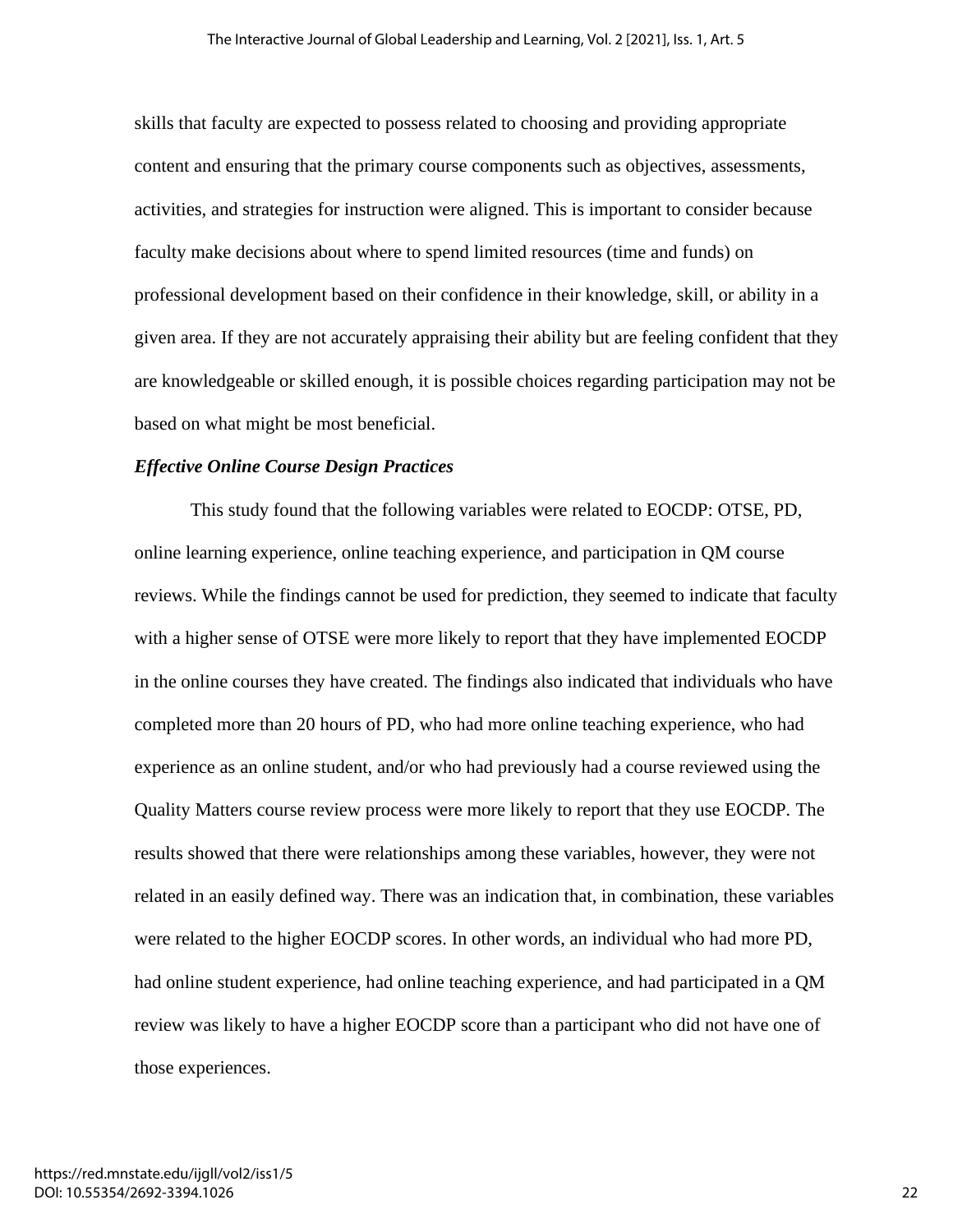Topical areas with higher EOCDP scores were related to *course alignment*,

*measurable learning objectives*, *course navigation*, *sufficient instructional materials,* and *learner engagement.* The lowest scores were for the items related to *accessible course design*. These EOCDP scores would seem to indicate that these participants were confident in both the foundational design skills (e.g., navigation) as well as the teaching skills that higher education faculty are expected to possess. It is not a surprise that these are the same areas or topics for which participants reported higher levels of OTSE. The participants who completed more PD reported generally higher EOCDP scores overall and also had a much smaller range of scores regardless of whether or not they had participated in a QM course review. This is likely because those with more PD had a better understanding of not only what each question was asking them to consider but also of what it looked like when effectively implemented in their course. However, because their courses were never evaluated there is no way to confirm whether their own beliefs are reflected in the design of their online courses.

Overall, study participants tended to rate themselves highest in the areas of *alignment*, *measurable learning objectives*, *learner interaction and engagement*, and *course navigation* while the ratings for designing for *accessibility* were the lowest. Administrators and those charged with planning for and providing faculty development meant to prepare faculty for teaching online should consider that faculty who rate their abilities higher in these areas but who have not had an opportunity for professional development or a review experience, may over-estimate or under-estimate their ability to successfully implement these skills in the online environment. There is a possibility that some faculty may choose to forego professional development related to those topics when it is provided due to inaccurate selfassessment.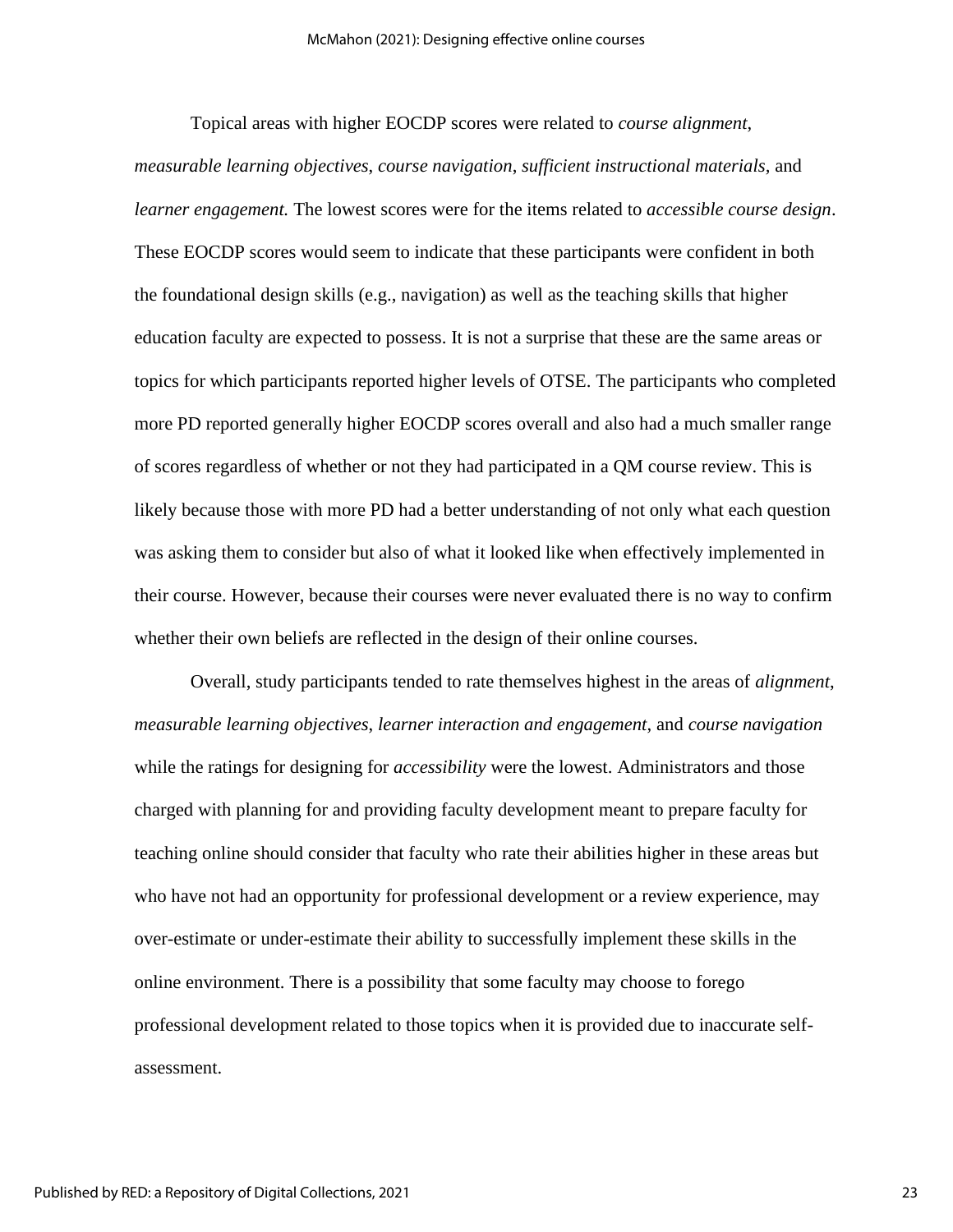Study participants did express interest in learning about effective online course design practices. For example, one said, "I would have liked to have known best practices in online teaching (rather than learning by trial and error)" (Participant 27), while another suggested that "More direction and less experimentation (although I appreciate the freedom), sometimes it hinders my teaching if there is already a best practice established that I don't know about" (Participant 103).

### *Faculty Online Teaching and Learning Experiences*

This study found that EOCDP scores were higher for those participants who had more online teaching experience. This finding is consistent with the findings of Oleson and Hora (2013) who said, "the repertoire of teaching practices that faculty draw upon is largely developed through their own experiences in the classroom" (p. 41). They also found that faculty build their knowledge of sound practices through experimentation or testing of new techniques and then reflecting on the effectiveness of the new approaches that were attempted. The practice of experimentation to learn what works was also evident in the present study. Seventy-five percent of the participants indicated that a preferred method for improving knowledge about designing and teaching online courses was *Experimenting with teaching strategies and observing results*. *Talking with colleagues from your own institution* was also frequently selected as a method for improving knowledge. Several study participants mentioned a desire for opportunities to work with others within their discipline. For example, Participant 73 indicated a desire for "a peer group who was teaching online or developing a course to check-in with and use for support/advice." This need to interact with other faculty was described by Dhilla (2016) and McQuiggan (2012). Dhilla (2016) suggested that providing opportunities for faculty to interact with others through online discussions, online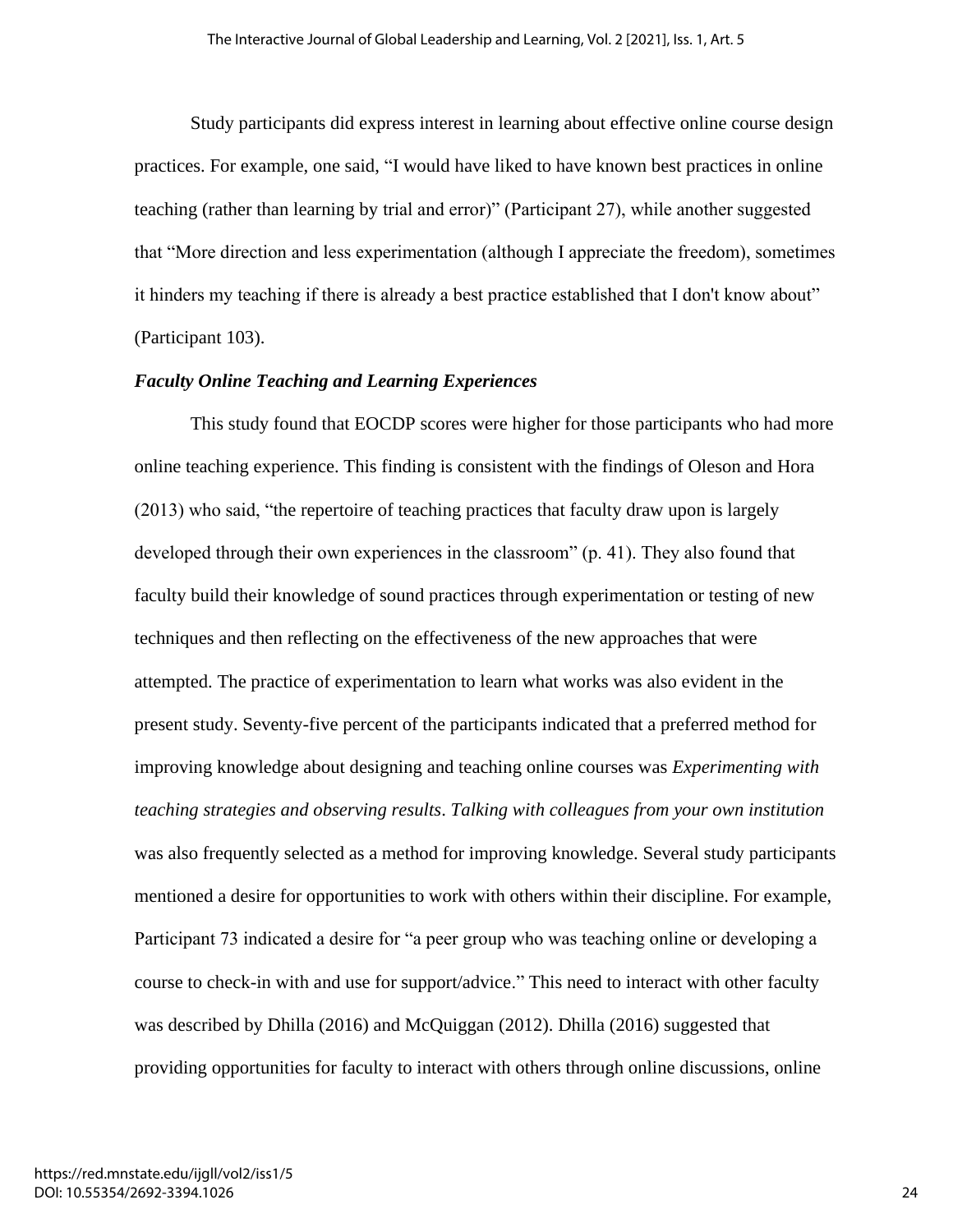teaching communities, or regular meetings is helpful for reducing alienation, creating community and collaboration, and for pedagogical and professional support.

The majority of the participants reported that they had experience as an online learner. This study found that having experience as an online learner had an intermediate effect on EOCDP. Oleson and Hora (2013) discovered that the experiences faculty have had in the classroom as learners do impact their teaching practices. Asked to comment on how their experiences as an online learner impacted their course design, almost all participants with online learner experience responded that the experience as an online learner did contribute to and provide them with ideas of what they did or did not want to do in the design and teaching of their online class. A common theme in the responses was that the experience as an online student showed them what *not* to do. For example, as one participant said,

My experience as an online learner absolutely contributed to my perception of how I wanted to conduct my own online class. I intended to respond promptly to student inquiries, communicate frequently with students, offer frequent and prompt feedback on submitted work, conduct a highly organized online learning environment, and establish clear learning objectives linked to learning materials-activities-assessments. The nature of the list stems from my experience of the exact opposite happening in my experience as an online learner. (Participant 15)

Another common theme related to why it was important to have this experience in order to see first-hand how course organization and navigation impact the student learning experience. As a participant noted,

With the online experiences I have had, it helped me with the student perception of how an online course should be constructed with the emphasis of organization!! I

25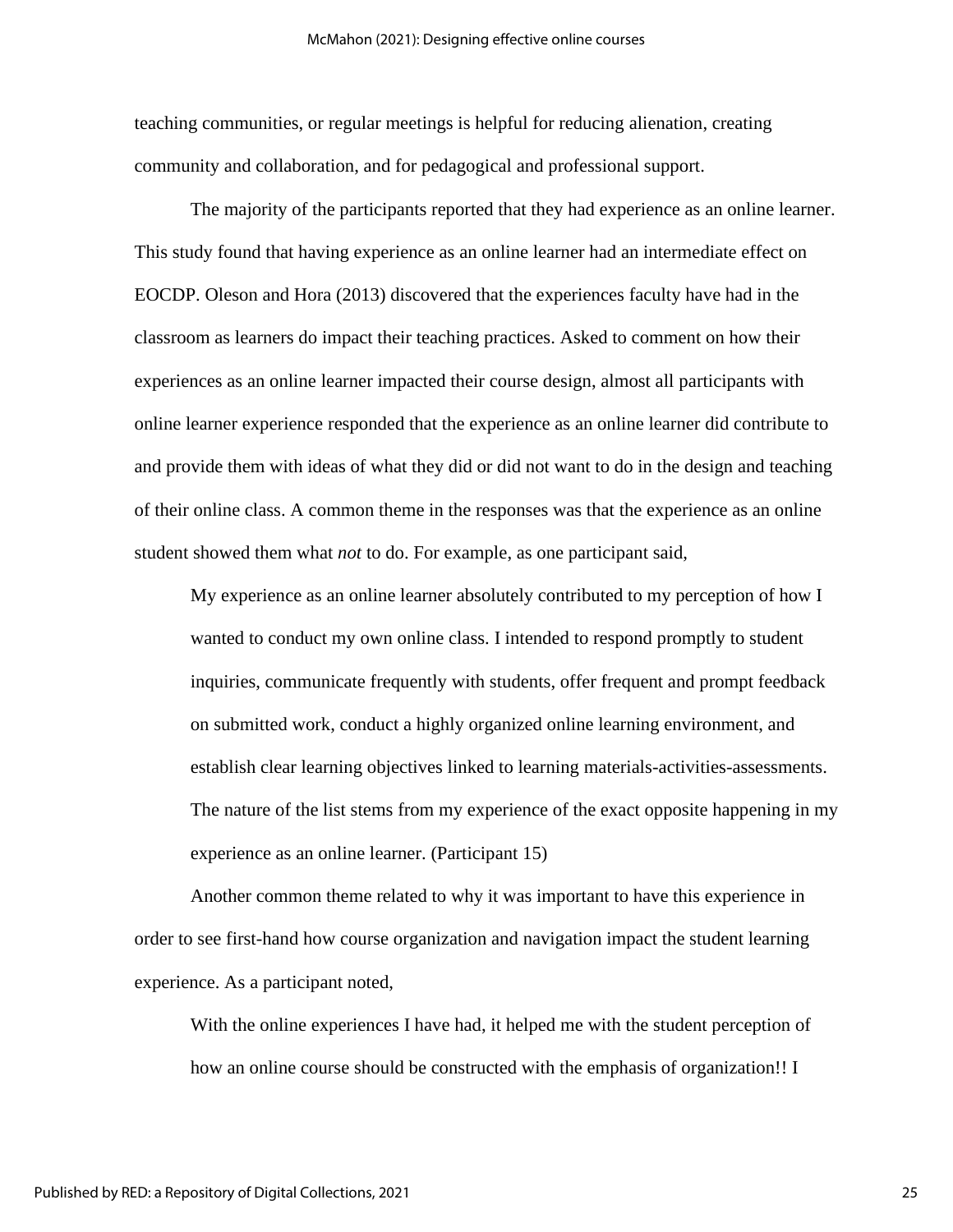think any student of any program or major expects organization. Having a course organized and easy to follow will decrease confusion. Confusion = frustration = less chances of success. And on the flip side... organized course  $=$  satisfied student  $=$ success in the course!" (Participant 84)

### *Professional Development and Institutional Support*

There is significant variability among institutions regarding the types of resources, course design supports, and professional development that they can provide for their faculty. For institutions where training and support are limited or non-existent, Riggs (2020) pointed out that online faculty often choose to learn from written resources, colleagues, mentors, learning communities of some sort, or simply by trial and error. This is consistent with what study participants reported. For participants who did report completion of professional development, completion of greater than 20 hours was needed to create a noticeable difference on OTSE and ECODP ratings. This amount is similar to what Borup and Evmenova (2019) reported, that is, that a  $6 - 7$ -week professional development course was effective for building faculty confidence in their ability to design and teach an online course. These authors also mentioned the importance of offering professional development using online delivery methods so that faculty are provided with an opportunity to have an online student perspective.

### *Peer Review of Online Courses*

Participation in peer review can be an opportunity for authentic professional development and professional growth for both new and experienced faculty due to the collegial nature of discussions and exchanges among peers as the peer review process is carried out (Linton, 2014, as cited in Shattuck, 2018). Through the reflection on and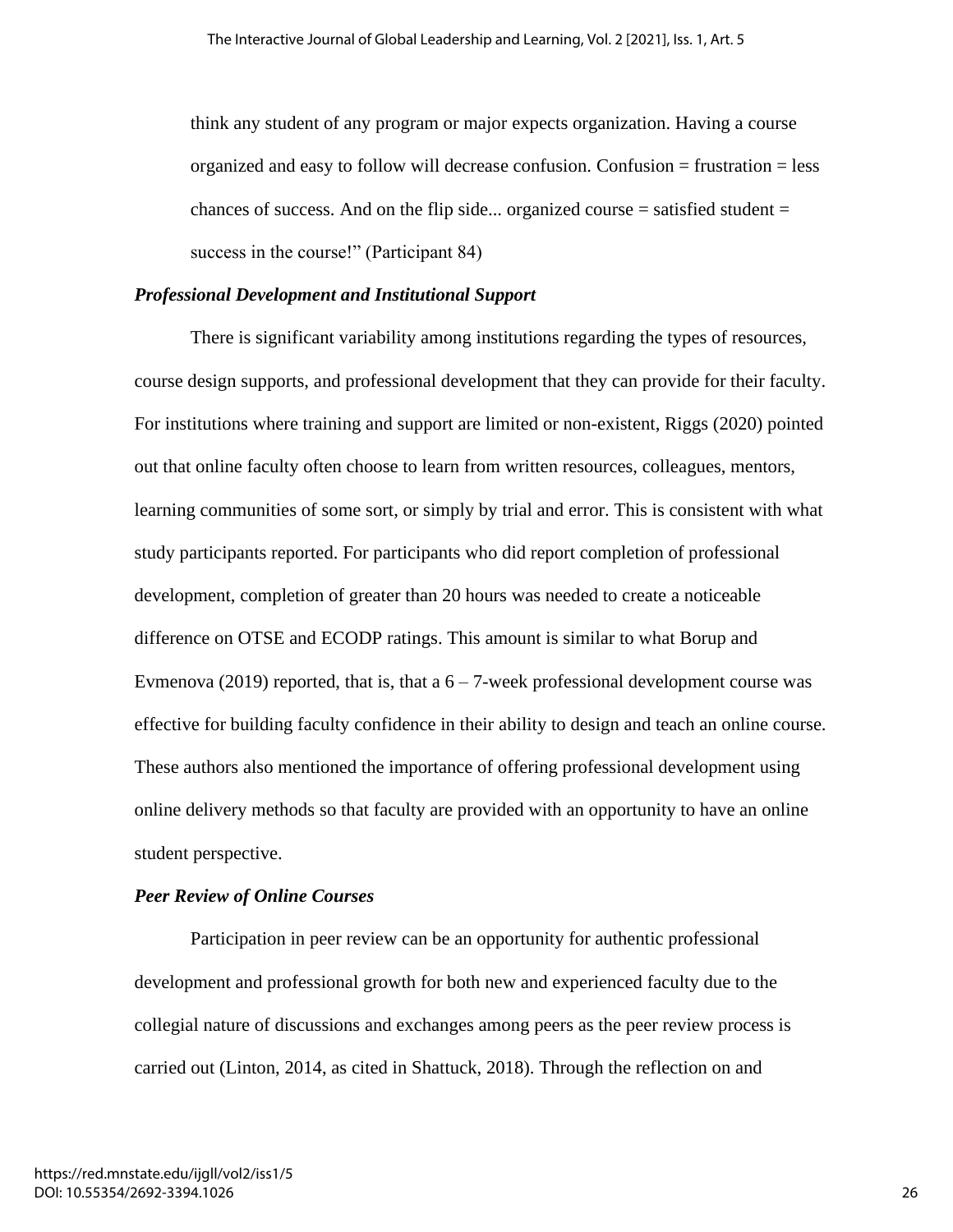application of well-defined standards as embodied in the design of their course, faculty can build skills, knowledge, and confidence in their ability to design effective courses. Therefore, the fact that the individuals who reported having participated in an official QM course review had higher OTSE scores, as well as higher EOCDP scores, is not surprising. Several participants mentioned a desire for their institutions to provide some type of peer review as another type of institutional support. For example, Participant 64 indicated that "A review of my course would have been great!" while Participant 18 mentioned that a "review of my course for a standard format" would be helpful.

### **Implications for Practice**

The need to prepare and support faculty to create online learning experiences and courses has been well-documented in the literature. The present study explored the relationships among several variables that were found to be related to the extent to which online faculty report implementation of effective online course design practices. The variables of professional development, online teaching self-efficacy, online learning experience, online teaching experience, and peer review all had a significant relationship to the self-reported implementation of effective online course design.

Various studies have recommended the need for providing professional development topics and delivery formats that have been carefully and strategically designed to meet the needs of the faculty (Mohr & Shelton, 2017; Dennis et al., 2017; Lian, 2014). This includes creating a pattern or plan for the offerings rather than a randomized collection of topics (Mohr & Shelton, 2017). The planned offerings must include topics to support the experienced faculty in addition to the novice faculty (Huston & Weaver, 2007, Elliott et al., 2015; Dennis et al., 2017).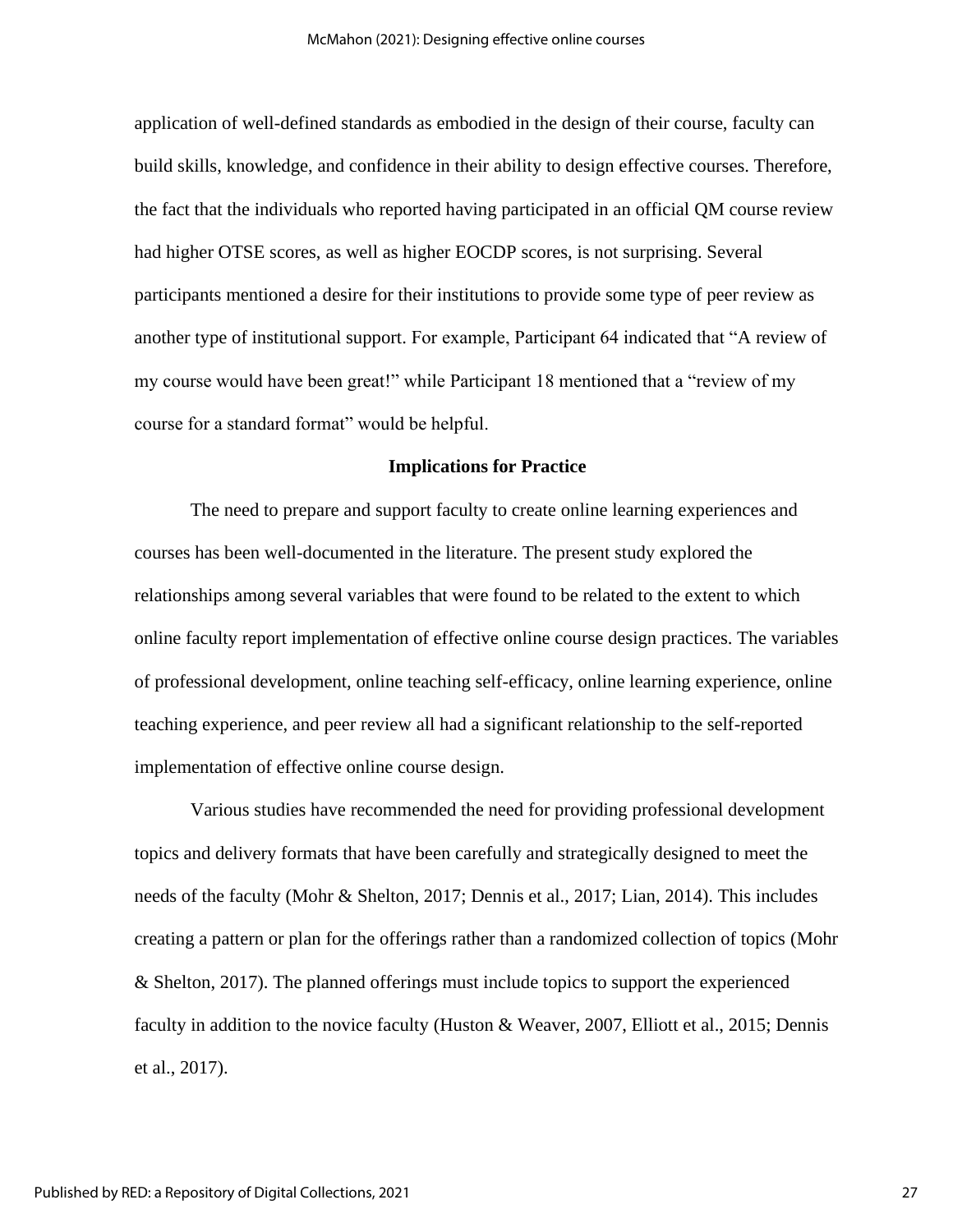There is a need for institutions to plan for and provide the support, resources, and professional development for faculty so that the online components of courses are based on sound instructional design principles and effective practices. The recommendations offered as a result of this study are meant to urge those who are planning for and providing professional development for faculty to consider a strategic multi-pronged approach that leverages the relationships among the study variables to affect improvements in the online course design practices of higher education faculty As Williams and Anderson (2020) pointed out, states and institutions must do more in terms of funding, oversight, and accountability processes to both develop and improve online learning programming. As stressed by Britto et al., (2013), "it is evident that consistently high-quality education requires shared standards, appropriate training, and adequate resources" (p. 21).

The findings of this study reinforce suggestions made by others for three broad strategies that working together would support faculty in designing effective online courses. These strategies, which will be described next, include:

- Adopting common quality assurance standards.
- Providing and requiring some type of minimum professional development that includes online delivery and opportunities for application that occurs well before teaching online.
- Providing opportunities for faculty to engage in self-review and peer review of their online courses before and on an ongoing basis to continue to fine-tune the design of their online courses.

Collectively, the recommendations to adopt quality standards, provide and require professional development, and implement processes for self-assessment and peer review are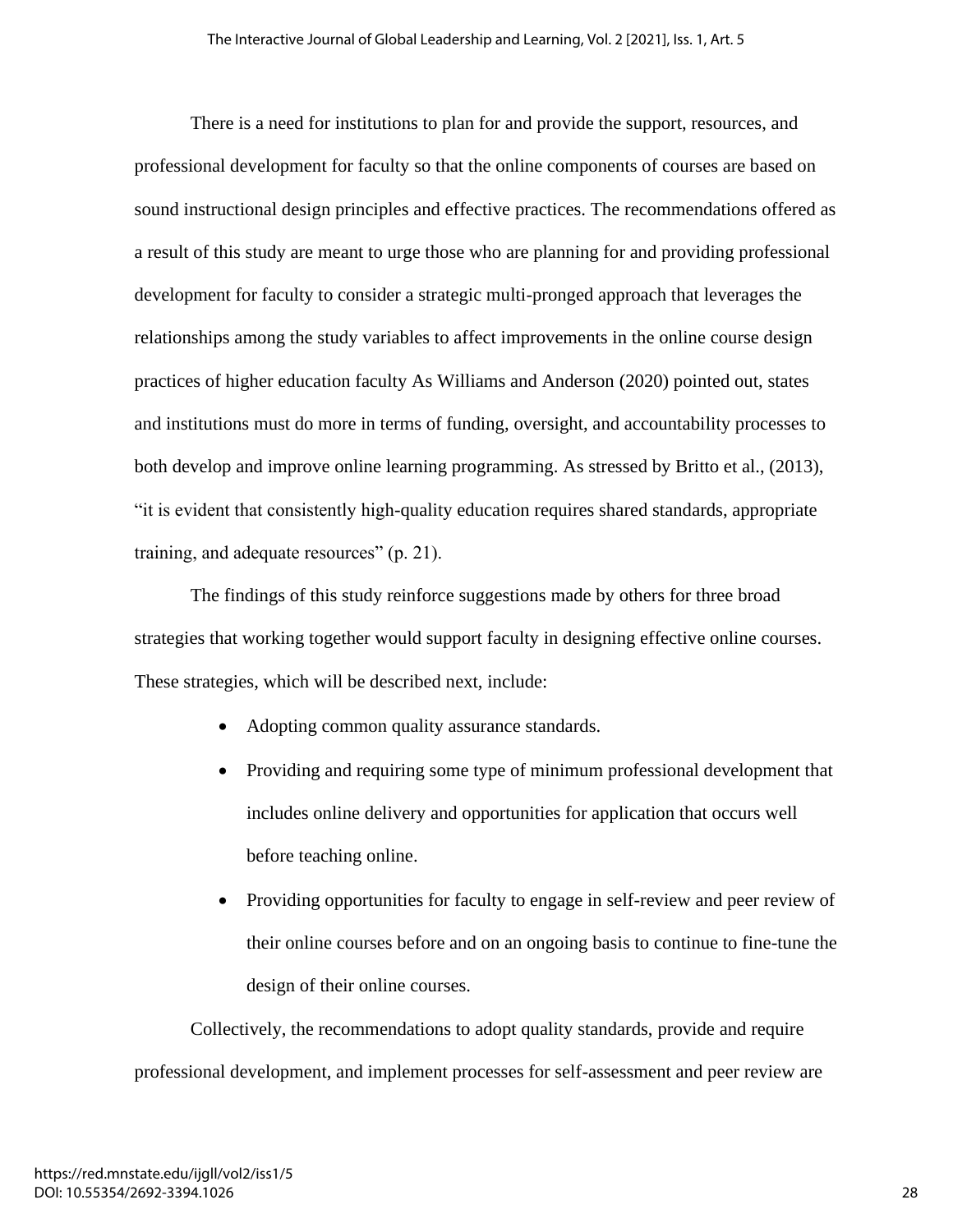meant to work together to support faculty in their growth towards not only continual improvement of online course design practices but also in reaching greater online teaching self-efficacy.

### *Adopt Shared Quality Standards at the Institution Level*

To create a common foundation upon which to strategically plan for, fund, and provide professional development offerings, to create and implement self-assessment and peer review processes, and with which to determine where additional resources and supports are required, the first recommendation is to adopt shared quality assurance standards for online courses at the institutional level.

Many authors and researchers have advocated for the adoption and use of course design standards or rubrics to inform professional development efforts, guide course design decisions, and support various types of peer review or self-assessment (Kelly & Zakrajesk, 2021; Riggs, 2019; Baldwin et al., 2018; Shattuck, 2018; Hixon et al., 2015; Britto et al., 2013). Rubrics meant to improve the quality of online courses share many characteristics (Jaggars & Xu, 2016; Baldwin et al., 2018). Six of the nationally or regionally known quality assurance instruments shared the following standards:

- Objectives are available.
- Navigation is intuitive.
- Technology is used to promote learner engagement/facilitate learning.
- Student-to-student interaction is supported.
- Communication and activities are used to build community.
- Instructor contact information is stated.
- Expectations regarding quality of communication/participation are provided.
- Assessment rubrics for graded assignments are provided.
- Assessments align with objectives.
- Links to institutional services are provided.
- Course has accommodations for disabilities.
- Course policies are stated for behavior expectations. (Baldwin et al., 2018, p. 56)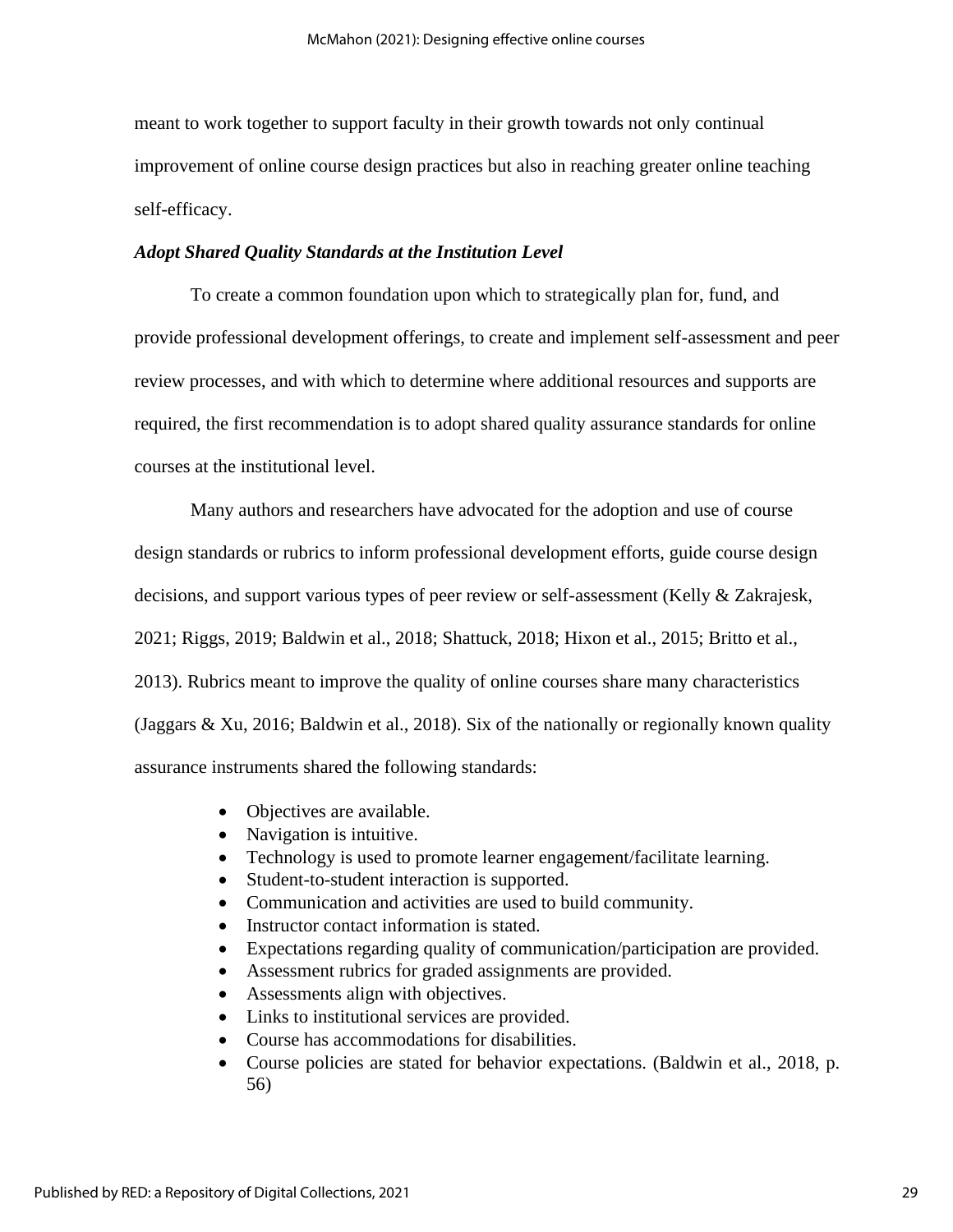This list could serve as a starting point for institutions whether they intend to adopt a currently existing set of quality standards or modify a set of standards that already exist. Involving faculty in discussions about what is needed to support the online learners at the institution would acknowledge their expertise, might minimize barriers to adoption, and would acknowledge the diversity of experience and expertise that faculty already have. The inclusion of faculty in institutional conversations about quality assurance processes is supported by Britto et al. (2013) who stressed the importance of providing faculty with an opportunity to help shape the tools and processes the institution chooses. Including a broad constituent group in conversations about quality assurance helps to build an institutional understanding of what is valued and expected in the design of an online course. It would serve to build and improve the institutional literacy around online course design and teaching across the institution. Shared standards would be useful to inform institutional policy in various areas, would provide a baseline marker of the knowledge or skills needed for entry into online teaching practice, could be used to guide faculty development planning and programming, could create a framework around which to foster and support conversations among faculty groups in sharing best practices and exemplars, and would provide the foundation upon which to create ongoing processes for self-assessment and/or peer observations.

### *Provide and Require Professional Development and Institutional Supports*

The second recommendation is to provide a required baseline level of professional development to support faculty with creating online learning experiences that are based on effective instructional design practices. Professional development that provides opportunities for faculty to implement and practice the behaviors and skills they have observed through the learning activities will be more successful if the participants have opportunities for hands-on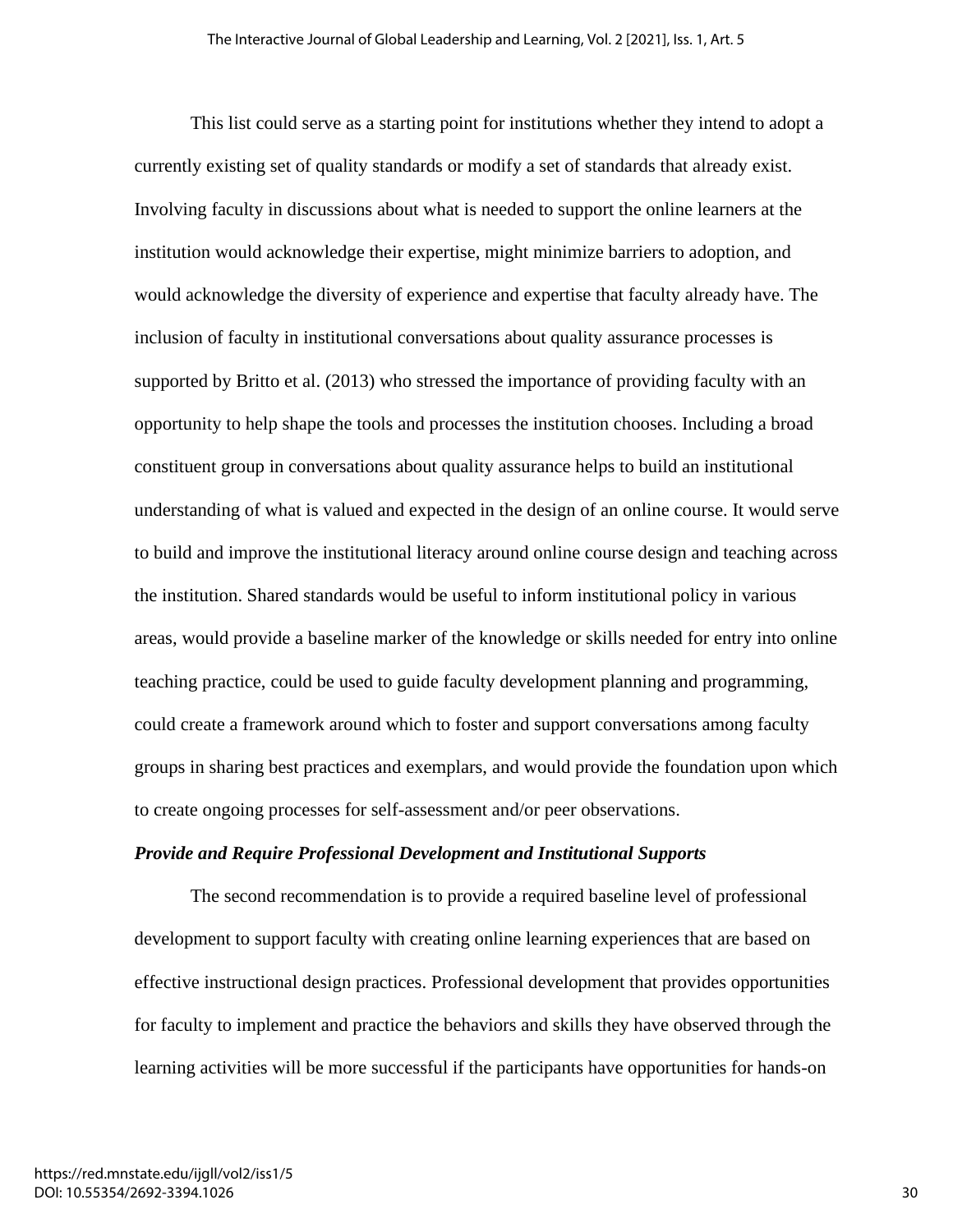practice in the learning experiences or courses they are creating or revising (Borup & Evmenova, 2019; Riggs, 2020; Kelly & Zakrajsek, 2021). Having an opportunity for handson mastery may also improve OTSE beliefs especially if the workshops involve not only demonstration but also application. Organizing the foundation of any professional development programming around a shared set of quality standards would ensure that all online faculty have a shared understanding of what practices will best support their online students and would enhance their ability to accurately appraise their implementation of EOCDP. Delivering all or a portion of the professional development with online modalities will provide opportunities to experience tools, strategies, design structures, and activities from a student's perspective.

Faculty who are newer to teaching online due to the COVID-19 pandemic will continue to need support with time and resources to move beyond the emergency remote instruction model and instead embrace a model that supports well-designed online learning experiences that are meant to fully support student success and learning. Faculty who teach online must be supported in exploring and implementing course design practices that are based on research. For institutions of higher education to successfully provide online learning experiences meant to support student learning and success, careful thought must be given to providing appropriate professional development that supports *all* faculty and that leverages faculty experience and expertise in ways that build a quality culture that embraces greater collaboration, peer networking, and shared examples of best practice. As noted by Dhilla (2017), there are differences in the needs of novice and experienced faculty. Novice faculty need technical training and instructional design support while faculty with more experience may need different types of "pedagogical, social, and institutional support to progress and

31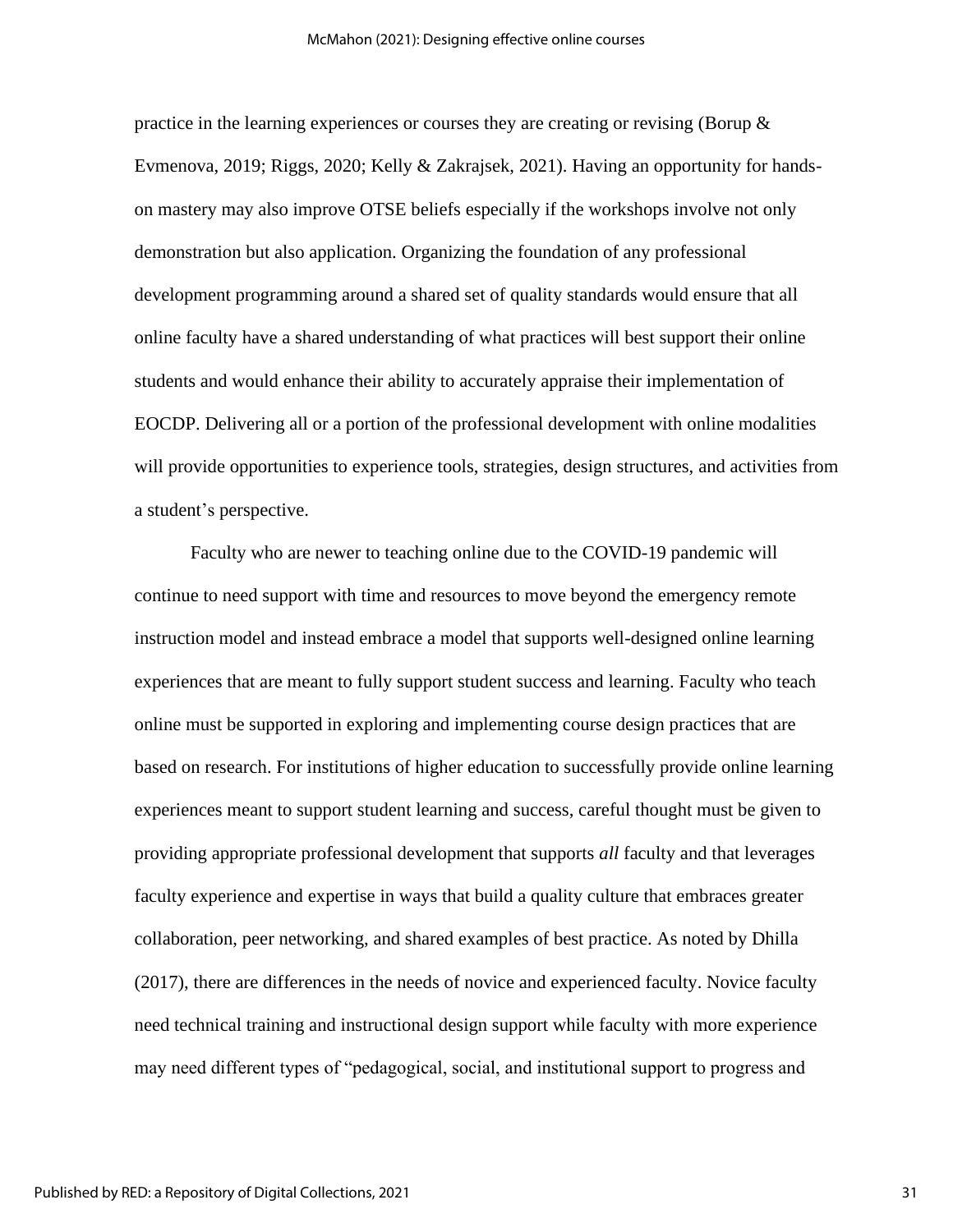develop as online instructors" (p. 18). Britto et al. (2013) stressed the need for administrative support for a range of support and professional development opportunities to meet the varying and individual needs of faculty.

A third recommendation relates to providing educational supports in the form of templates and shared example courses or course components that illustrate how best to implement course design components that are congruent with the adopted quality standards. Many of the faculty in the present study had significant experience with designing and teaching online courses. Building on the expertise faculty already have by supporting and encouraging the development or collation of shared resources, templates, and best practice guides is another type of support that institutions might consider providing (Canvas, 2020; Mancilla & Frey, 2021). One of the individuals with *high* self-efficacy noted, "It would have been nice to see examples of high-quality online course structures" (Participant 47). Other participants said, "access to example courses" (Participant 95) or "examples of existing highquality courses from others in my discipline" (Participant 73) would be helpful. Faculty appreciate seeing examples of how others approach the complexities of creating a welldesigned online course. The vicarious experience of seeing good examples, of participating in professional development that is offered online and demonstrates best practices, and of having opportunities to learn with and from peers may also be a source of building greater selfefficacy.

### *Implement a Process for Self-Assessment and Peer Review*

A final recommendation is that institutions provide support and resources for online faculty that include opportunities for self-assessment of ability, as well as options for peer review of courses. In this study, those who had participated in peer review processes reported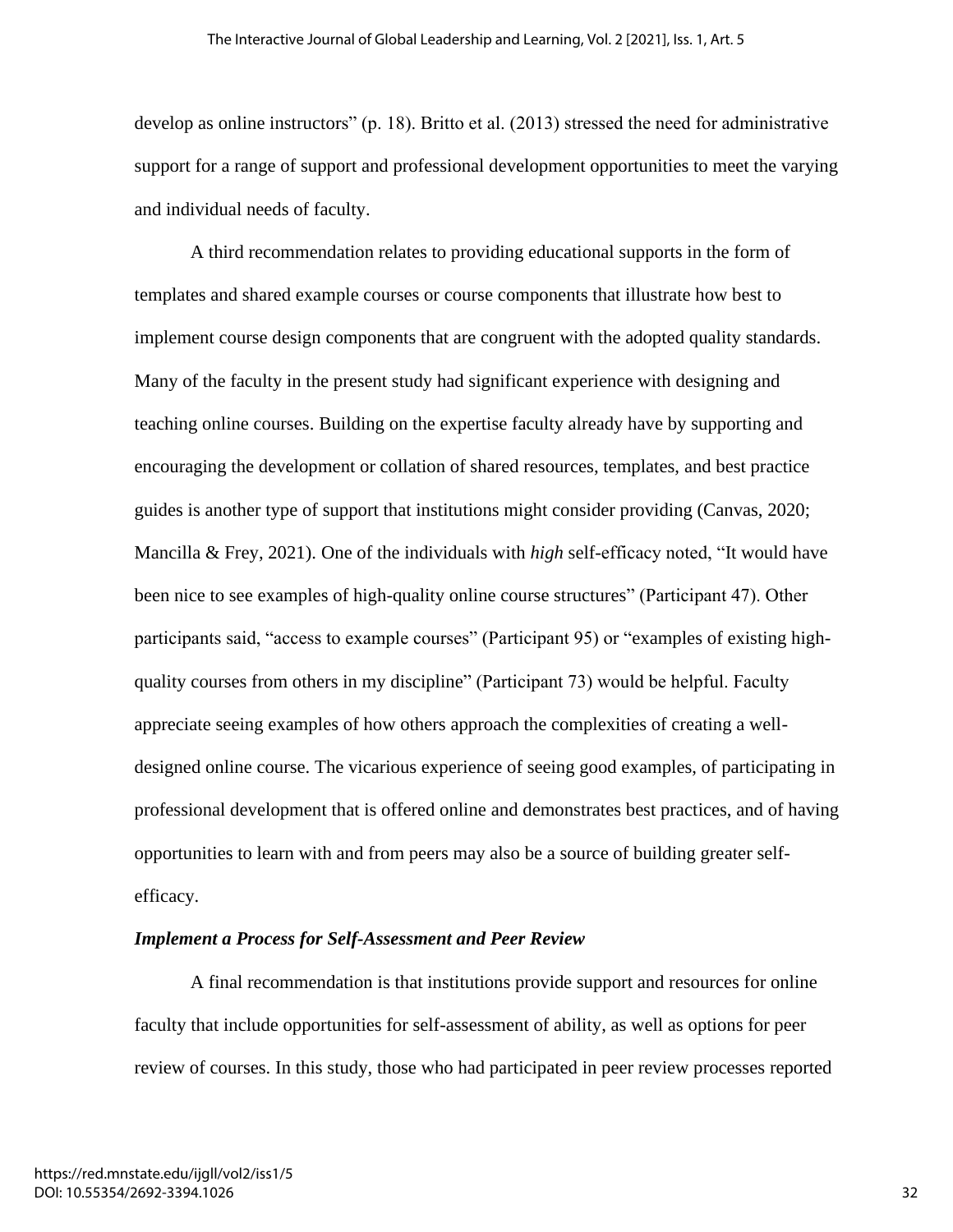higher self-efficacy and were more likely to report greater implementation of effective online course design practices (EOCDP) in their courses. Riggs (2019) suggested that faculty complete a self-assessment or self-study of their online course design and teaching practices to identify strengths and competencies they possess. She suggested that knowing strengths inspires confidence and that identifying weaknesses will help provide ideas or areas where growth or improvement are needed. This idea was echoed by Kelly and Zakrajsek (2021) who suggested that a process of self-assessment be implemented on an ongoing basis that included a before and after analysis of the course to look specifically for areas of improvement related to design, accessibility, Universal Design for Learning, inclusion, and equity. A checklist based on shared institutional quality standards would provide the tools necessary for that type of self-assessment, as well as informal peer review to occur. Self-assessment including reflection on current practice can be the first step for faculty who are seeking to identify the gaps that exist in their knowledge and skills set. For example, Mancilla and Frey (2021) explain how self-assessment in the area of digital accessibility of online courses and materials provides insights that can be used by faculty to set personal and professional development goals. Dhilla (2016) echoed the importance of reflection and self-assessment in developing professional goals that lead to improved strategies for teaching in the digital learning environment.

Peer review is often mentioned as a way to assure quality in an online course (Baldwin et al., 2018; Britto et al., 2013). This can be accomplished through an external review process such as the Quality Matters review process or could be through a less formal and internal peer review process. Stupnisky et al. (2018) noted that "not all faculty members use best practices when teaching despite their well-documented effectiveness" (p. 15) in improving the quality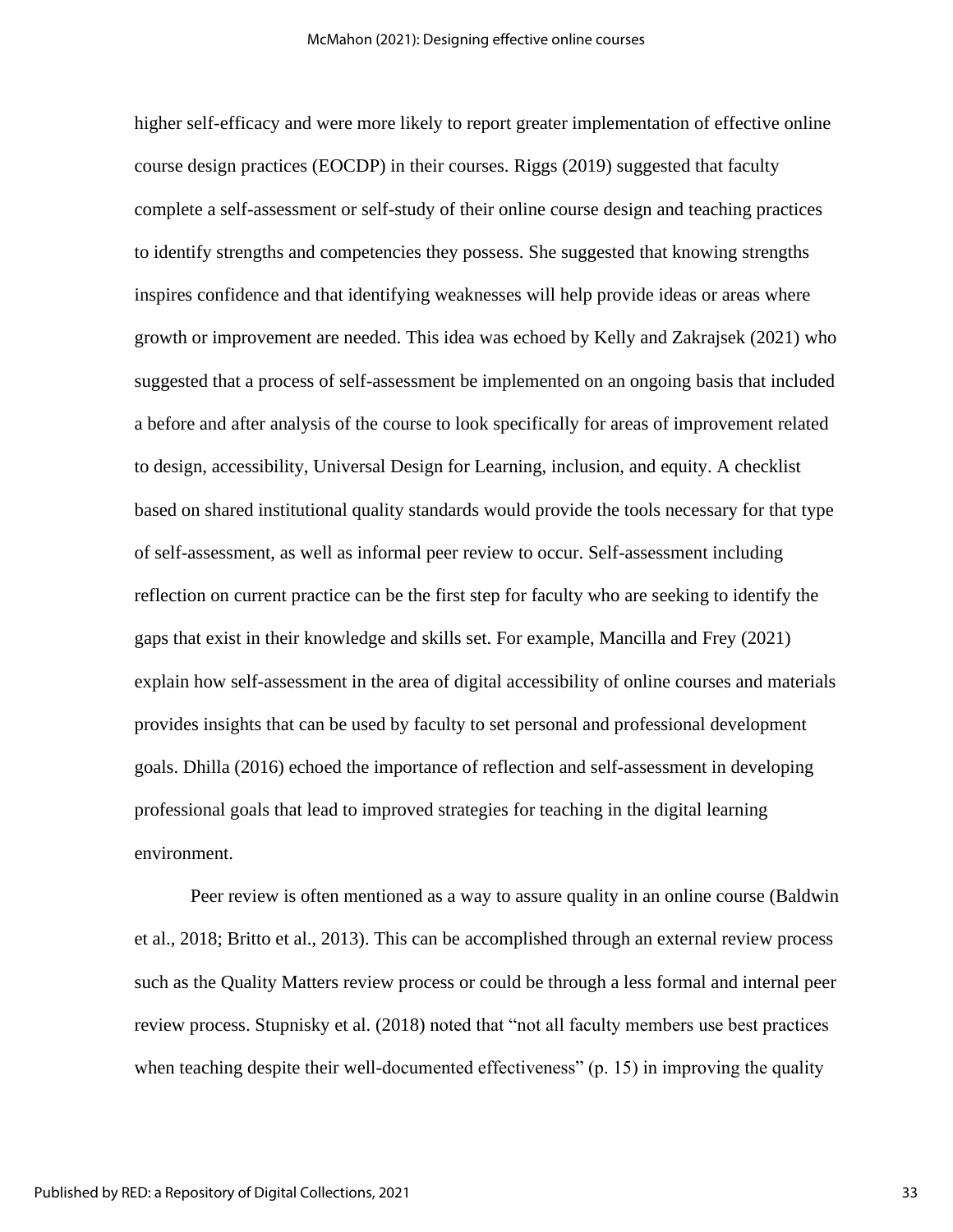of teaching and improving student gains. A peer-review process, whether informal or a more formalized approach to looking at courses or course components would prompt faculty to identify and adopt the best practices that would support students in their particular discipline or context. Comments from study participants included mention of a desire for some type of peer review experience. Providing opportunities for peer review provides social persuasion and support which is another source for building self-efficacy.

### **Conclusion**

This study sought to identify how various factors such as online teaching experience, online learning experience, or professional development completion (including participation in a Quality Matters Review) are related to online teaching self-efficacy (OTSE) and the choices a faculty makes in the design of an online learning experience. It looked at not only the levels of OTSE that faculty reported but also at the extent to which these same faculty indicated they have implemented various effective online course design practices into their online courses. The study found that higher education online faculty tended to report high OTSE and that completion of professional development and peer review experience was related to higher levels of OTSE. It also found that professional development, online teaching experience, online learning experience, and peer review experience were related to higher self-assessed scores for implementation of effective online course design practices.

The uniqueness and variety of faculty experiences and beliefs coupled with the complexities of designing effective online courses cannot be easily explained through the comparison of the variables examined in this study. In other words, even though more professional development and experiences (such as teaching experience, learner experience, or course review experience) are related to higher online teaching self-efficacy; and, high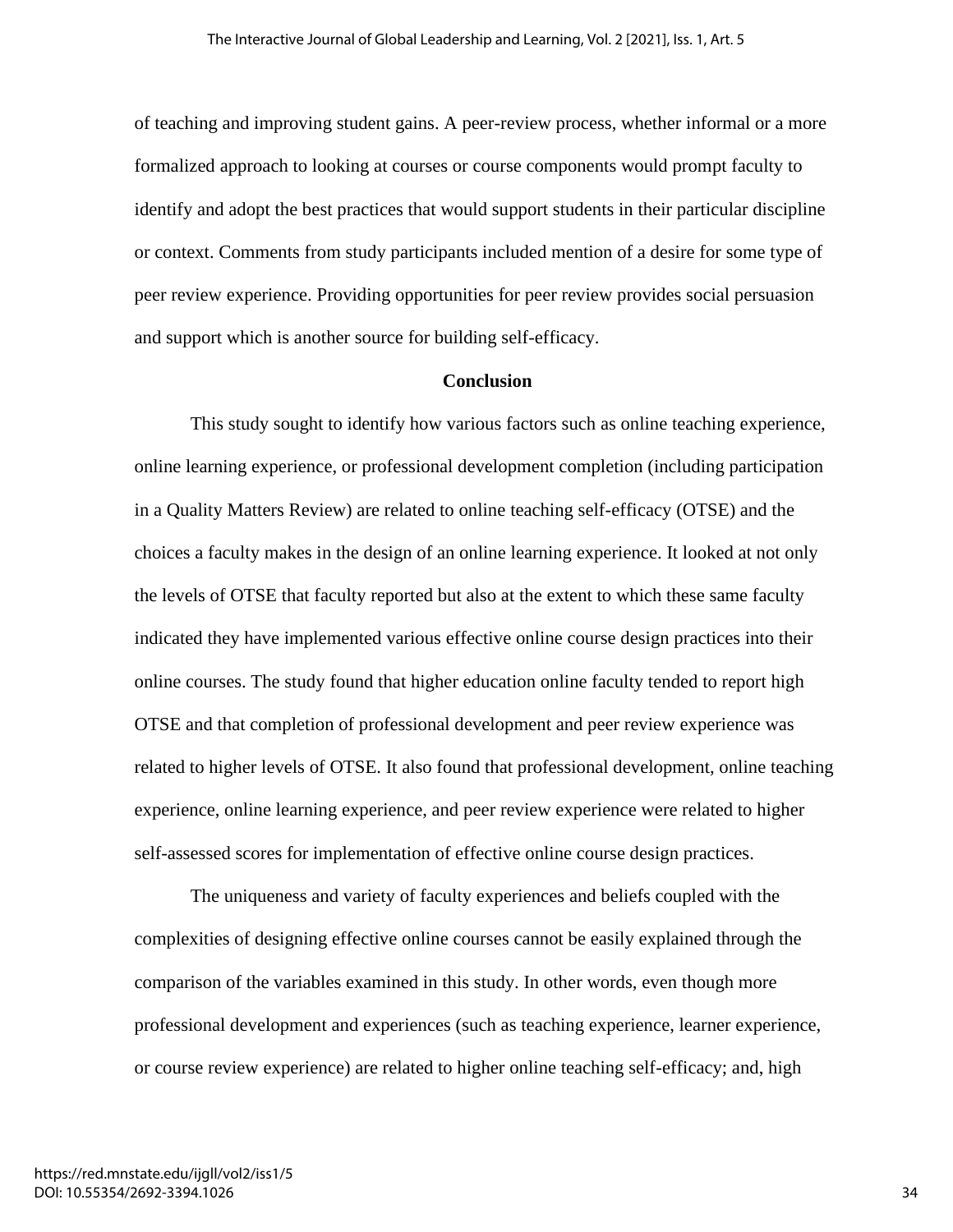online teaching self-efficacy is related to faculty beliefs that they are implementing effective online course design, there is no prediction or causation implied. Based on the findings, recommendations were included. These were: (a) adoption of quality standards at the institutional level, (b) creating a framework for self-assessment using checklists as well as peer review processes; and, (c) requiring and providing baseline professional development based on the quality standards and that encourages sharing best practices and exemplars within the institution.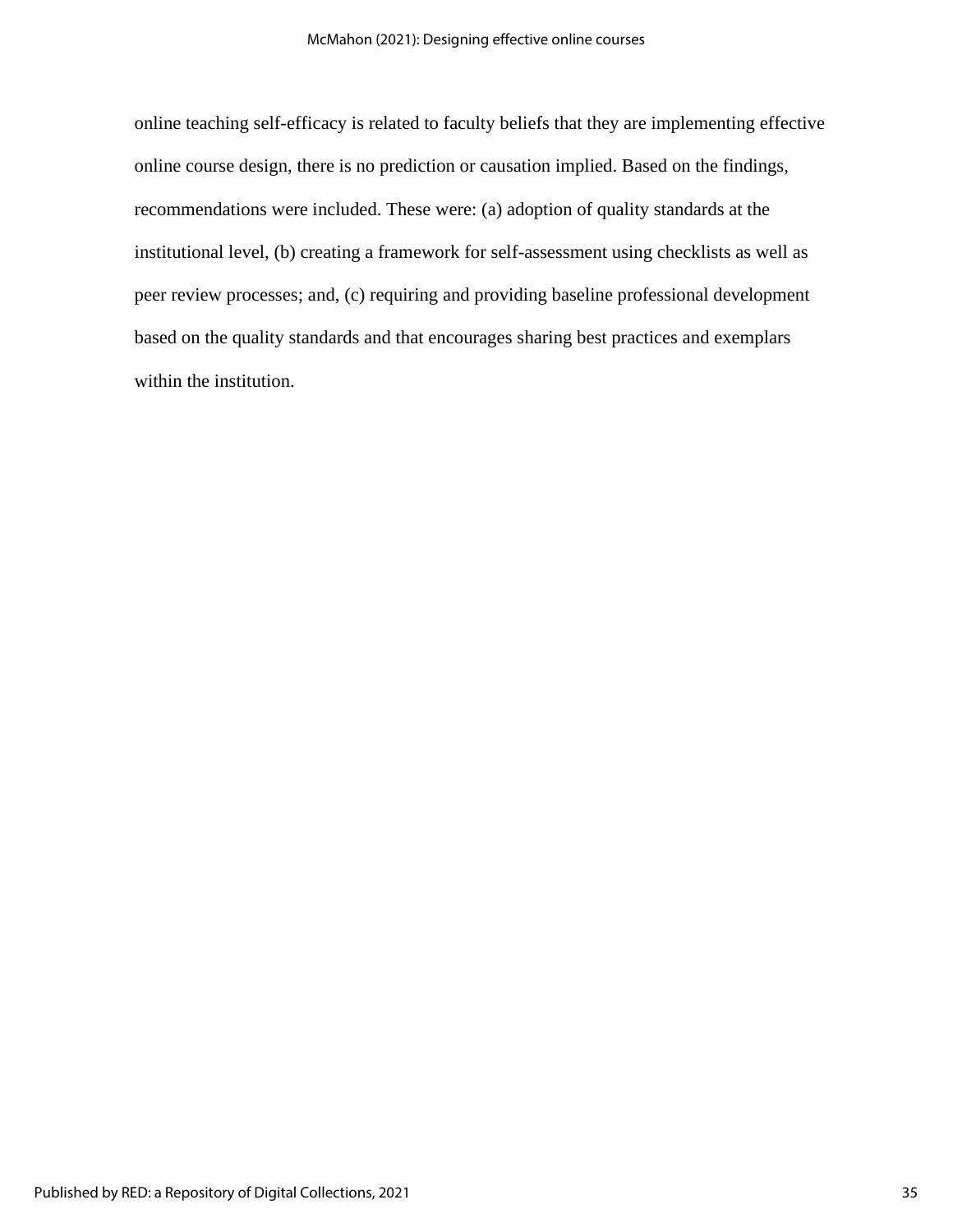### **References**

- Ali, N. S., Hodson-Carlton, K., Ryan, M., Flowers, J., Rose, M. A., & Wayda, V. (2005). Online education: Needs assessment for faculty development. *The Journal of Continuing Education in Nursing*, *36*(1), 32–38. [https://doi.org/10.3928/0022-0124-](https://doi.org/10.3928/0022-0124-20050101-09) [20050101-09](https://doi.org/10.3928/0022-0124-20050101-09)
- Anderson, M., Boddey, C., Gosselin, K. P., Kilgour, P., Northcote, M., & Reynaud, D. (2016). Development of an evidence-based professional learning program informed by online teachers' self-employed-efficacy and threshold concepts. *Online Learning*, *20*(3), 178–194.
- Baldwin, S., Ching, Y.-H., & Hsu, Y.-C. (2018). Online course design in higher education: A review of national and statewide evaluation instruments. *TechTrends*, *62*, 46–57. <https://doi.org/10.1007/s11528-017-0215-z>
- Bandura, A. (1994). Self-efficacy. In V. S. Ramachaudran (Ed.), *Encyclopedia of Human Behavior* (pp. 71–81). Academic Press.
- Bandura, A. (2009). Cultivate self-efficacy for personal and organizational effectiveness. In E. A. Locke (Ed.), *Handbook of principles of organization* (2nd ed., pp. 179–200). Wiley.<https://www.uky.edu/~eushe2/Bandura/Bandura2009Locke.pdf>
- Barczyk, C. C., Hixon, E., Buckenmeyer, J., & Ralston-Berg, P. (2017). The effect of age and employment on students' perceptions of online course quality. *American Journal of Distance Education*, *31*(3), 173–184.<https://doi.org/10.1080/08923647.2017.1316151>
- Borup, J., & Evmenova, A. (2019). The effectiveness of professional development in overcoming obstacles to effective online instruction in a college of education. *Online Learning*, *23*(2), 1–20.<https://doi.org/10.24059/olj.v23i2.1468>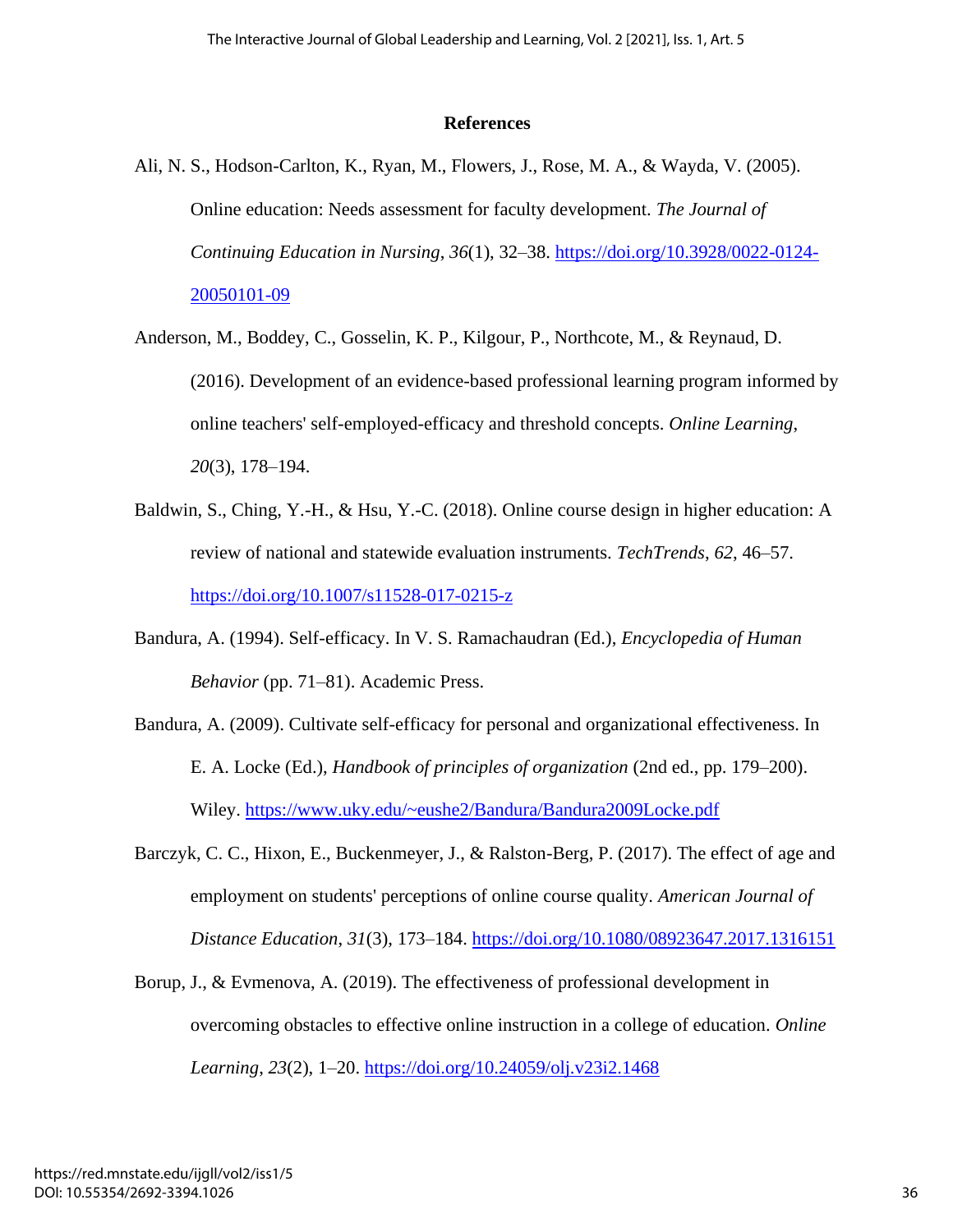- Britto, M., Ford, C., & Wise, J.-M. (2013). Three institutions, three approaches, one goal: Addressing quality assurance in online learning. *Online Learning*, *17*(4), 11–23. <https://doi.org/10.24059/olj.v17i4.402>
- Brown, T. J., Curchack, B., Hallsten-Erickson, K., Santana, Y., Leintz, A., & Karch, L. (2020). *Luoma leadership academy action learning project #9: Effective faculty development structures* [Report].
- Canvas. (2020). *State of student success and engagement in higher education: 2020 global research study and trends* [Report]. [https://www.instructure.com/canvas/pdf/state](https://www.instructure.com/canvas/pdf/state-student-success-and-engagement-higher-education.pdf)[student-success-and-engagement-higher-education.pdf](https://www.instructure.com/canvas/pdf/state-student-success-and-engagement-higher-education.pdf)
- Corry, M., & Stella, J. (2018). Teacher self-efficacy in online education: A review of the literature. *Research in Learning Technology*, *26*.<https://doi.org/10.25304/rlt.v26.2047>
- Dennis, E. A., Lias, A. R., & Holden, E. G. (2017). Higher education faculty perceptions of professional development. *International Journal of Multidisciplinary Research and Information*, *2*(1), 46–52. [https://www.journalijmri.com/issues/higher-education](https://www.journalijmri.com/issues/higher-education-faculty-perceptions-professional-development)[faculty-perceptions-professional-development](https://www.journalijmri.com/issues/higher-education-faculty-perceptions-professional-development)
- Dhilla, S. J. (2016). *Using Mezirow's Transformative Learning Theory to understand online instructors' construction of the virtual teaching experience* [Doctoral dissertation, Boston University]. OpenBU.<http://hdl.handle.net/2144/17109>
- Dhilla, S. J. (2017). *The role of online faculty in supporting successful online learning enterprises: A literature review*. ODU Digital Commons.

<https://digitalcommons.odu.edu/aphe/vol3/iss1/3>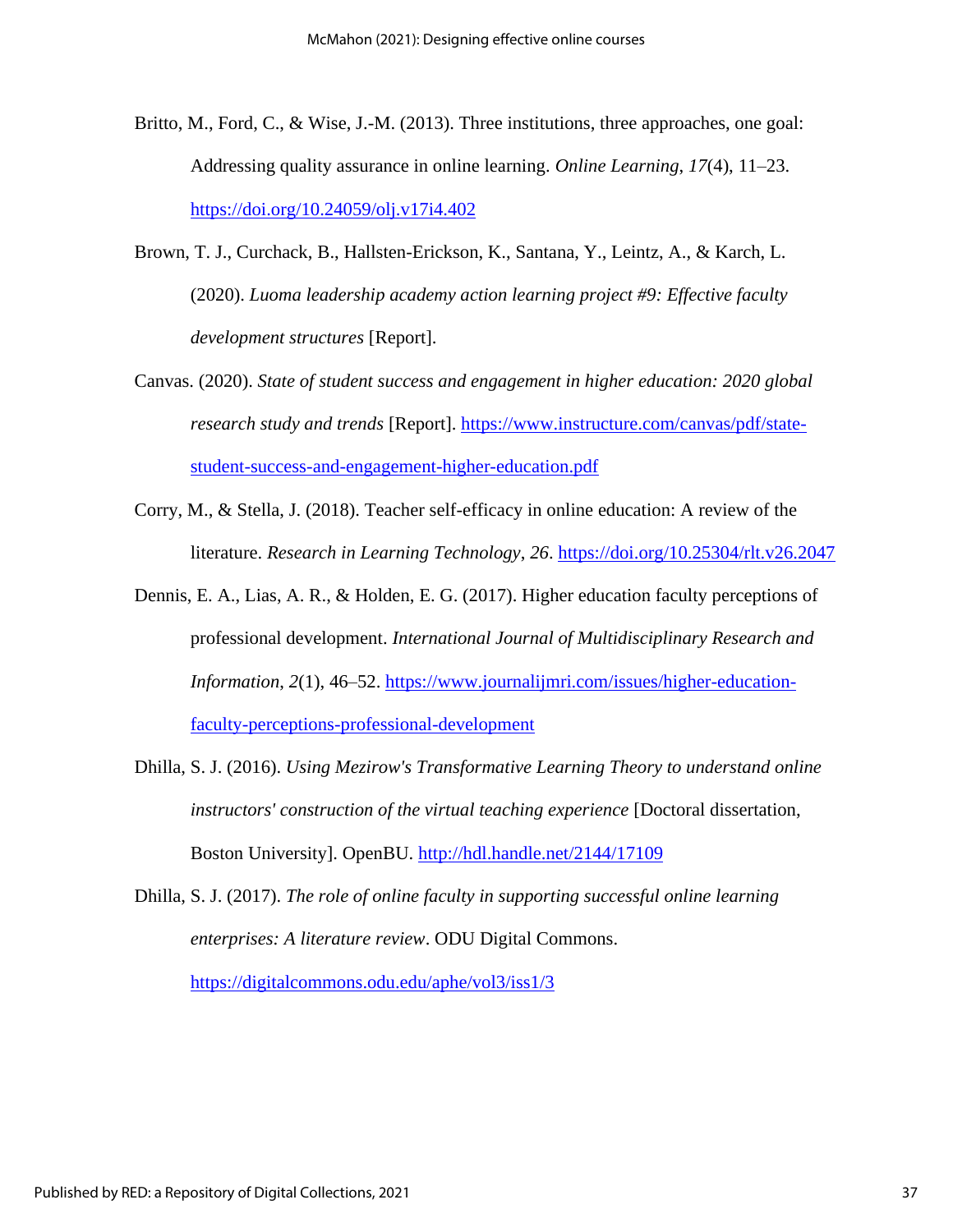Diehl, W. C. (2016). *Online instructor and teaching competencies: Literature review for Quality Matters*. [https://www.qualitymatters.org/sites/default/files/research-docs](https://www.qualitymatters.org/sites/default/files/research-docs-pdfs/QM-Online-Instructor-Teaching-Competencies-2016.pdf)[pdfs/QM-Online-Instructor-Teaching-Competencies-2016.pdf](https://www.qualitymatters.org/sites/default/files/research-docs-pdfs/QM-Online-Instructor-Teaching-Competencies-2016.pdf)

*EDUCAUSE 2019 horizon report preview: Higher education edition*. (2019).

[https://library.educause.edu/-](https://library.educause.edu/-/media/files/library/2019/2/2019horizonreportpreview.pdf)

[/media/files/library/2019/2/2019horizonreportpreview.pdf](https://library.educause.edu/-/media/files/library/2019/2/2019horizonreportpreview.pdf)

- Elliot, M., Rhoades, N., Jackson, C., & Mandernach, B. J. (2015). Professional development: Designing initiatives to meet the needs of online faculty. *Journal of Educators Online*, *12*(1), 160–178.<https://eric.ed.gov/?id=EJ1051031>
- Fishback, S. J., Leslie, B. B., Peck, L. C., & Dietz, P. M. (2015). *Community college faculty self-efficacy in student centered teaching*. Adult Education Research Conference. <http://newprairiepress.org/aerc/2015/papers/23>
- Garrett, R., Legon, R., & Fredericksen, E. E. (2019). *CHLOE 3 Behind the numbers: The changing landscape of online education 2019*. [qualitymatters.org/qa](https://www.qualitymatters.org/qa-resources/resource-center/articles-resources/CHLOE-project)[resources/resource-center/articles-resources/CHLOE-project](https://www.qualitymatters.org/qa-resources/resource-center/articles-resources/CHLOE-project)
- Garrett, R., Legon, R., & Frederickson, E. E. (2020). *CHLOE 4: Navigating the mainstream, the changing landscape of online education. 2020*. [qualitymatters.org/qa](https://www.qualitymatters.org/qa-resources/resource-center/articles-resources/CHLOE-project)[resources/resource-center/articles-resources/CHLOE-project](https://www.qualitymatters.org/qa-resources/resource-center/articles-resources/CHLOE-project)
- Garrett, R., Simunich, B., Legon, R., & Fredericksen, E. E. (2021). *CHLOE 6: Online learning leaders adapt for a post-pandemic world, the changing landscape of online education. 2021*. [qualitymatters.org/qa-resources/resource-center/articles](https://www.qualitymatters.org/qa-resources/resource-center/articles-resources/CHLOE-project)[resources/CHLOE-project](https://www.qualitymatters.org/qa-resources/resource-center/articles-resources/CHLOE-project)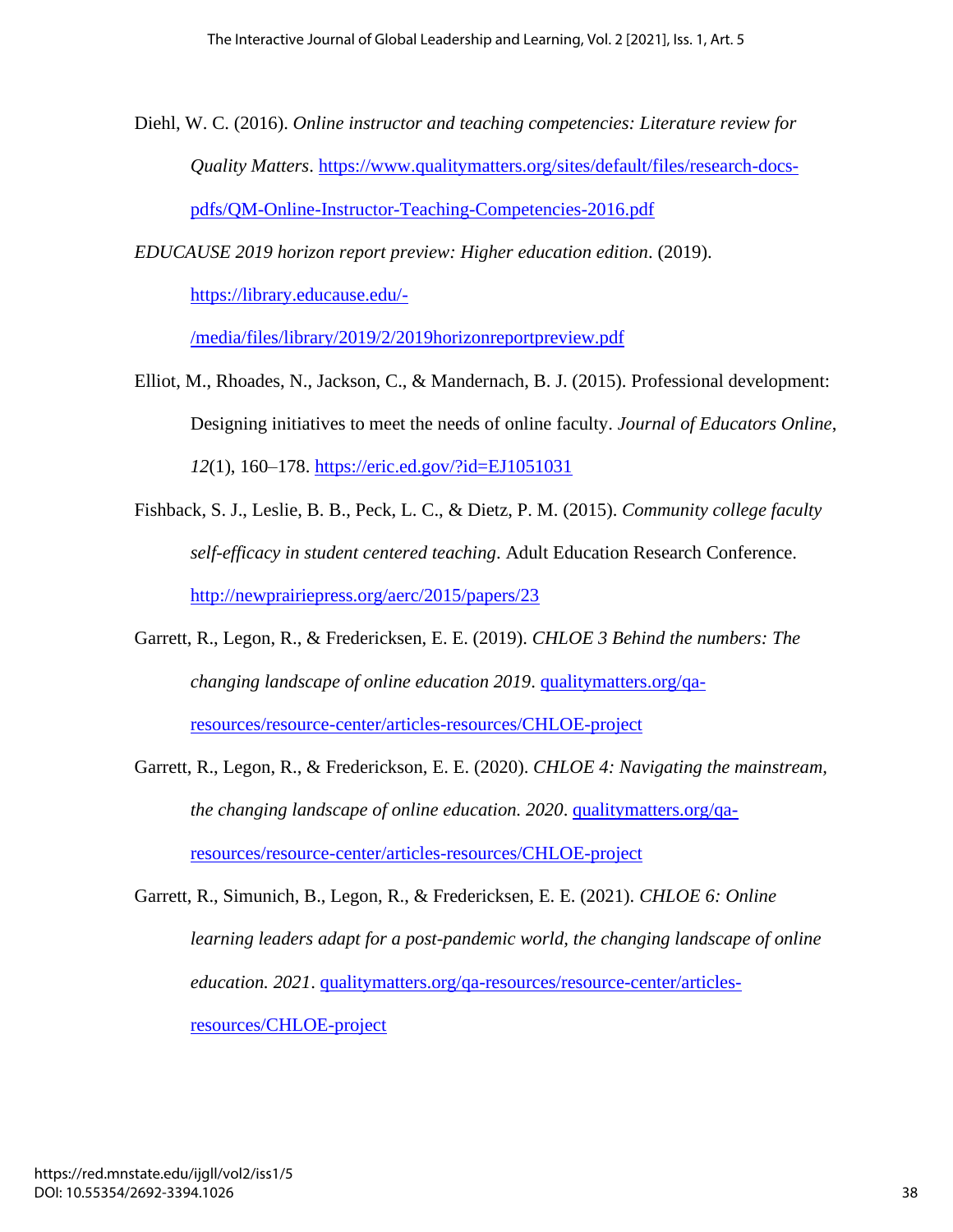- Gosselin, K. P. (2009). *Development and Psychometric Exploration of the online teaching self-efficacy inventory* [Unpublished doctoral dissertation]. Texas Tech University.
- Hardre, P. L. (2012). Community college faculty motivation for basic research, teaching research, and professional development. *Community College Journal of Research and Practice*, *36*(8), 539–561.<https://doi.org/1-.1080/10668920902973362>
- Hixon, E., Buckenmeyer, J., & Barczyk, C. (2015). Closing the loop: Hearing the student voice in course quality. *Quality Approaches in Higher Education*, *6*(1), 26–36. [http://asq.org/edu/2015/03/best-practices/closing-the-feedback-loop-hearing-the](http://asq.org/edu/2015/03/best-practices/closing-the-feedback-loop-hearing-the-student-voice-in-course-quality.pdf)[student-voice-in-course-quality.pdf](http://asq.org/edu/2015/03/best-practices/closing-the-feedback-loop-hearing-the-student-voice-in-course-quality.pdf)
- Hodges, C., Moore, S., Lockee, B., Trust, T., & Bond, A. (2020, March 27). The difference between emergency remote teaching and online learning. *Educause*, 1–15. [https://er.educause.edu/articles/2020/3/the-difference-between-emergency-remote](https://er.educause.edu/articles/2020/3/the-difference-between-emergency-remote-teaching-and-online-learning)[teaching-and-online-learning](https://er.educause.edu/articles/2020/3/the-difference-between-emergency-remote-teaching-and-online-learning)
- Horvitz, B. S., Beach, A. L., Anderson, M. L., & Xia, J. (2014). Examination of faculty selfefficacy related to online teaching. *Innovative Higher Education*, *40*(4), 305–316. <https://doi.org/10.1007/s10755-014-9316-1>
- Huston, T., & Weaver, C. (2007). Peer coaching: Professional development for experienced faculty. *Innovative Higher Education*, *33*, 5–20. [https://doi.org/10.1007/s10755-007-](https://doi.org/10.1007/s10755-007-9061-9) [9061-9](https://doi.org/10.1007/s10755-007-9061-9)
- Jaggars, S. S., & Xu, D. (2016). How do online course design features influence student performance? *Computers & Education*, *95*, 270–284. <https://doi.org/10.1016/j.compedu.2016.01.014>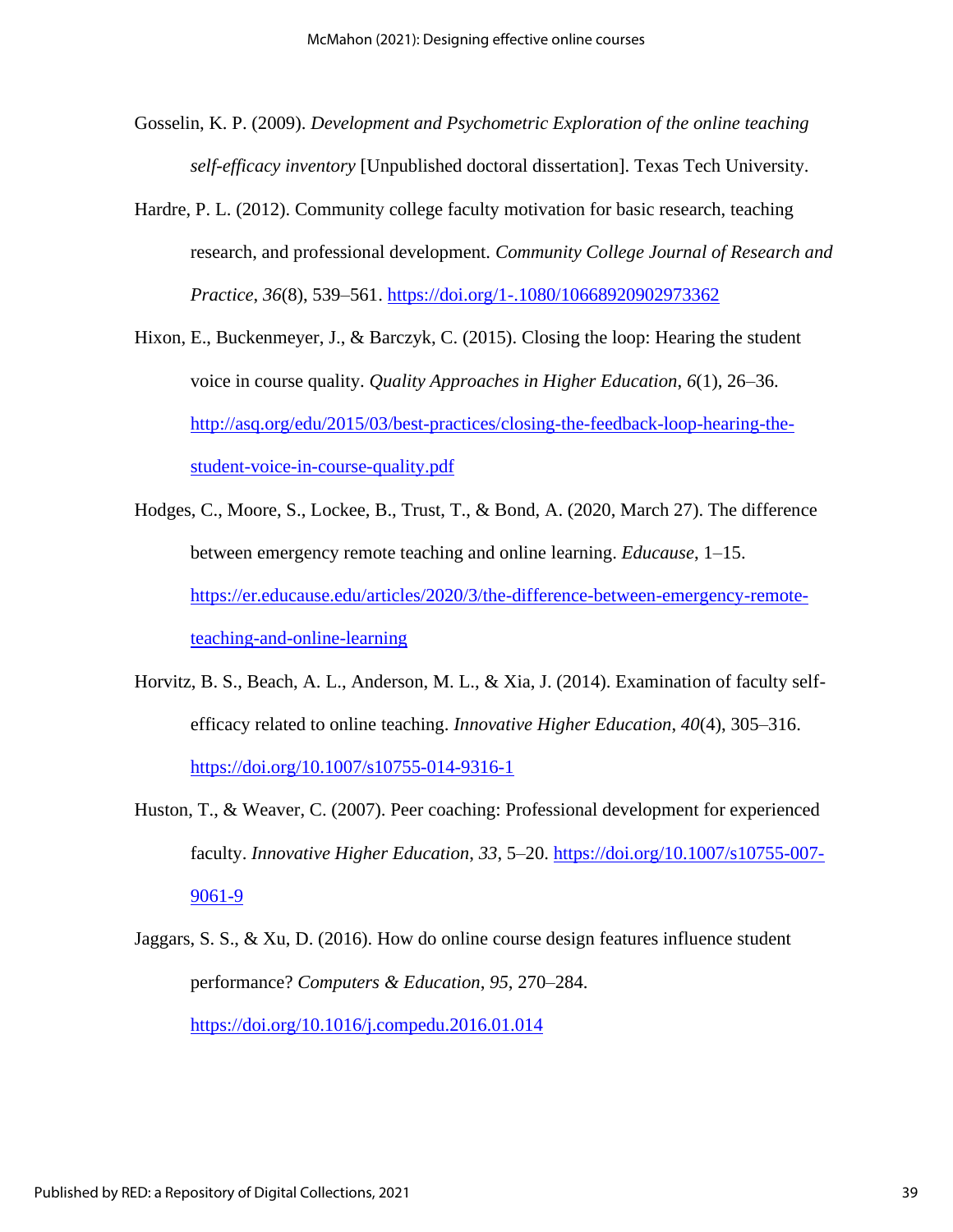- Joosten, T., & Cusatis, R. (2019). A cross-institutional study of instructional characteristics and student outcomes: Are quality indicators of online courses able to predict student success? *Online Learning*, *23*(4), 354–378.<https://doi.org/10.24059/olj.v23i4.1432>
- Kelly, K., & Zakrajsek, T. D. (2020). *Advancing online teaching: Creating equity-based digital learning environments (higher education)*. Stylus Publishing.
- Lawshe, C. H. (1975). A quantitative approach to content validity. *Personnel Psychology*, *28*, 563–575.
- Legon, R. (2006). *Comparison of the Quality Matters rubric to accreditation standards for distance learning*.

[https://confluence.delhi.edu/download/attachments/74055682/Comparison+of+the+Qu](https://confluence.delhi.edu/download/attachments/74055682/Comparison+of+the+Quality+Matters+Rubric+-+Summary.pdf) [ality+Matters+Rubric+-+Summary.pdf](https://confluence.delhi.edu/download/attachments/74055682/Comparison+of+the+Quality+Matters+Rubric+-+Summary.pdf)

- Lenhard, W., & Lenhard, A. (2016). *Computation of different effect sizes*. Psychometrica. [https://www.psychometrica.de/effect\\_size.html.](https://www.psychometrica.de/effect_size.html.)
- Lian, X. (2014). *Factors that motivate faculty to participate in professional development activities* (UMI Number: 3581491) [Doctoral dissertation, California State University, Fullerton]. ProQuest.
- Magda, A. J. (2019). *Online learning at public universities: Recruiting, orienting, and supporting online faculty*. Learning House.

[https://www.learninghouse.com/knowledge-center/research-reports/online-learning-at](https://www.learninghouse.com/knowledge-center/research-reports/online-learning-at-public-universities/)[public-universities/#](https://www.learninghouse.com/knowledge-center/research-reports/online-learning-at-public-universities/)

Mancilla, R., & Frey, B. (2021). *Course design for digital accessibility: Best practices and tools*. Quality Matters. [https://www.qualitymatters.org//sites/default/files/research](https://www.qualitymatters.org/sites/default/files/research-docs-pdfs/QM-Digital-Accessibility-Best-Practices-Tools-WP.pdf)[docs-pdfs/QM-Digital-Accessibility-Best-Practices-Tools-WP.pdf](https://www.qualitymatters.org/sites/default/files/research-docs-pdfs/QM-Digital-Accessibility-Best-Practices-Tools-WP.pdf)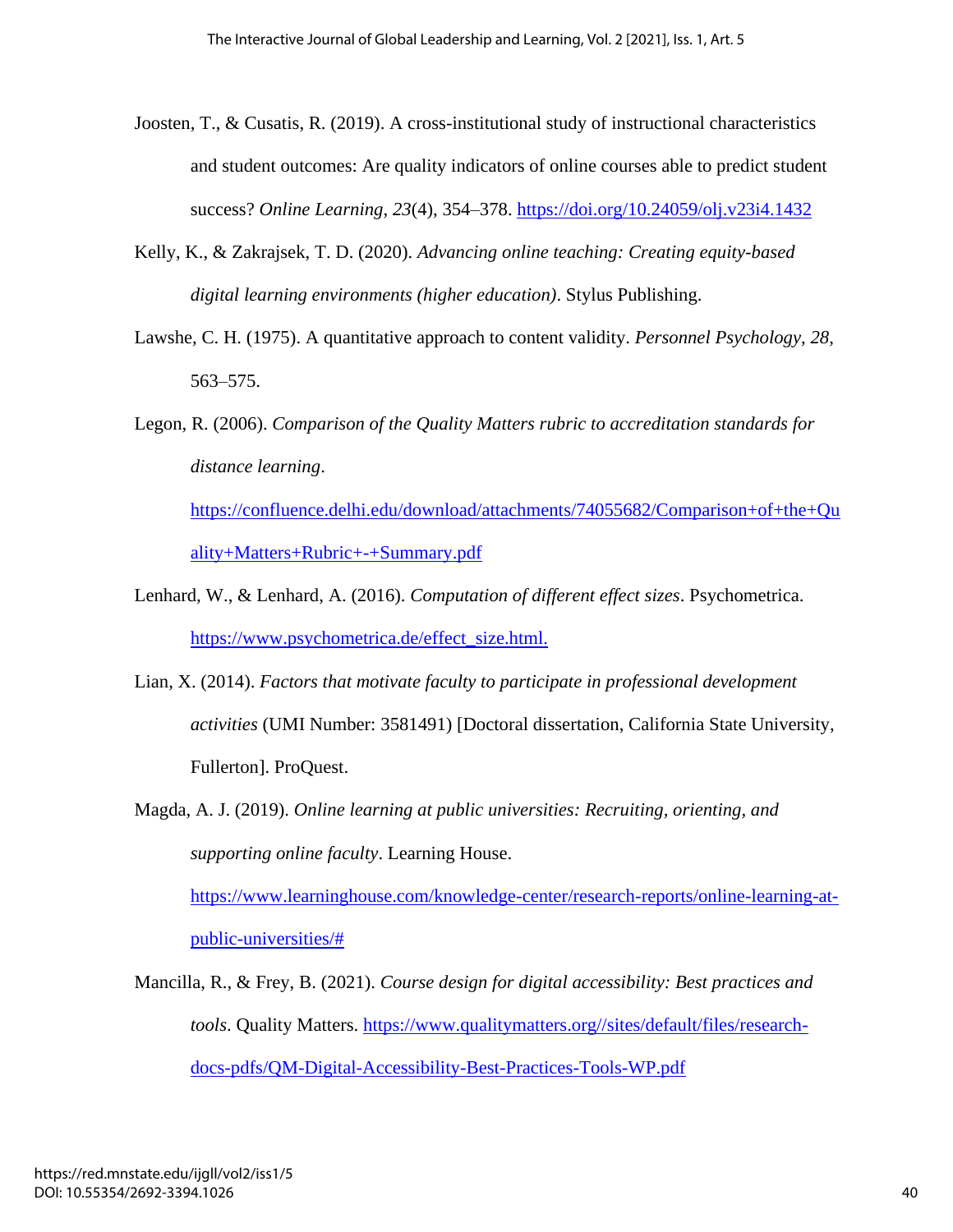McMahon, E. A. (2021). *Designing effective online courses: Exploring the relationships amongst teaching self-efficacy, professional development, faculty experience, and implementation of effective online course design practices* (477) [Doctoral dissertation, Minnesota State University, Moorhead]. RED. <https://red.mnstate.edu/>

- McQuiggan, C. A. (2012). Faculty development for online teaching as a catalyst for change. *Journal of Asynchronous Learning Networks*, *16*(2), 27–61.
- Meyer, K. A., & Murrell, V. S. (2014). A national study of training content and activities for faculty development for online teaching. *Journal of Asynchronous Learning Networks*, *18*(1), 3–18.<https://doi.org/10.24059/olj.v18i1.355>
- Mohr, S. C., & Shelton, K. (2017). Best practices framework for online faculty professional development: A Delphi study. *Online Learning*, *21*(4), 123–140. <https://doi.org/10.24059/olj.v2li4.1273>
- Oleson, A., & Hora, M. T. (2013). Teaching the way they were taught? Revisiting the sources of teaching knowledge and the role of prior experience in shaping faculty teaching practices. *Higher Education*, *68*(1), 29–45.<https://doi.org/10.1007/s10734-013-9678-9>
- Pajares, F. (1996). Self-efficacy beliefs in academic settings. *Review of Educational Research*, *66*(4), 543–578.<https://www.jstor.org/stable/1170653>
- Richter, S., & Idleman, L. (2017). Online teaching efficacy: A product of professional development and ongoing support. *International Journal of Nursing Education*. <https://doi.org/10.1515/ijnes-2016-0033>
- Riggs, S. (2020). *Thrive online: A new approach to building expertise and confidence as an online educator*. Stylus Publishing.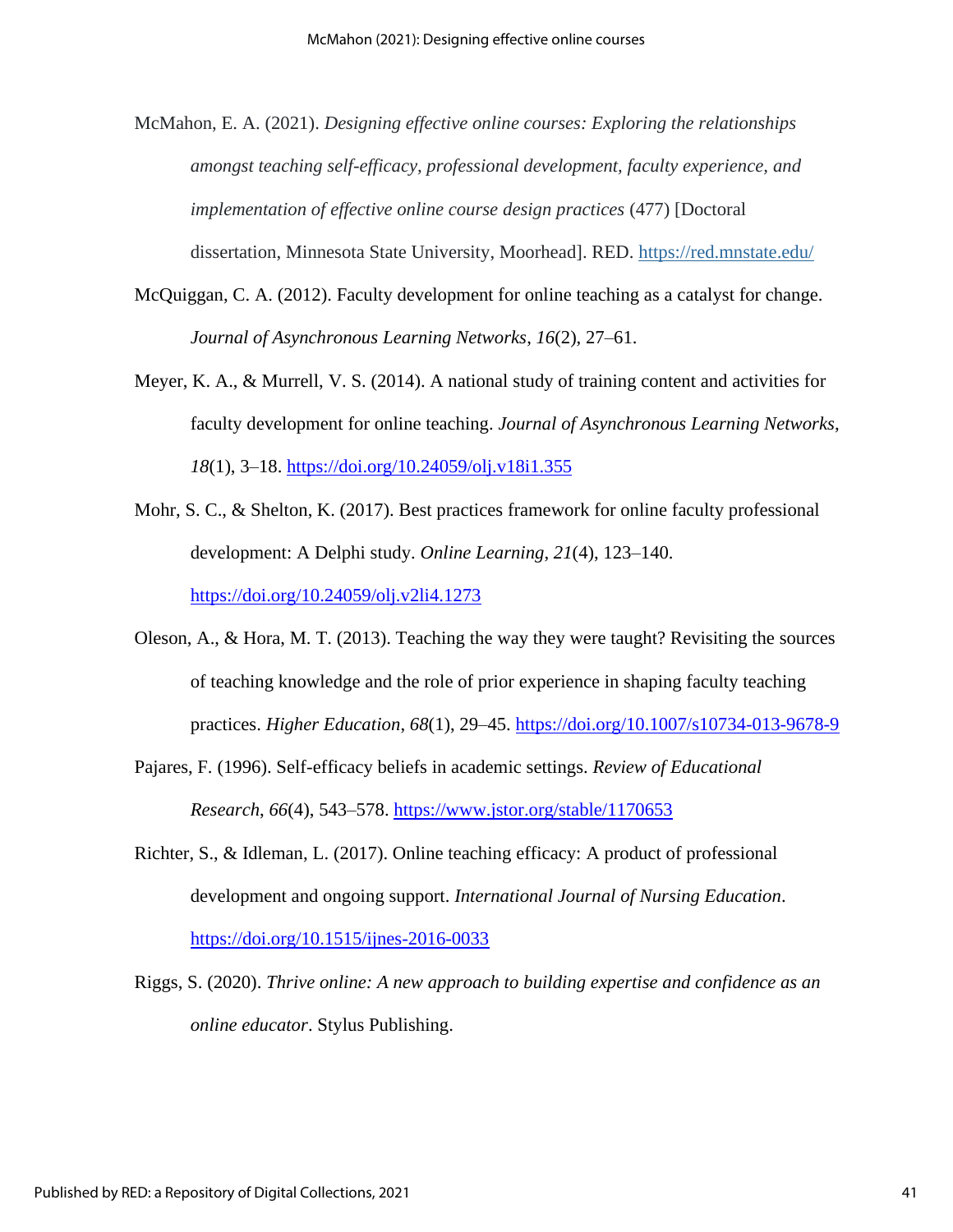Shattuck, K. (2015). *Research inputs and outputs of Quality Matters: An update to 2012 and 2014 what we're learning from QM-focused research*.

[https://www.qualitymatters.org/sites/default/files/research-docs-pdfs/QM-Research-](https://www.qualitymatters.org/sites/default/files/research-docs-pdfs/QM-Research-What-We)[What-We're-Learning-2015update.pdf](https://www.qualitymatters.org/sites/default/files/research-docs-pdfs/QM-Research-What-We)

- Shattuck, K. (2018). Teaching online: Who? what? when? where? why? how? In M. Moore & W. C. Diehl (Eds.), *Handbook of distance education* (4th ed., pp. 428–442). Routledge.<https://doi.org/10.4324/9781315296135>
- Seaman, J. E., & Seaman, J. (2017). *Distance education state almanac 2017*. Babson Survey Research Group.

[https://www.onlinelearningsurvey.com/reports/almanac/national\\_almanac2017.pdf](https://www.onlinelearningsurvey.com/reports/almanac/national_almanac2017.pdf)

*Standards from the Quality Matters Higher Education Rubric, 6th Edition*. (2018). Quality Matters.

[https://www.qualitymatters.org/sites/default/files/PDFs/StandardsfromtheQMHigherE](https://www.qualitymatters.org/sites/default/files/PDFs/StandardsfromtheQMHigherEducationRubric.pdf) [ducationRubric.pdf](https://www.qualitymatters.org/sites/default/files/PDFs/StandardsfromtheQMHigherEducationRubric.pdf)

Stupnisky, R. H., BrckaLorenz, A., Yuhas, B., & Guay, F. (2018). Faculty members' motivation for teaching and best practices: Testing a model based on selfdetermination theory across institution types. *Contemporary Educational Psychology*, *53*, 15–26.<https://doi.org/10.1016/j.cedpsych.2018.01.004>

Williams, L., & Anderson, R. (2020, July 20). States and quality assurance in online education. *Inside Higher Ed*. Retrieved December 15, 2020, from [https://www.insidehighered.com/views/2020/07/20/covid-surge-distance-learning](https://www.insidehighered.com/views/2020/07/20/covid-surge-distance-learning-demands-renewed-focus-quality-assurance-opinion?)[demands-renewed-focus-quality-assurance-opinion?](https://www.insidehighered.com/views/2020/07/20/covid-surge-distance-learning-demands-renewed-focus-quality-assurance-opinion?)